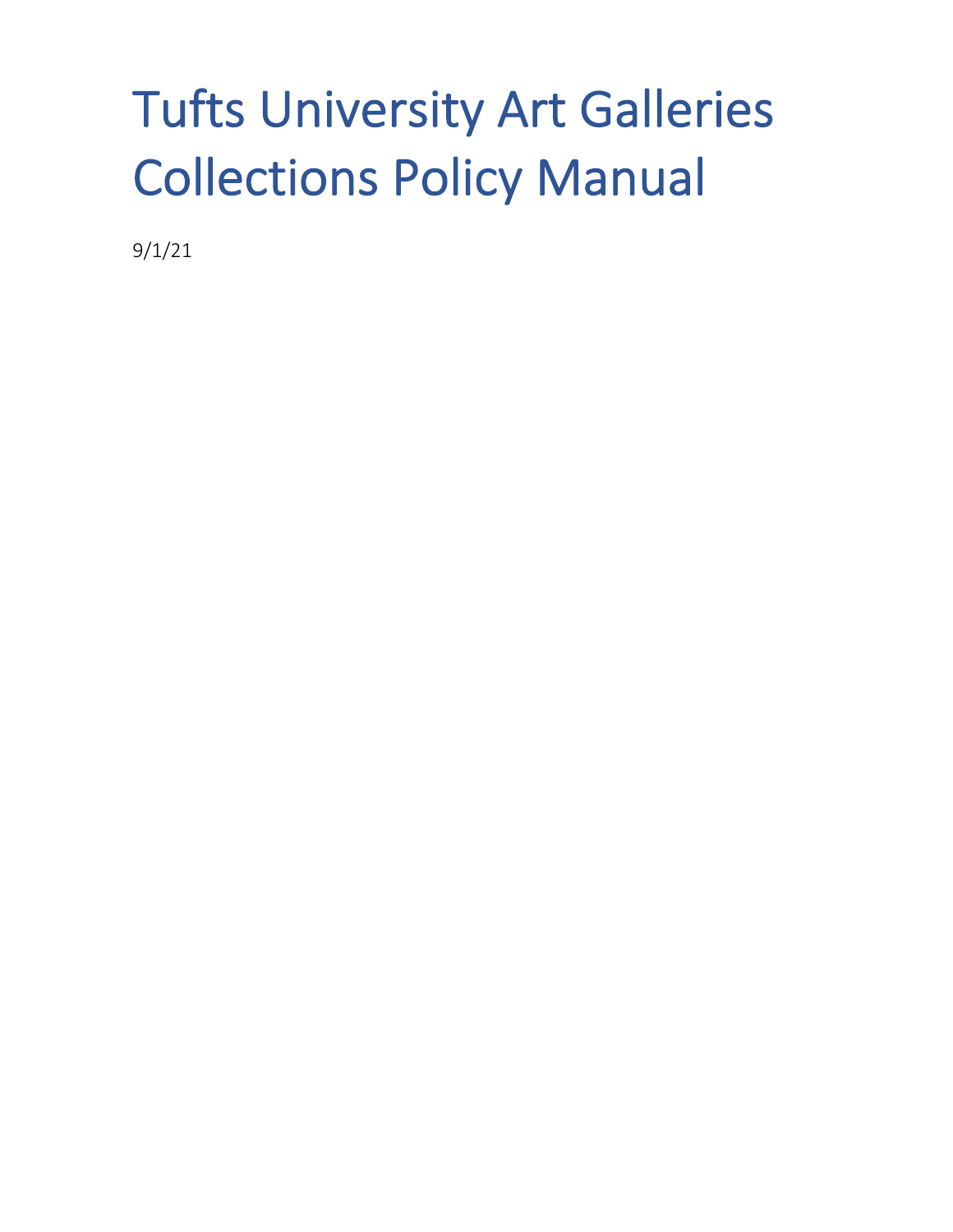# **Table of Contents**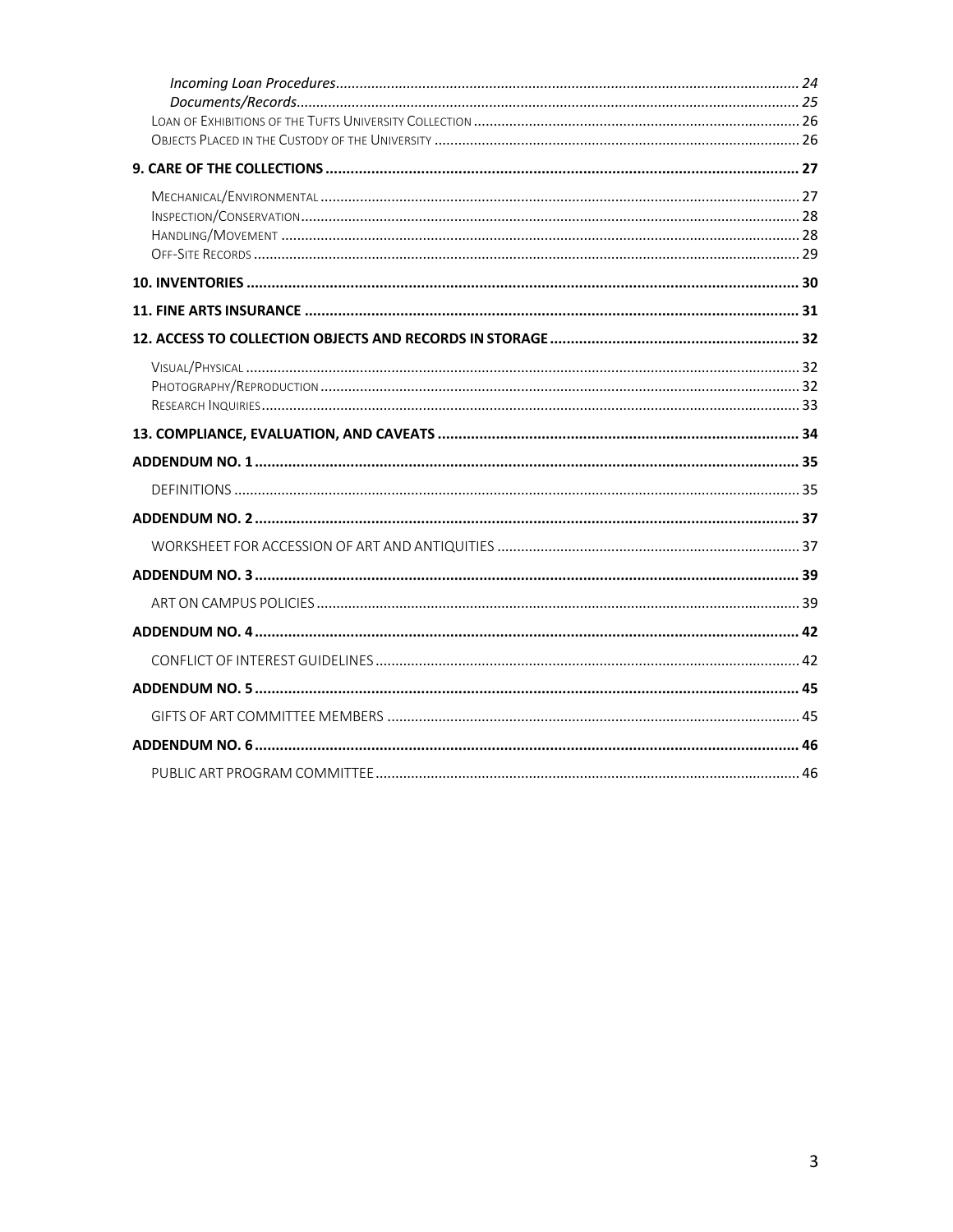# 1. STATEMENT OF PURPOSE

The mission of the Tufts University Permanent Art Collection is to support the educational mission of the University by offering direct engagement with original works of art through temporary exhibitions, the Permanent Art Collection, and the Public Art Program. The Permanent Art Collection is both a teaching and historical collection, designed to support curricular and extra-curricular learning while articulating the history of the institution through the visual arts.

The University Permanent Art Collection is overseen by the Tufts University Art Galleries.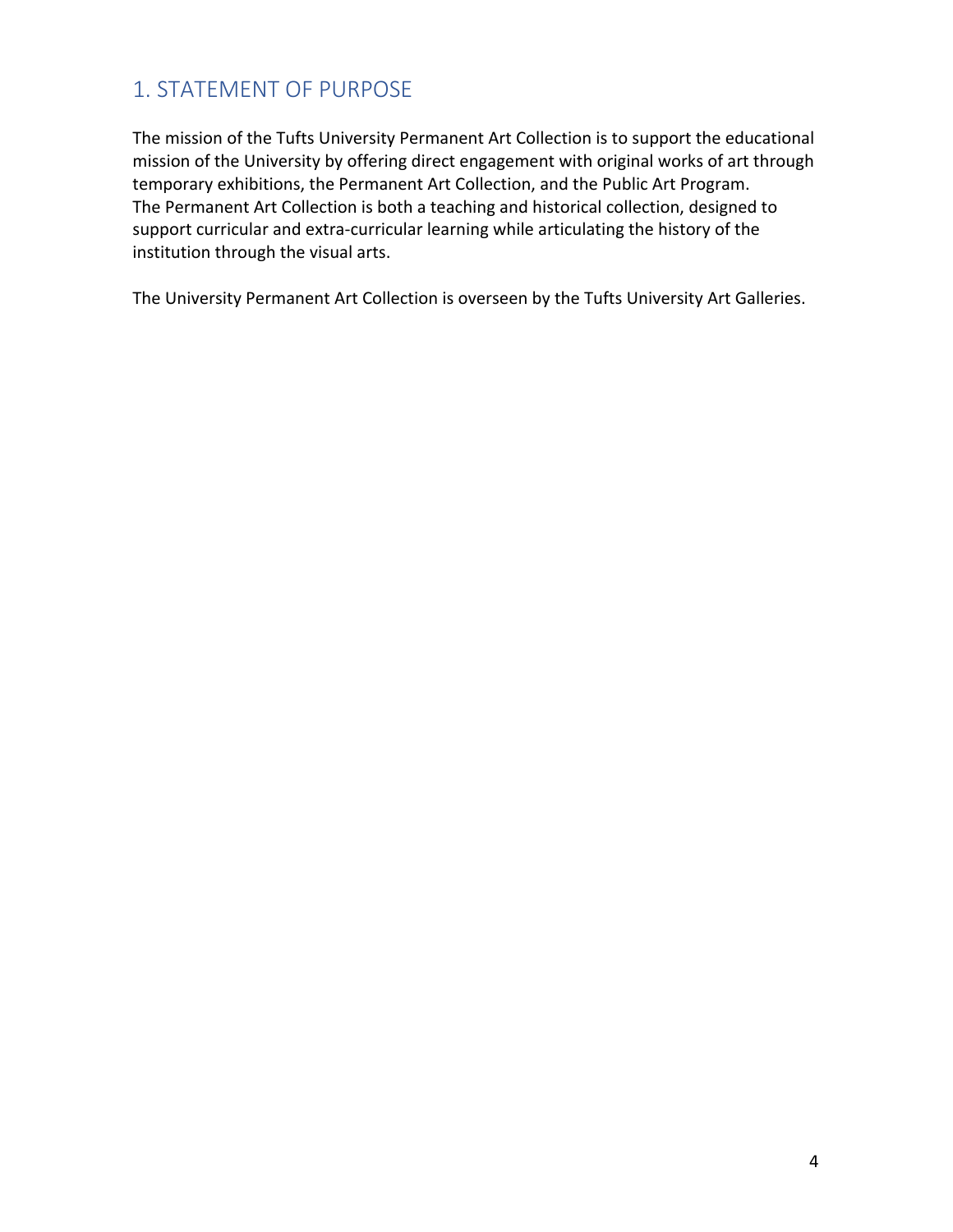# 2. DESCRIPTION OF COLLECTIONS

The Tufts University Permanent Art Collection includes approximately 2,400 works spanning from ancient Mediterranean and pre-Hispanic sculpture to modern and contemporary painting, sculpture, and photography. Established in the mid-19th century with portraits of the University's founders, early benefactors, and faculty, as well as landscapes that depict Tufts' evolving campus, the collection has expanded to include a range of art from antiquity to the present. Since the formal founding of the Tufts University Art Galleries in 1991 and through the University's longstanding relationship and subsequent merger with the School of the Museum of Fine Arts, Boston, and now at Tufts, the collection has focused on 20th- and 21st-century works of art.

# Notable existing strengths of the collection

- 1. Over 100 antiquities that include ceramics, glass, metalwork, sculptures, and textiles from the ancient Mediterranean and Americas, the Near East, and the south of Asia. Additional 112 objects that are Property of the School of Arts and Sciences.
- 2. Contemporary photography + works on paper
- 3. Safran Collection of Outsider Art: 38 works by American Self-Taught Artists
- 4. 20th and 21st century American and European painting and sculpture

### **Areas of Needed Growth:**

- Video / Moving Image / New Media
- Works on Paper: prints + drawings

# Types of collections

Today, the collection is subdivided into two broad and non-exclusive categories:

- Fine Art artworks collected for their aesthetic, historic and educational value
- Campus Art Collection artworks collected for their connection to the activities and history of Tufts University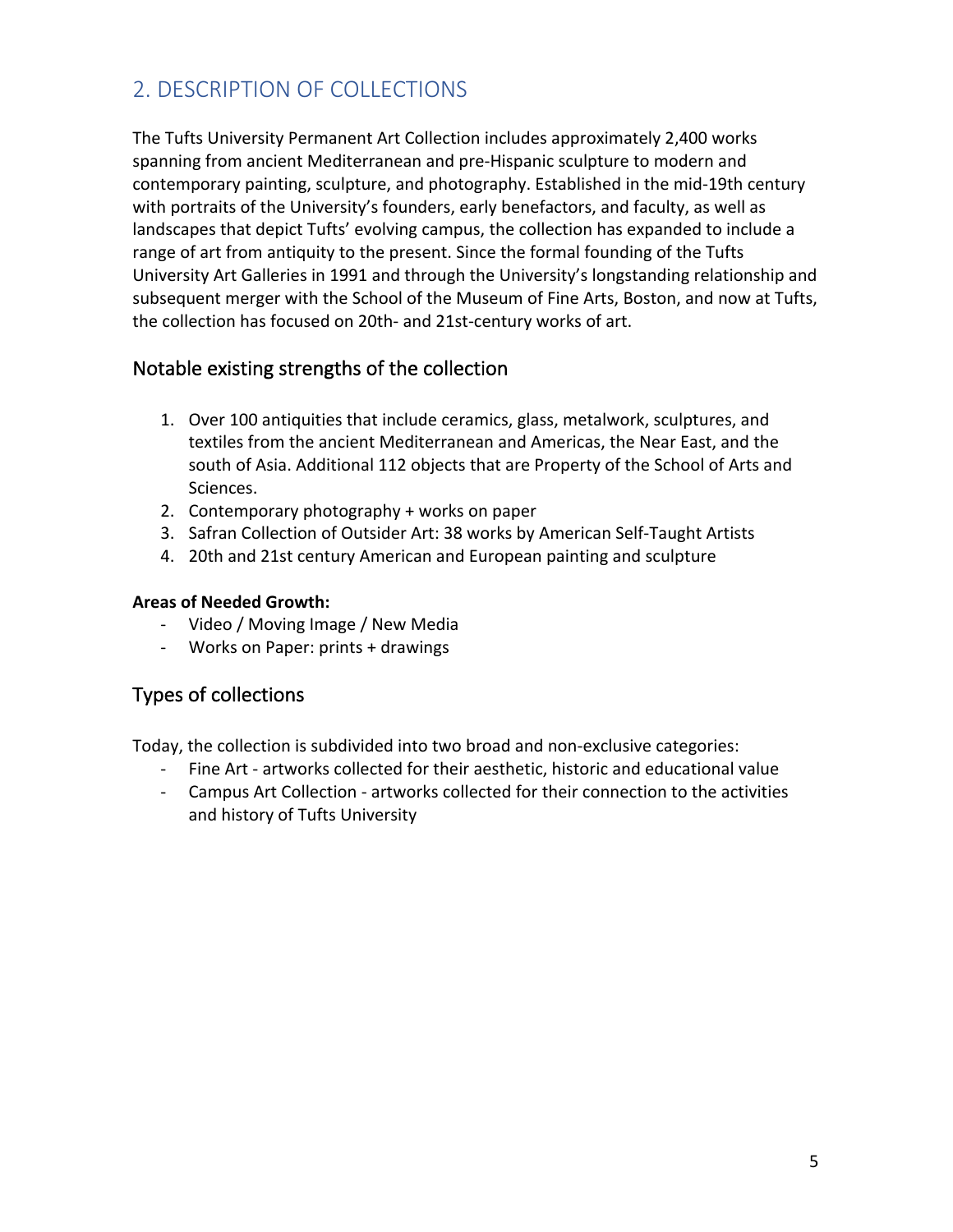# 3. COLLECTION STRATEGY + AREAS OF FOCUS

The Fine Arts portion of the Permanent Art Collection features primarily 20th- and 21stcentury artwork, with an emphasis on works on paper, photography, and painting to facilitate the circulation artwork throughout campus. Within a contemporary framework, the following criteria will guide future accessions and decisions regarding gifts. It should be noted that there is very limited storage and display capacity for the Permanent Art Collection so all gifts and acquisitions will have to be considered with these limitations in mind. The University's art collection grows through donations; there is no accession fund currently.

- 1. Underrepresented Artists: Expand the collection by adding new and significant works by artists from underrepresented groups, with an emphasis on Black, Indigenous, Latinx and Asian artists and a complementary focus on gender parity and representation of women, LGBTQ-identifying / non-binary artists.
- 2. Teaching + Learning Collection: Collect artwork that can provide teaching support for faculty and staff by building off existing strengths of the collection or developing significant pathways into new areas of learning and teaching.
- 3. Building from the Exhibitions Program: Acquire works from the TUAG exhibition program, which addresses the vital issues of our time and features a majority of artists from underrepresented communities.
- 4. Alumni Artists: Artist alumni of Tufts and SMFA at Tufts, whose work can expand the collection's teaching capacity and address underrepresented communities are of interest. Artwork that can support the shared goals of diversity and racial justice in both the Fine Art and Campus Art Collections will be prioritized.
- 5. Faculty Artists: Gifts or supported acquisitions from retiring and/or emeritus studio art faculty that can articulate the history of art and teaching at the school and the broader New England area.

### **For the Campus Art Collection, criteria include:**

- 1. Gifts of Visual Material Related to Campus History: Working in tandem with the Digital Collections and Archives and University Advancement, the Art Galleries will seek out and accept gifts of artwork related to faculty, staff, students, history, and the events of the University.
- 2. New Ways of Visualizing the University History: Priority will be given to gifts that highlight lesser-known aspects of the University's history. In collaboration with the Public Art Committee, acquisitions can and will involve the commissioning of new artworks that commemorate University history through the narratives of marginalized groups.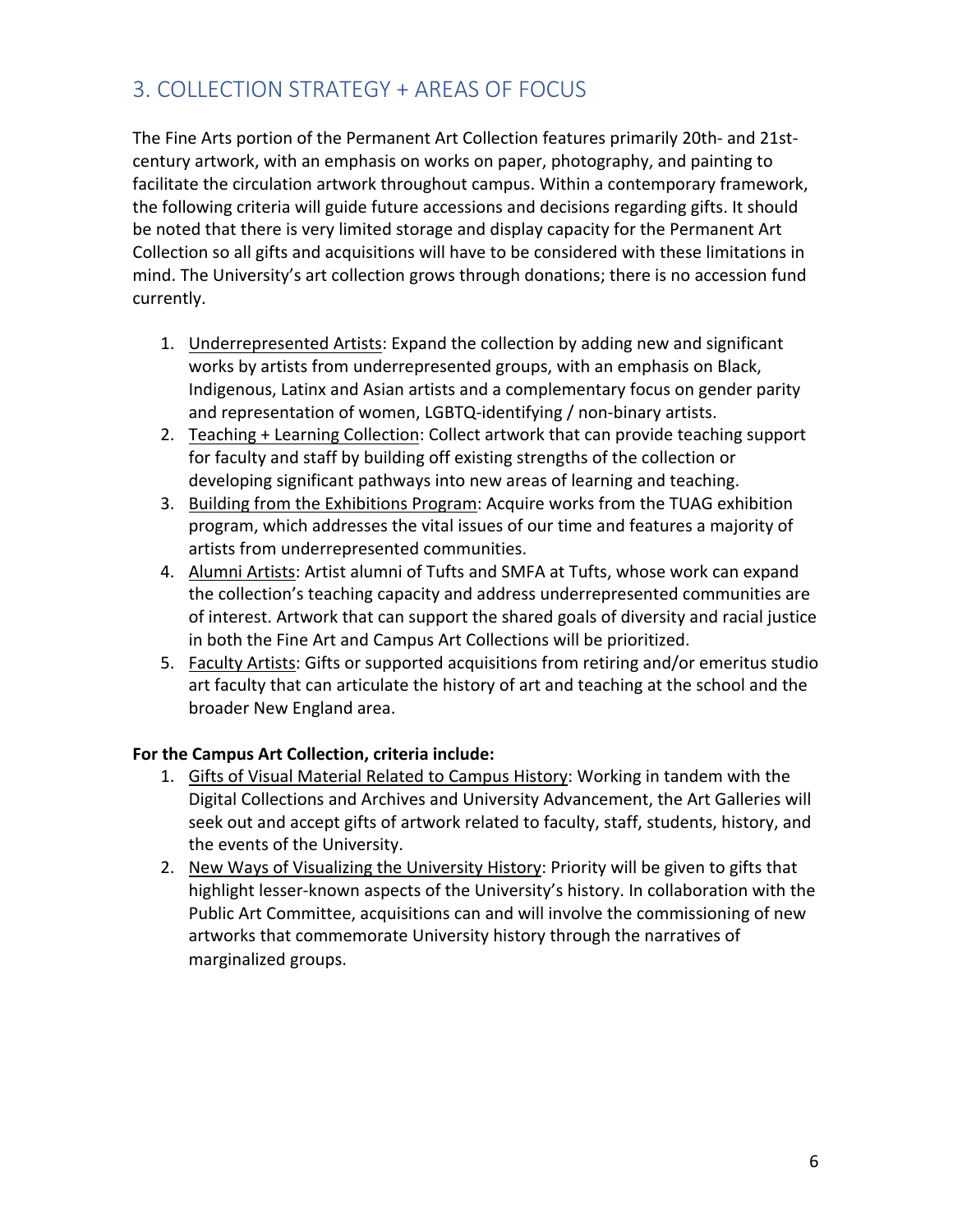# 4. ACCESSIONS POLICY + PROCEDURES

# Overall policy and criteria

The University actively considers objects for accession that are of artistic merit, are of museum quality, have clear and legal title and satisfactory provenance, and that contribute to the University Art Galleries' collections development and programmatic objectives (as listed above). The University will only accession objects into the Permanent Art Collection with the intention of maintaining them in the collections. Accessions will be in stable, exhibitable condition, unless funds are identified and allocated for the conservation and stabilization of the object.

On occasion, specific departments within the University will acquire objects that do not meet the criteria for accession but are useful for other purposes. Any department that accepts objects which are not formally accessioned into the Permanent Collection is responsible for their care and safety, including maintaining an inventory of its holdings.

Given the ethical responsibilities inherent in the accession of objects, any work of art intended to become part of the Permanent Collection will be accessioned by means of formal procedures. Proposals for additions to the Permanent Art Collection will be addressed to the Director of Galleries and Collection. The University Gifts of Art Committee (UGAC) holds regularly scheduled meetings and may consult by other means of communication. A majority of those present and voting will read or hear presentations on proposed acquisitions and vote to recommend accession or refusal. Authority for all accessions into the Permanent Art Collection rests with the Director of Galleries and Collections through their role as chair of the Gifts of Art Committee and member of the University Gifts of Fine Arts and Collectibles Committee. The Director of Galleries and Collections will be reasonably assured that a clear and legal title can be obtained by and transferred to the University.

In complying with these provisions, the Director of Galleries and Collections will consult as widely as is necessary and reasonable to obtain such assurances. In doubtful cases, the Director of Galleries and Collections may request the assistance of the University Office of General Counsel.

A Deed of Gift setting forth an adequate description of the accession will be kept on file in the Collections Management office (see Accession Procedures).

# Role of the University Gifts of Art Committee (UGAC) + the University Gifts of Fine Art and Collectibles Committee (GFAC)

To ensure the security and accountability of every gift of art entering the University, Tufts has established two committees that will work in tandem and approve or deny each artwork offered to the University.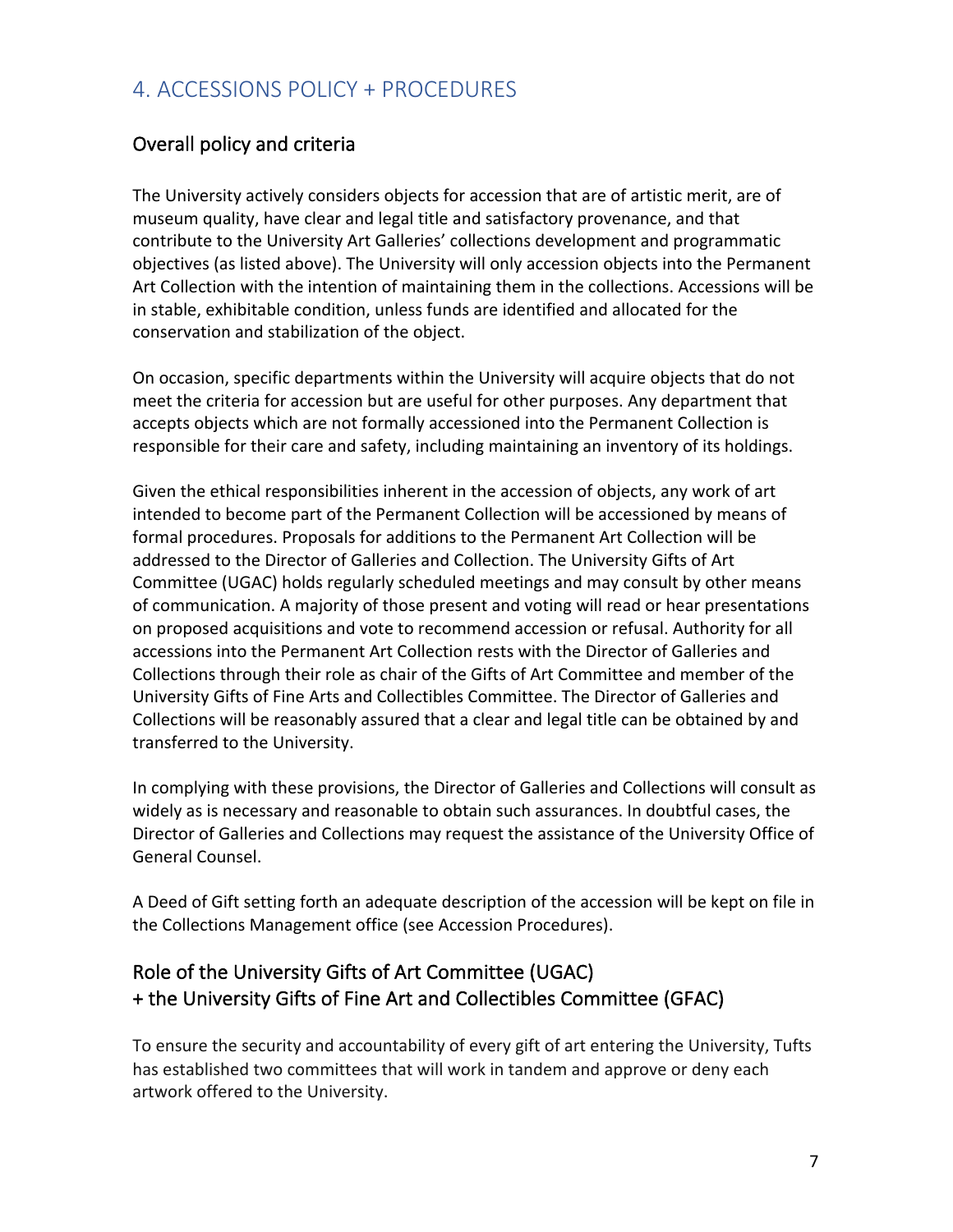The **University Gifts of Art Committee (UGAC)** is chaired by the Director of Galleries and Collections and is composed of appointed faculty, administrators, and students. The committee's primary obligation is to review and vote on proposed accessions and deaccessions of artworks and artifacts in the Permanent Art Collection. In addition, the UGAC provides oversight and periodic review of the Tufts University Permanent Art Collection Policy and Public Art Program, develops criteria to guide University officials in addressing proposed unrestricted gifts of art to the University. The UGAC committee meets at least twice a year. See **Addendum 5** for updated membership list and contacts.

The **University Gifts of Fine Art and Collectibles Committee (GFAC)** consists of the Vice President for Finance and Treasurer, Director of Galleries and Collections, and the Vice President for University Advancement (UA). The GFAC meets as needed and must approve and review all proposed art/collectibles donations that:

- 1. are intended for the University's Permanent Art Collection, regardless of the monetary value of the art/collectible;
- 2. or are valued at over \$5,000 and intended for any part of the University;
- 3. or are intended to be sold upon receipt, regardless of the monetary value of the art/collectible.

**The GFAC confirms the campus entity responsible for the care and upkeep of a gifted work of art through a responsibility memo.** In cases where an artwork is rejected by the Permanent Collection but is accepted by the University, the Executive Administrative Dean will be required to sign said memo.

All artwork must be approved by both committees before entering the Permanent Art Collection. **Accessions must be voted on first by UGAC, followed by GFAC.**

# Methods of Accession

Objects may be added to the Tufts Permanent Art Collection by means of gifts, bequests, purchases, exchanges, or any other transactions by which their title passes to the University. The Director of Galleries and Collections shall work in collaboration with University Advancement on all gifts, partial gifts, promised gifts, and bequests of art. The Director shall notify University Advancement as soon they have inquiries from donors about such gifts.

# *Gift/Donation*

Accessions by gift or donation to the Tufts University Permanent Art Collection are recommended by the Director of Galleries and Collections and are voted on by UGAC and GFAC. *Partial Gift*: The University will not accept fractional gifts except in extraordinary circumstances to be evaluated on a case-by-case basis. *Promised Gift*: Title to each of these objects shall be held by the donor until such time as the donor relinquishes partial or all right, title, and interest to the object.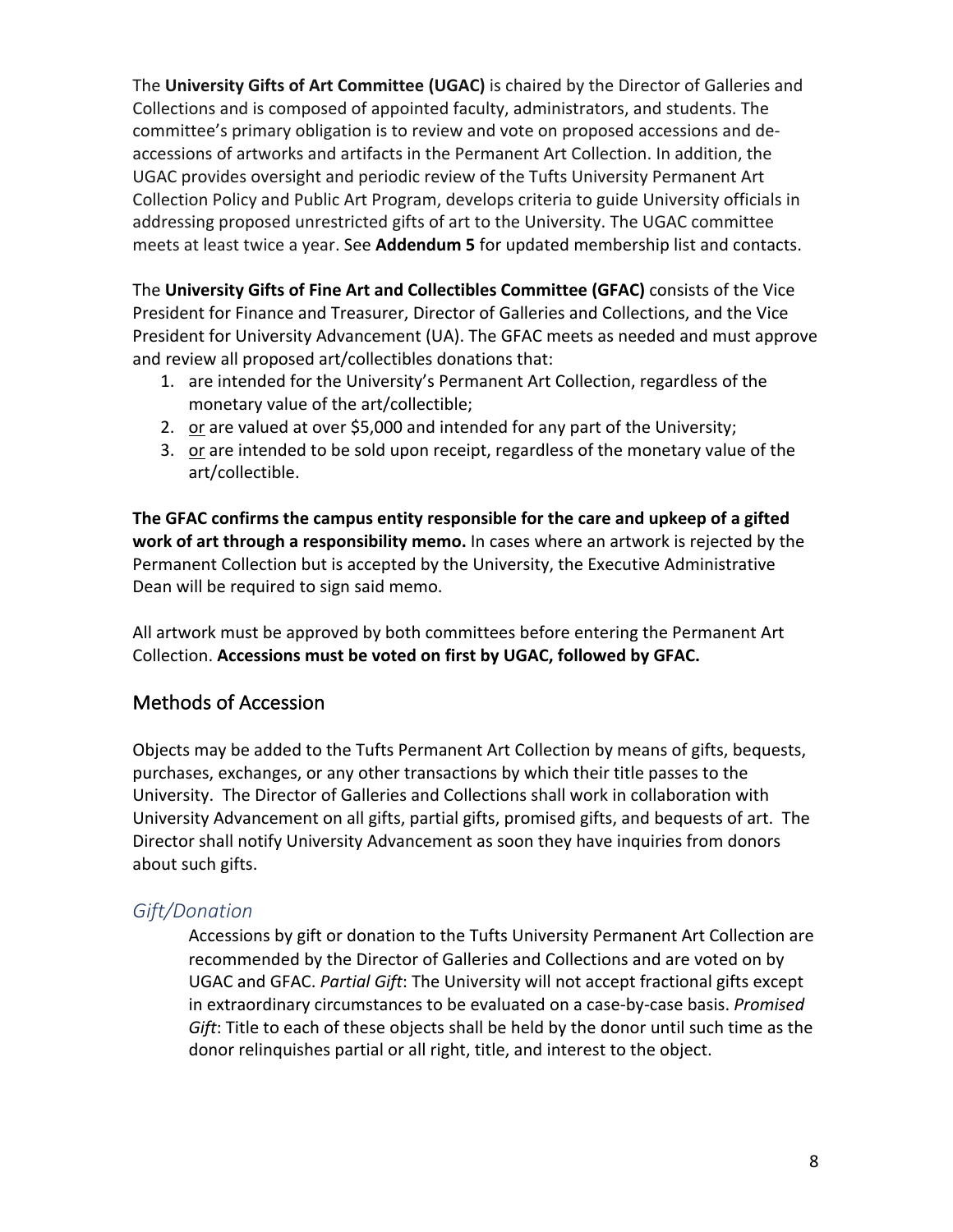### *Bequest*

The Director of Galleries and Collections and Gifts of Art Committee review art bequeathed to the University in the same manner as other potential accessions. Upon notification of the University that it is a beneficiary under a will, a copy of the will, or a copy of the section that outlines the bequest, and a photograph of the object(s) shall be forwarded to the Director of Galleries and Collections by the Office of Gift Planning. The Director of Galleries and Collections may advise the donor or the donor's estate on the suitability of the object(s) identified in the intended bequest to the mission of the Collection.

#### *Purchase*

Accessions to the Permanent Art Collection may be made from funds endowed, raised, or contributed for that specific purpose or from unrestricted funds. The University may cultivate the support of groups that may raise funds to purchase works of art. These purchases shall be guided and approved, in advance of the purchase, by the University Gifts of Art Committee, in compliance with this policy. Each purchase must meet accessioning requirements as set forth in this policy and must be supported with written justification to the Gifts of Art Committee prior to completion of the sale.

The Director of Galleries and Collections is empowered to purchase objects for the collection without a UGAC vote provided that the individual object's purchase price is less than \$5,000 and funds have been identified for the purchase.

#### *Exchange/Transfer*

Objects acquired through exchange and transfers are treated in the same manner as gifts and bequests.

The University shall deal only with reputable dealers who stand behind the objects they sell by accepting returns for refund, credit, or exchange. These dealers should have no known conflict of interest with the University and should not serve on any University Boards.

### Accessioning Procedure + Timeline

### *Artwork Review + Research*

Potential acquisitions should be inspected firsthand whenever possible by University Art Galleries personnel, preferably by the Director of Galleries and Collections or Collections Registrar (or another qualified person designated by the Director of Galleries and Collections) before the proposed gift is presented by the Director of Galleries and Collections to the University Gifts of Art Committee (UGAC) for a vote. Unsolicited objects are reviewed by the Director of Galleries and Collections, who decides if the proposed gift meets the accession criteria and should be brought forward for review by the UGAC. All potential accessions require research on the artwork and artist (prepared in a 2-page or more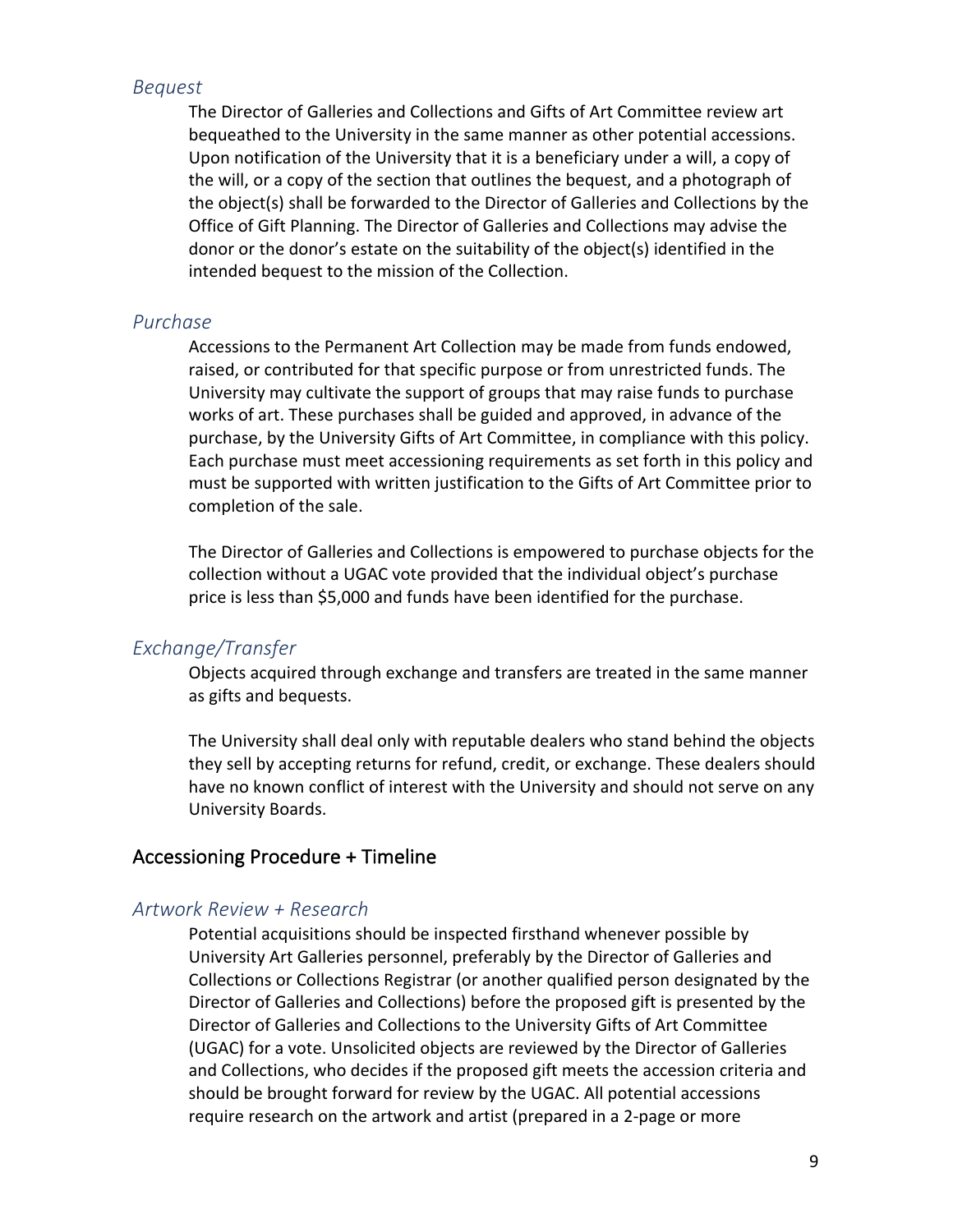document) and confirmation of the work's provenance. Decisions about accessions must be made in a timely manner and all phases of the review and accessioning process shall be documented in writing and kept in the appropriate Object Record.

### *Committee Review + Votes*

All artworks under consideration for the Permanent Collection will be presented to the University Gifts of Art Committee (UGAC) by the Director and/or Galleries Staff. If approved by the UGAC, the gift of art / object(s) shall be presented to the University Gifts of Fine Art and Collectibles Committee (GFAC) for a vote to accession.

Unsolicited artworks are discouraged and unsolicited objects sent to the University as donations or for accession consideration shall be returned to the donor or sender in a timely manner, whenever possible at the donor's or sender's expense. In the case of a gift refusal, the Director of Galleries and Collections may suggest other institutions that might be interested in the object(s).

Should a bequest of art not possess sufficient merit for inclusion in the University's Collection, the University may request that the object(s) be sold by an independent agent and the proceeds be deposited to the Collection Management budget for collection management, preservation, and conservation purposes, unless the disposition of the net funds is stipulated in the Bequest Intention. In the case of a group of objects, the University may be free to accept some and refuse, sell, or trade others. If accessioned, the object(s) shall be delivered to the University Art Gallery, or to a storage location designated by the Director of Galleries and Collections. *If not accessioned, the object(s) shall be delivered to the appropriate division of University Advancement or to a location designated by that division of University Advancement.*

### *Deed of Gift*

Following the UGAC and GFAC approval to accession, the donor will be asked to sign a Deed of Gift. A fully executed copy of the Deed of Gift shall be returned to the donor for his/her records. The gift is complete when the Deed of Gift is signed and the work is received by the University. The actual date of gift and the date of accession is the later date of: 1) the gift being received by the University; or 2) the Deed of Gift being fully executed by both the donor and University Advancement, University Advancement will officially acknowledge all gifts of art for charitable tax purposes.

After the Deed of Gift is countersigned, arrangements can be made by the donor to have the gift delivered to the University. All accessions must be delivered to the Tufts University Art Galleries at the Aidekman Arts Center, the SMFA at Tufts 230 Fenway site, or to off-site storage. Upon the object's arrival, the Registrar shall make an entry in the Temporary Receipt Ledger assigning a number indicating the object is a gift, bequest, purchase, or other transaction.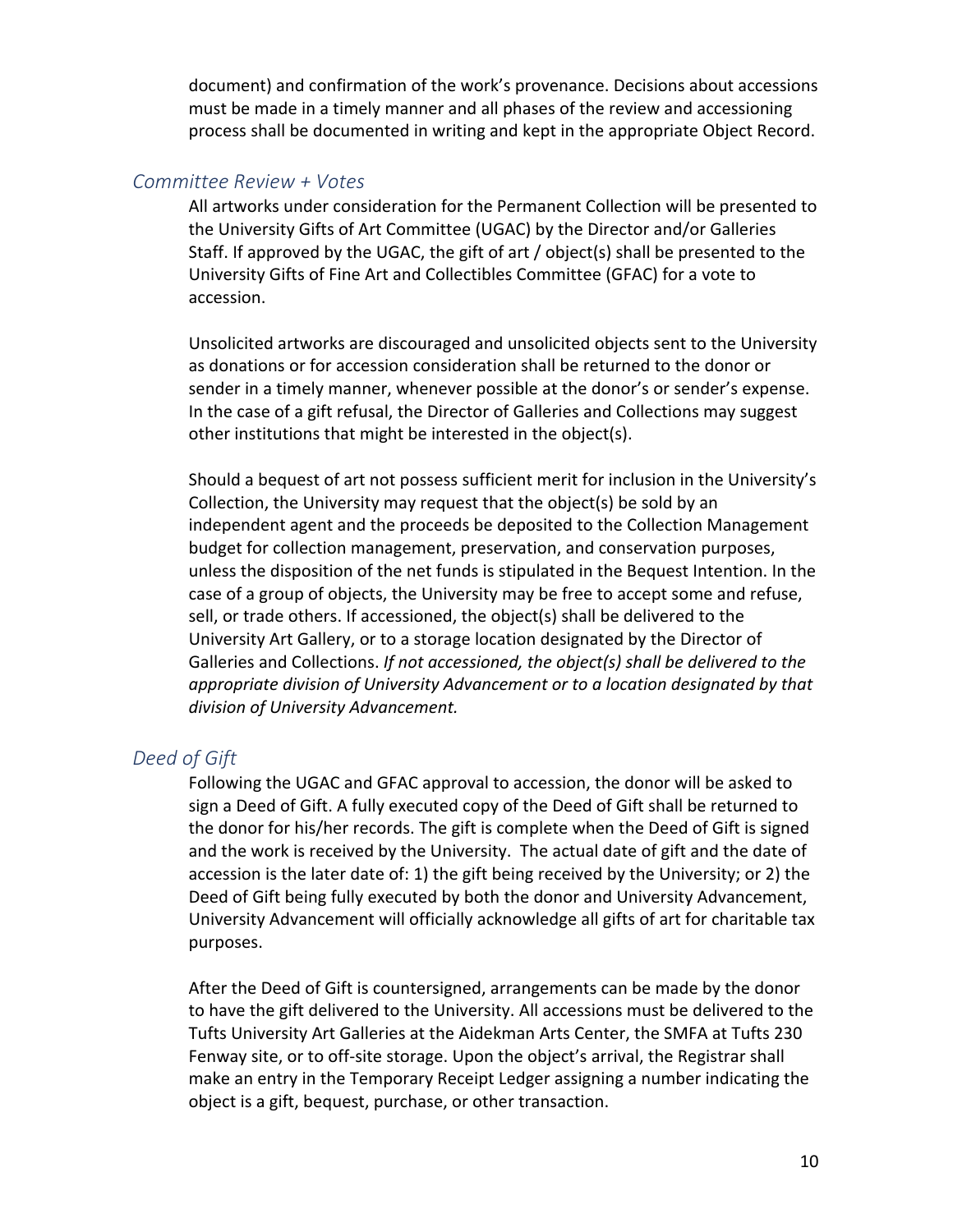The initial fraction of all partial gifts and all promised gifts shall be subject to the accession procedures outlined herein. Additional fractions or complete title passing to the University shall be communicated to the Director of Galleries and Collections by the Office of University Advancement and noted in the minutes of the Gifts of Art Committee. All accessions shall be entered in the Accessions Ledger and shall be given an identifying Accession Number (see Definitions). Accession Numbers will be assigned chronologically according to the date of accession and the object's ability to be displayed alone.

The Credit Line for an object shall be assigned according to the method of accession. Each accession shall receive a condition examination and a standard exhibition and identification label and shall be photographed as scheduling permits.

### Legal Restrictions to Accessioning

### **The Galleries / University will NOT accession into the collection the following:**

- 1. Objects that are restricted or that carry conditions set by the donor are not accessioned except in rare circumstances, on the recommendation of the Director of the Galleries and Collections and the Collections Committee, and require Vice President for University Relations and Provost approval; in this situation, every effort should be made to place a reasonable limit on the time for which the restrictions or conditions will apply and to define the conditions under which their force may terminate.
- 2. Objects of intellectual property (copyright, patent, trademark, or trade name).
- 3. Objects that require care and storage beyond staff and institution ability due to size, weight, or condition.
- 4. Objects that are redundant.
- 5. Objects outside of Permanent Collection's fields of collecting, with the exception of objects of unusual distinction or merit.
- 6. Objects that pose a threat to other objects in the collection.
- 7. Objects that pose a threat to human health or safety.
- 8. Objects that do not meet standards set by the Convention on the Means of Prohibiting and Preventing the Illicit Import, Export and Transfer of Ownership of Cultural Property adopted by UNESCO in 1970 and by the Native American Graves Protection and Repatriation Act (NAGPRA) ensuring that they have been collected, exported, and imported in full compliance with the current laws and regulations of the country or countries of origin, of the federal government of the United States, and of the individual states within the United States.
- 9. Objects that do not meet the AAM-specified standards for Nazi-era provenance, in which European paintings and Judaica must be reasonably determined not to be unrestituted illegally confiscated objects. The University participates in the Nazi-Era Provenance Internet Portal.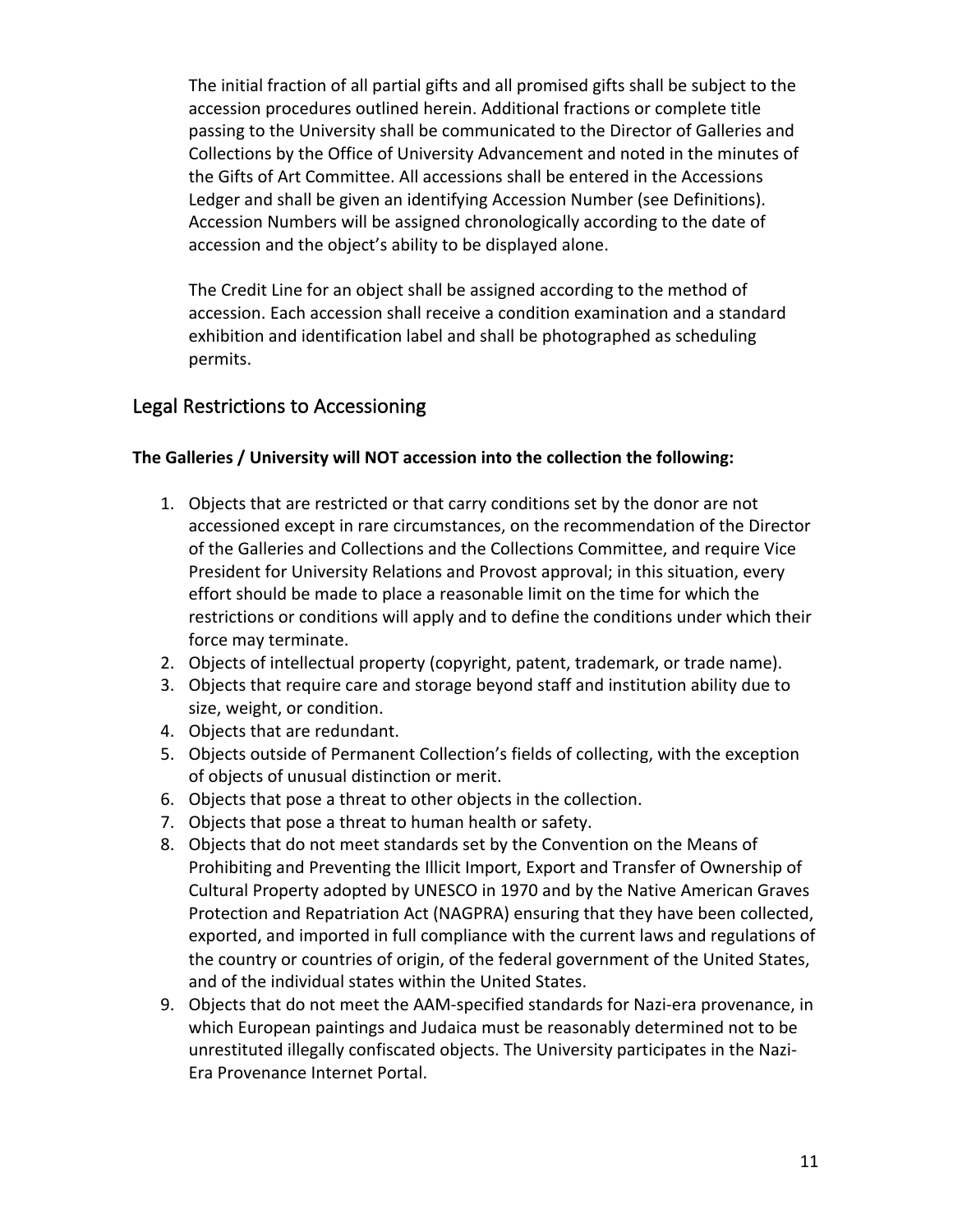Subsequent to the date on which this policy was approved, should evidence be presented to the University that an object in its possession was acquired illegally, the University Art Galleries staff and the Gifts of Art Committee will conduct an investigation into the circumstances. If justified by the results of the investigation and having obtained approval from the University Office of General Counsel, the University will return the object to its rightful owner, to the extent that it is legally possible and practical to do so.

# Documentation/Records/Intake Procedures

Object Records shall be established for each acquisition. These records will include all basic documents relevant to the object including, but not limited to: all original correspondence and memoranda, invoices, transfer of rights documents, deeds of gift, IRS forms, shipping and institutional receipts, accession worksheets, provenance worksheet (if an antiquity), condition reports, label copy, photographic material, bibliographic information, research, descriptive text for images of the object for online and database use (see above), and other documents vital to an object's history.

Tufts University Art Galleries (TUAG) and Digital Collections and Archives (DCA) staff shall catalogue (see Definitions) new accessions by investigating attribution, dates, references, and conservation and exhibition histories. Any new information about the object, together with its source, shall be forwarded to the Registrar for inclusion in the appropriate Object Record.

### **Intake procedures (updated 3/31/21)**

Once an artwork enters the permanent collection the following steps will be taken by the Registrar and staff:

- 1. Artwork is photographed and a digital and print record is created within TUAG's database and file systems and uploaded to the online database.
- 2. All images of the artwork will be tagged with descriptive text for digital readers for online accessibility standards, drafted by the Registrarial team and approved by Curatorial staff.
- 3. If the artwork's creator is living, Registrarial staff will send the artist a questionnaire within 30 days, requesting information about the artist's identity and background on the artwork.

# Special Considerations and Safeguards

# *End-of-Year Gifts*

University personnel may not backdate receipts or deeds of gifts so that a donor can appear to have given an object in a certain calendar year. To qualify for accessioning within a given year, all potential gifts must either be on the University's premises prior to December 31 of that year, or be in the University's possession by way of a third party acting as an agent of the University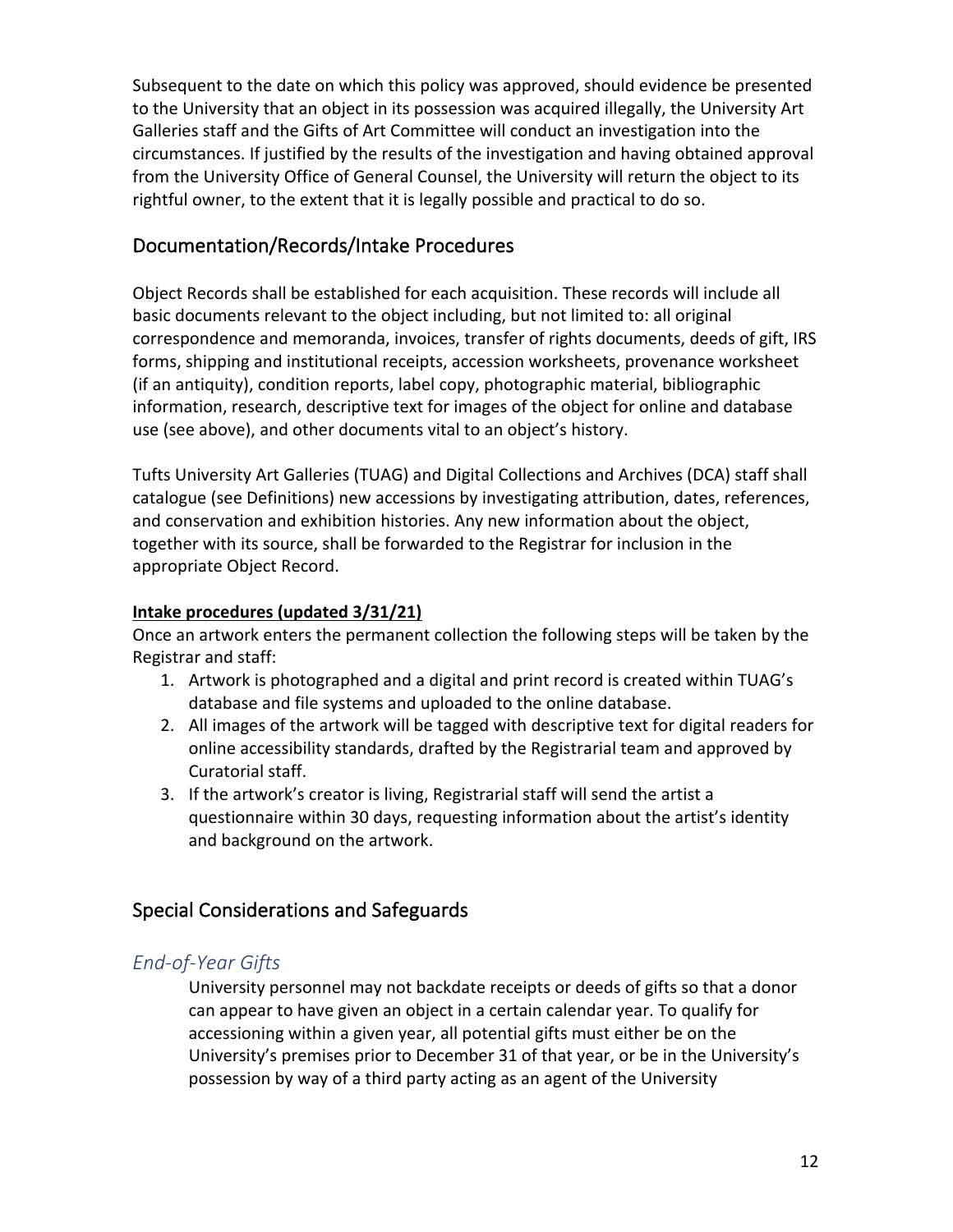### *Objects Found in the Collection*

An occasion may arise in which the University's title to an object should be established, (e.g., an object has been in the University's care for years without sufficient evidence of it being given or formally accessioned). Under these circumstances, the Director of Galleries and Collections will develop documentation showing that the University has cared for and displayed or publicized the object. Supporting documents might include inventory records, exhibition checklists, newsletters or other publications, and correspondence with scholars. The University should and must be willing, however, to consider any and all claims of prior ownership. The University will consider relinquishing its claim if an outside party presents a persuasive case. Disposals of such property, however, must conform to undocumented property legislation for the Commonwealth of Massachusetts.

### *Property Owned by University Personnel*

Artwork personally owned by University personnel kept on University property is not insured by the University. When possible, the Registrar will ask to be notified of such objects to ensure that they are not mistaken for collection objects.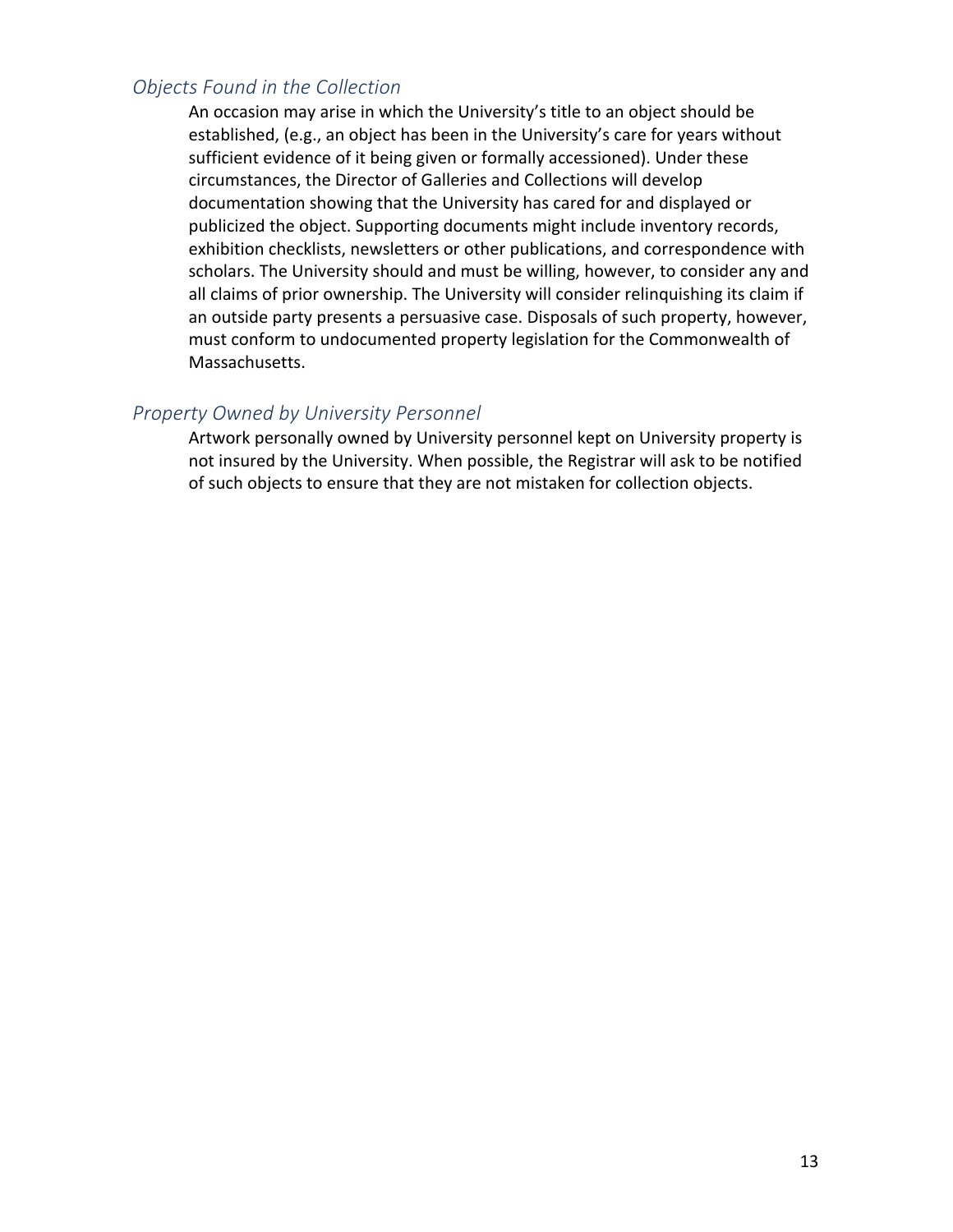# 5. NON-ACCESSIONED OBJECTS

Certain objects may be acquired by the University for gallery/exhibition accessories, educational use, or office furnishings. These objects shall not be automatically accessioned. When these objects are no longer required for Gallery purposes, the Director, using reasonable discretion, may sell them, give them to another nonprofit organization, offer to donate them to the University Collection, or destroy them. Any proceeds from the sale of these objects may be used for Gallery purposes if the objects were purchased with Gallery funds.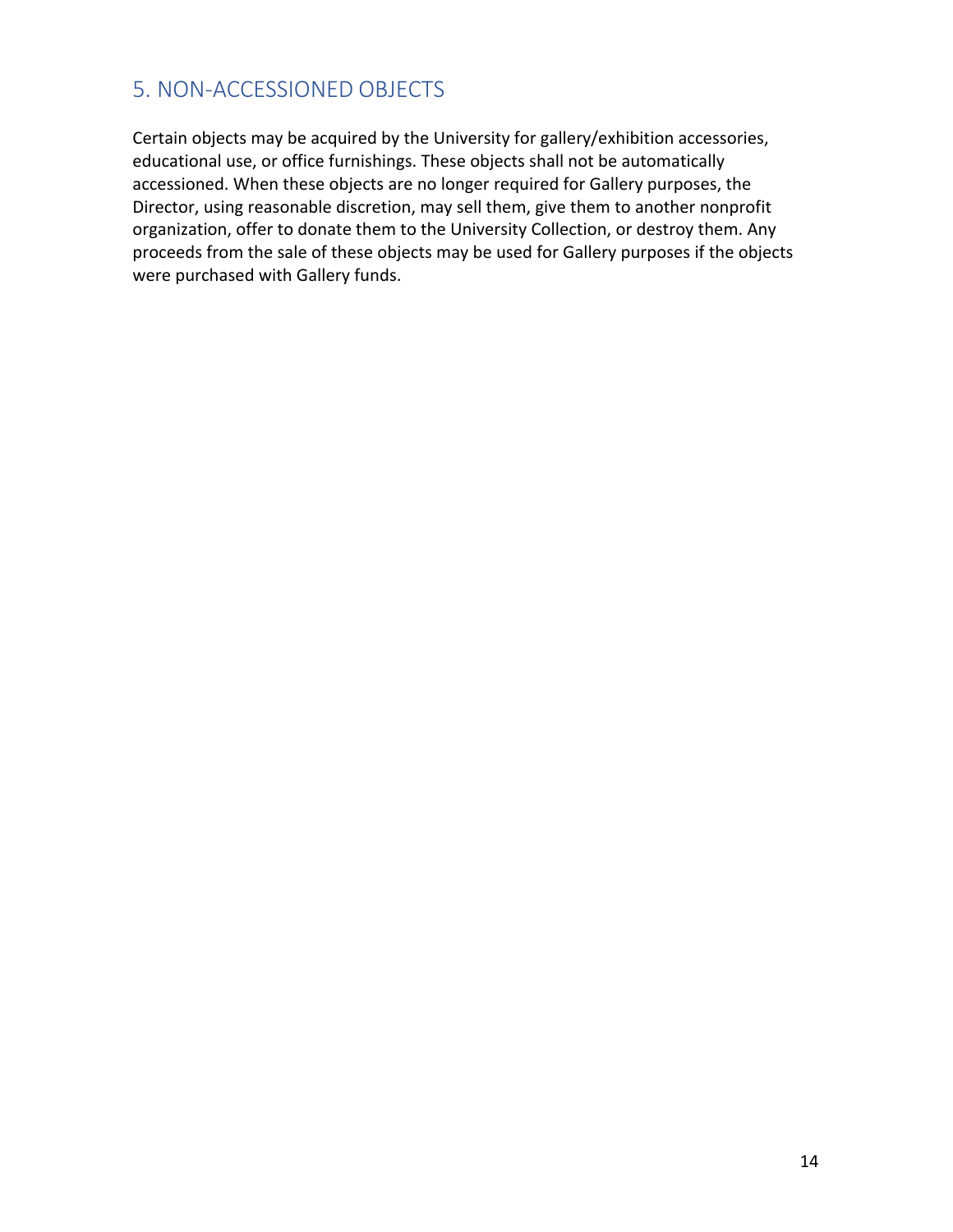# 6. DEACCESSIONING OF COLLECTION OBJECTS

# Overall Policy

In formulating a deaccessioning policy, Tufts University is fully aware that deaccessioning a work of art from Tufts' Permanent Art Collection requires exceptional care and thorough consideration of a variety of factors. Deaccessioning is part of the continuing formation and care of the University's collections. It is intended to refine and improve the quality and appropriateness of the Collection. In principle, proceeds from the sale (principal and interest) of a deaccessioned object are not intended to be used to defray University operating expenses. The University will make a good faith effort to follow the ethical guidelines promulgated by the American Association of Museums (www.aam-us.org) and the Association of Art Museum Directors (www.aamd.org) when it considers deaccessioning collection objects.

Deaccessioning as determined by the University Provost and Gifts of Art Committee. The conservation, preservation, and maintenance needs of the Collection will be considered by the Provost and GAC when the disposition of net proceeds from deaccessioning is considered. Net proceeds from deaccessioned gifts of art, including by transfer and exchange, will benefit the designated School or Department for which a restricted gift was originally intended.

The University shall honor all legal restrictions attaching to the gift or bequest of any work of art. In addition, donor requests that do not impose any legal obligation accompanying the bequest or gift of any work of art will be respected to the extent feasible, unless modified by the donor, or if the donor is not living, the donor's heirs or legal representatives. Before proceeding to recommend that a donated work be deaccessioned, the Director of Galleries and Collections first reviews the record of gift to confirm that the gift is unrestricted and consults with University Advancement.

### Criteria Governing Deaccessions

- 1. If the work is clearly outside the collecting scope of the University's Scope of Collections statement, either at present or in the foreseeable future, the work may be deaccessioned.
- 2. In keeping with the University's current collection mission of responsibly siting the Permanent Collection publicly, through the Circulating Art Program, any work of art that cannot be safely sited nor adequately maintained in a public, non-museum environment would generally fall outside the University's collecting scope and could be deaccessioned.
- 3. If the work is of inferior quality, either intrinsically or relatively, in comparison with objects of the same type in the Collection, it may be deaccessioned.
- 4. If the work is a duplicate or is very similar to other works already in the Collection, or it does not possess sufficient educational value for comparative purposes, it may be deaccessioned.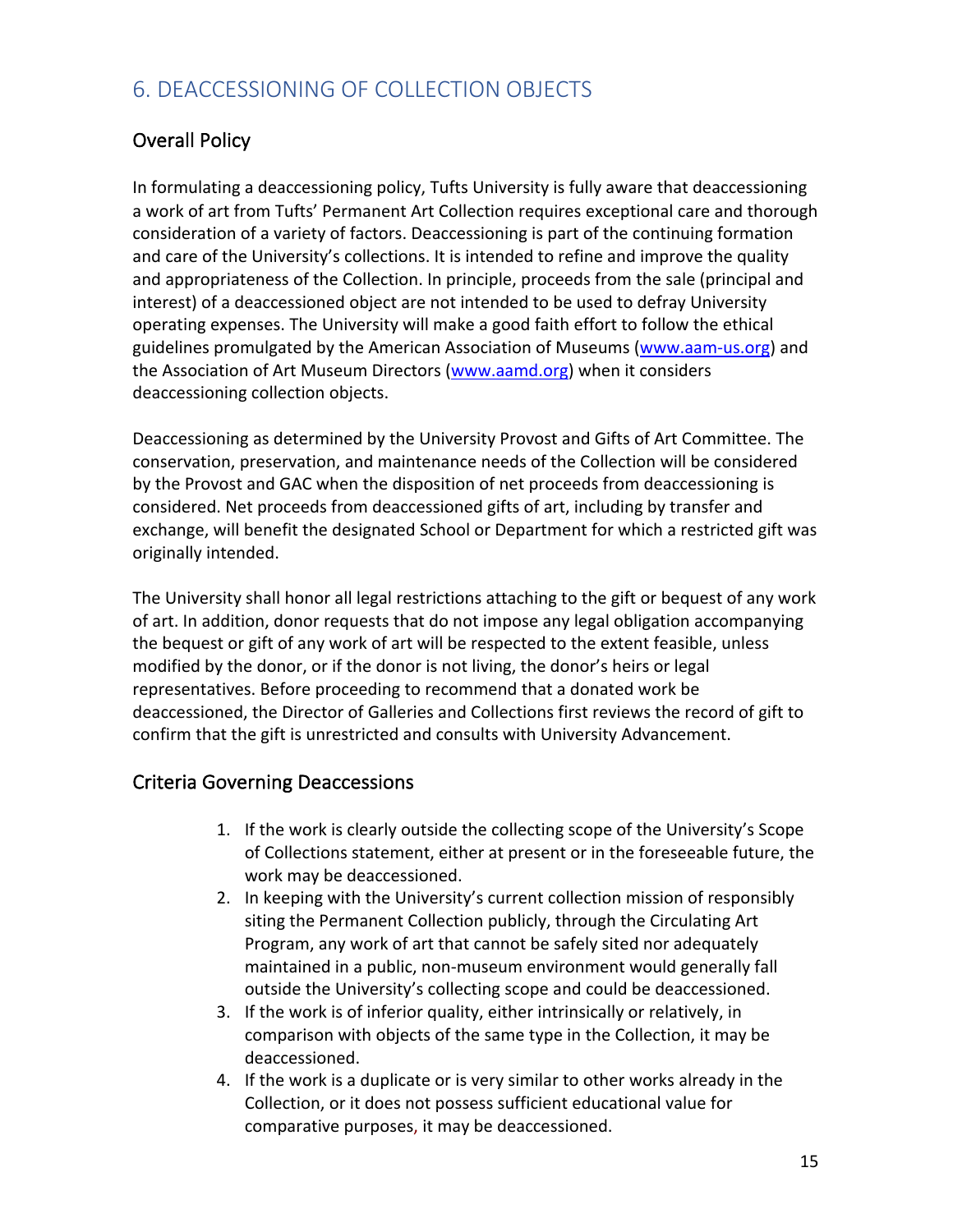- 5. If the University's possession of the item is not legitimate; that is, if the work may have been stolen or illegally exported or imported in violation of applicable state, federal, and foreign laws, the object shall be deaccessioned. (Note: Such cases will be reviewed on an individual basis by the Registrar and Director of the Galleries and Collections, in concert with the Gifts of Art Committee and legal counsel, to determine the proper disposition of the object.)
- 6. If the authenticity, attribution, or genuineness of the object is determined to be false or fraudulent, and the object lacks sufficient aesthetic merit or art historical importance to warrant retention, it may be deaccessioned.
- 7. If the physical condition of the object is so poor that restoration costs will exceed its value, or that restoration will render the object essentially false, it may be deaccessioned. In exceptional cases, an object damaged beyond reasonable repair that is not of use for display purposes may be destroyed.
- 8. If maintenance, conservation, and storage requirements for the object are beyond the University's reasonable capacities or are greater than the object's importance to the Permanent Art Collection, it may be deaccessioned.
- 9. If the object may be traded for another (and usually similar) object that would be of greater benefit to and more consistent with the University Collection, it may be deaccessioned.
- 10. If the object is deemed a forgery, it may be deaccessioned. Forgeries do not include school pieces, copies, imitations, and similar works made without deceitful intent and sold in good faith by a reputable dealer.
- 11. If the University has reasonable grounds to believe the object was intentionally misrepresented by the seller for the purpose of higher financial gain, it may be deaccessioned.
- 12. The Registrar Object Records for objects that are lost, stolen, or destroyed, with appropriate notation as to the disposition of the objects.

# Evaluation of Title

No object may be deaccessioned until it has been established that the University has clear title to it and has complete authority to transfer such title to others. Special care should be taken to make certain that the object is not held by the University or via the Tufts University Art Gallery on loan from some other institution or person.

### Disposition of Deaccessioned Objects

The following may be taken into account in selecting a method of deaccessioning or disposal of works of art:

### *Exchange or Sale*

Preferred methods of disposal are sale through publicly advertised auction, sale to or exchange with another public institution, or sale through a reputable, established dealer. Only in rare instances, and if necessary in order to obtain an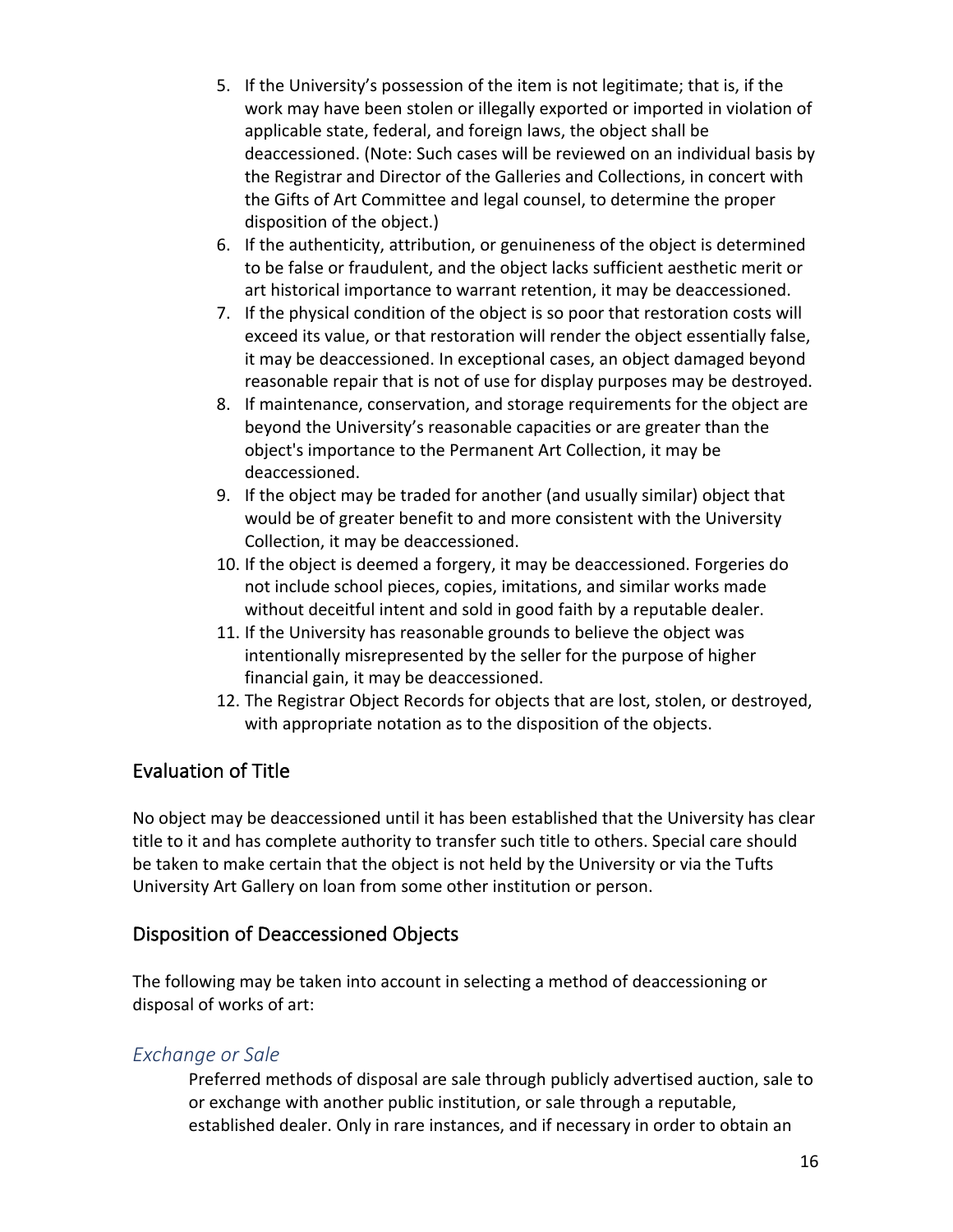adequate price, should such a sale be made through a private dealer. In such instances, the sale should, with the recommendation of the University Gifts of Art Committee, be made on consignment pursuant to a pre-negotiated commission. The UGAC shall also determine whether or not the University's name will be associated with the sale of a deaccessioned object. Sale through a dealer must be preceded by public announcement. Every effort will be taken to identify and evaluate the various advantages and yields afforded by each means of disposal.

In the case of a work of art by a living artist, special consideration will be given to an exchange with the artist, or to returning the object to the artist.

In general, the disposal of an object, whether by sale or exchange, will be conducted with a view toward maximizing the advantage and yield to the University and to the Permanent Art Collection, without compromising the highest standards of professional ethics, the University's standing in the academic community, the University Art Gallery's standing in the museum field, or the University's responsibilities to the donor and the artist.

### *Gift*

Under exceptional circumstances in which it is in the best interests of the University, a deaccessioned object may be disposed of by gift to a museum or similar nonprofit institution, but only on the recommendation of the Gifts of Art Committee.

### *Valueless Objects*

Objects that become worthless because of deterioration or damage beyond repair may be destroyed only as a last resort, with the advance consent of the Director of the Galleries and Collections and the University Gifts of Art Committee, and after every reasonable effort has been made to notify the artist and the donor of the work. The Director of the Galleries will coordinate with University Advancement on all outreach to any donors about any donated work that needs to be destroyed.

#### Deaccessioning Procedures

- 1. **Written Recommendation**: Upon review of all object records pertaining to an object, the Registrar (or consultant hired as an independent contractor for such purpose) shall prepare a written recommendation for an object's deaccession articulating the reasons for removing the object and a specific method of disposal.
- 2. **Obtain Estimated Value:** After consultation with and receiving a favorable recommendation from the University Gifts of Art Committee, the Registrar or consultant shall undertake the following: obtain a written estimate of the object's value from a qualified source who shall also provide the basis upon which the value was determined. If the deaccession involves a number of related objects, they may be valued as a group.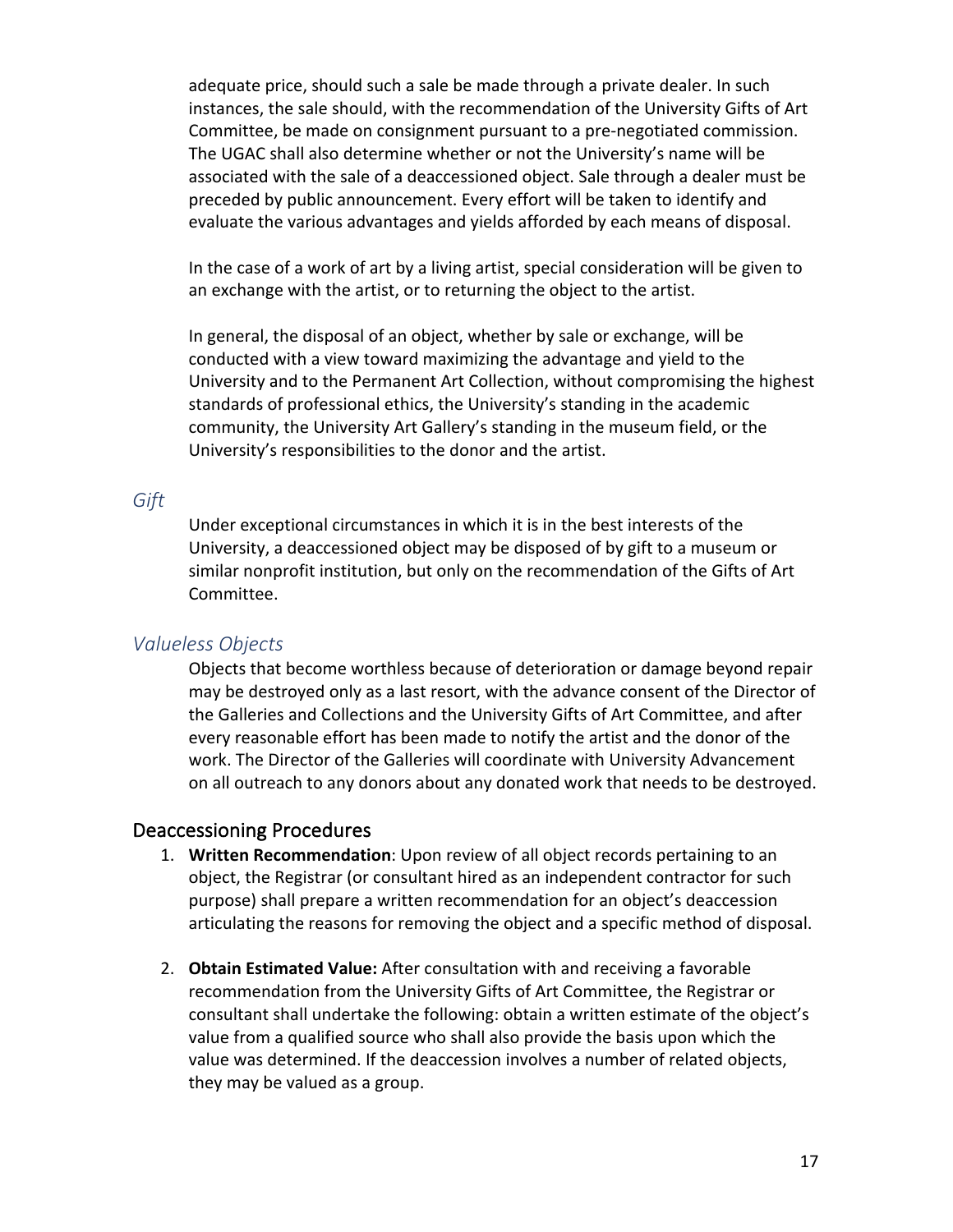- 3. **UGAC Vote**: Upon receipt of all applicable estimates and/or opinions, the Registrar or consultant shall present the proposed deaccession to the Gifts of Art Committee at the next scheduled meeting. A majority of the Committee is required to approve a deaccession from the University Collection.
- 4. **Documentation + Communication**: Decisions about deaccessions must be made in a timely manner. All phases of the review and deaccessioning process shall be documented in writing and kept in the appropriate Object Record(s). If a convincing case cannot be made for deaccessioning, the object shall remain in the University Collection. In the case of a recommended deaccession in which the press might take an interest, or if any controversial issue surrounds a particular deaccession, the President's Office and the V.P. for University Relations Office will be notified in advance of any action taken to liquidate the object, by the Director of Galleries and Collections or by the Senior V.P. for University Advancement (if the work in question is a donated gift).

All deaccessions shall be marked in the Accessions Ledger and corresponding Object Records. Prior to its disposal, a deaccessioned object shall receive a final condition examination and shall be photographed if no prior photographic record exists. The Registrar or consultant shall report on the date of sale, exchange, transfer, or destruction of a deaccessioned object to the Director of Galleries and Collections who, in turn, will notify the Gifts of Art Committee at the next scheduled meeting.

No action pertaining to deaccessioning and disposal should be undertaken that would impair the integrity and good standing of the University or the Tufts University Art Gallery within its community at large and within the museum profession.

# Documentation/Records

All existing Object Records for a deaccession shall be consolidated into a Deaccession Record. This record will include all basic documents relevant to the deaccession including, but not limited to, all original correspondence and memoranda, the recommendation for deaccession, deaccession worksheets, donor responses, shipping and institutional receipts, condition reports, photographic material, notices of exchange or payment, and other documents vital to an object's disposal. All Deaccession Records maintained by the Registrar shall remain available to scholars and to the general public for research purposes only.

Proceeds derived from the sale of unrestricted deaccessioned objects shall be identified in the financial reports of the Collection Management Budget, supervised by the Director of Galleries and Collections. Proceeds derived from the sale of restricted deaccessioned objects shall be identified in the financial reports of the designated School or Department for which the gift was originally intended.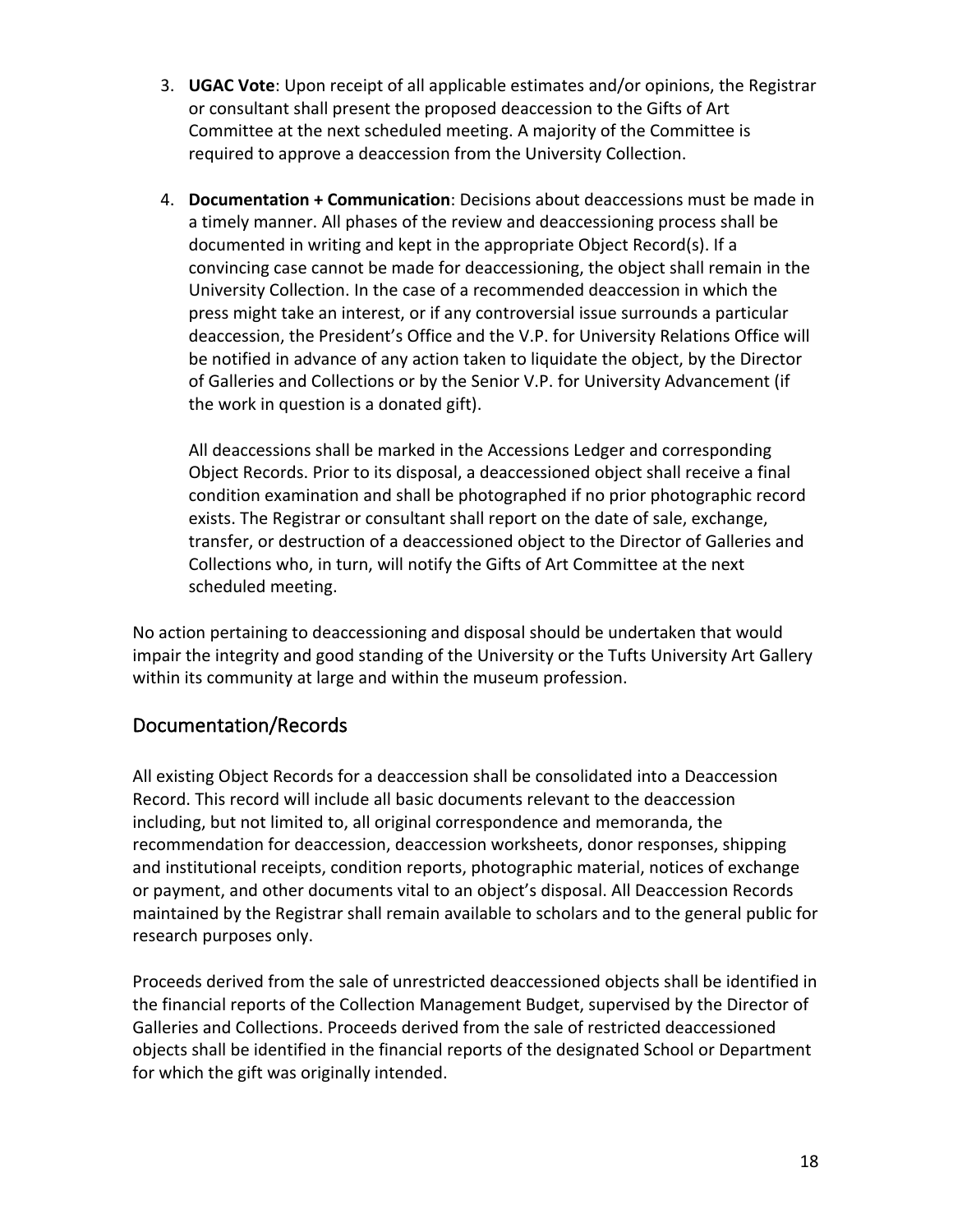When a deaccession occurs within three years the date of gift, the University will issue an IRS Form 8282, Donee Information Return to be filed with the Internal Revenue Service, and a copy will be sent to the donor.

### Special Considerations and Safeguards

### *Forgeries*

In the case of a forged or misrepresented object purchased by the University, the Director of Galleries and Collections and the Gifts of Art Committee will make every effort to seek a refund, credit, and/or exchange from the dealer or source of purchase.

# *Accession of Deaccessioned Objects by University Personnel*

A deaccessioned object may not be acquired by University personnel, including its Trustees, or by any member of their immediate families, unless the object is sold at public auction with no prohibition against anyone bidding for it.

No Trustee, Officer, employee, volunteer or family member of such individuals may purchase deaccessioned works of art from the University or at auction if consigned by the University.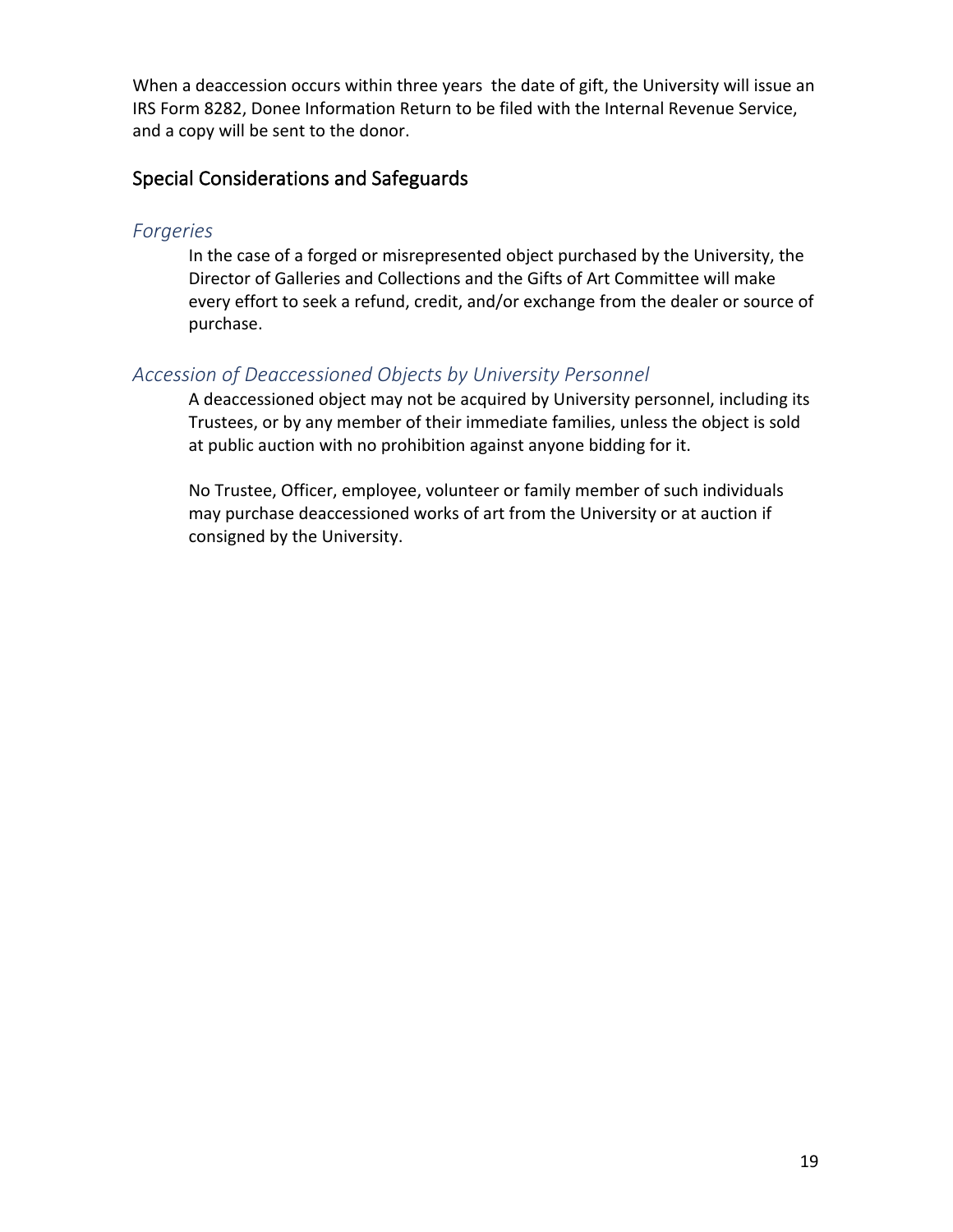# 7. PUBLIC DISCLOSURES

All sections of this policy adopted and followed by the University concerning the accession and deaccession of objects shall be offered to donors or other responsible persons on request. In reply to responsible inquiry, University personnel shall also make available the identity and description of collection objects acquired or disposed of.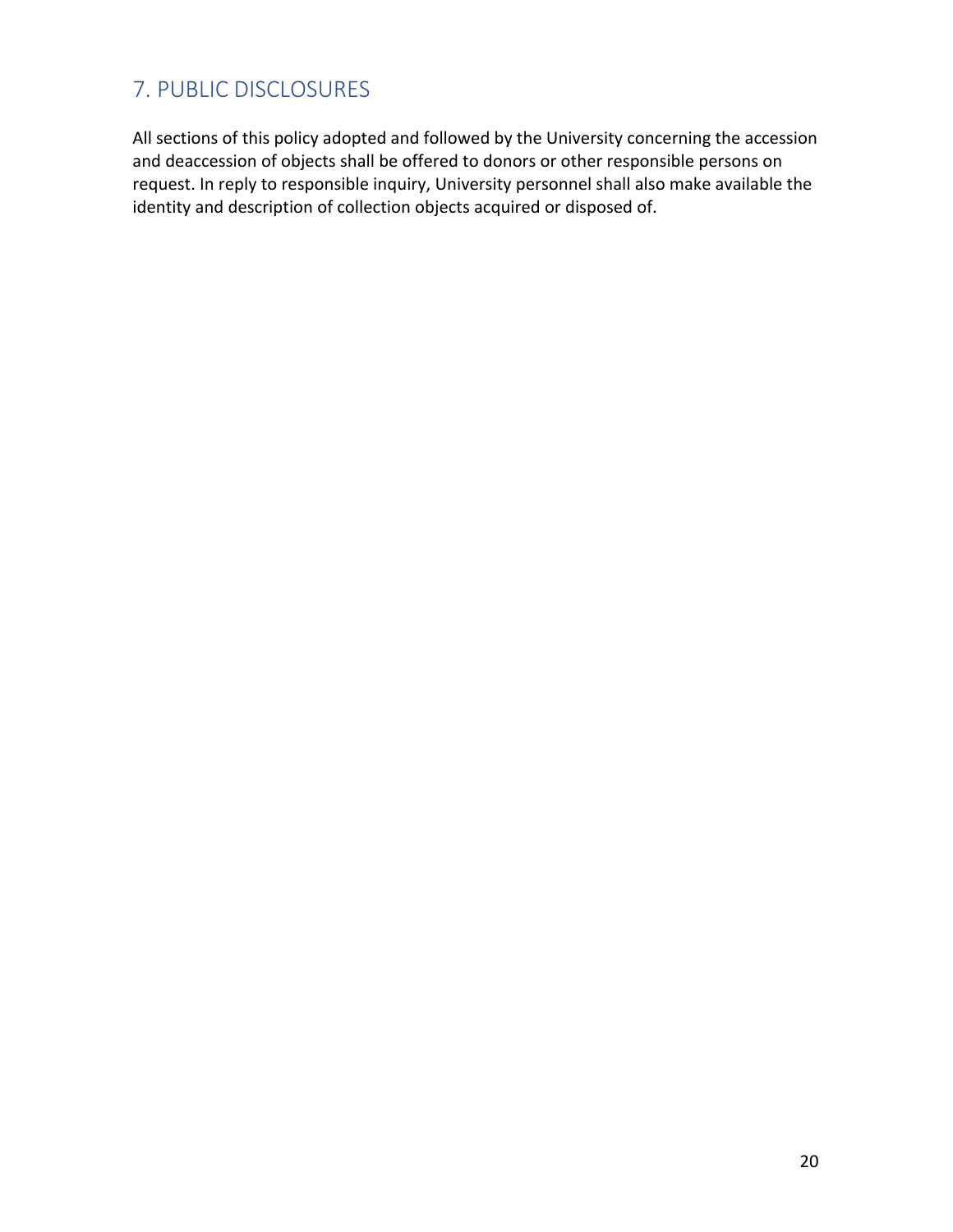# 8. LOANS

# Outgoing

The University considers it a responsibility to participate in a variety of worthwhile exhibitions and will lend objects from the Permanent Art Collection via the Tufts University Art Galleries to institutions that share similar professional goals and responsibilities. The University Art Galleries may also request loans from other institutions, private collections and commercial galleries to enhance the Gallery's programming.

### *General Conditions for Outgoing Loans from the Collection*

Loans from the Permanent Art Collection may be made to other institutions for public display and for special exhibitions (see Definitions). In principle, the University shall not lend to commercial galleries, to avoid the perception of a conflict of interest. An exception to this policy may be a scholarly exhibition in which the University's object(s) figure prominently. Loans of Permanent Art Collection objects may be made to an approved list of University locations through the Public Art Program Loans will not be made to students.

### *Criteria Governing Loans*

Outgoing loan requests for objects from the Tufts Permanent Art Collection will be judged primarily by the Director of Galleries and Collections using the following criteria:

- 1. The importance and quality of the object(s) being requested; the scholarly or educational nature of the proposed exhibition; whether the appearance of the loan in an exhibition catalogue would enhance the reputation of the object and of the University.
- 2. When deemed necessary, the favorable recommendation of a fine arts conservator after a thorough examination of the suitability of the object's condition, in consultation with the Registrar. (Note: Certain object classes that are noted for their inherent instability shall be lent only under extraordinary circumstances, [e.g., an artist's monographic exhibition] on a case-by-case basis.)
- 3. Period of the loan, including both the time of year and the length of time it will be unavailable to the University.
- 4. Assurance of proper handling, insurance, security, and environmental controls during shipment and while on exhibition based upon the Facility Report(s) provided.
- 5. Additionally, the facilitation of previous loans by the same institution(s) shall also be considered.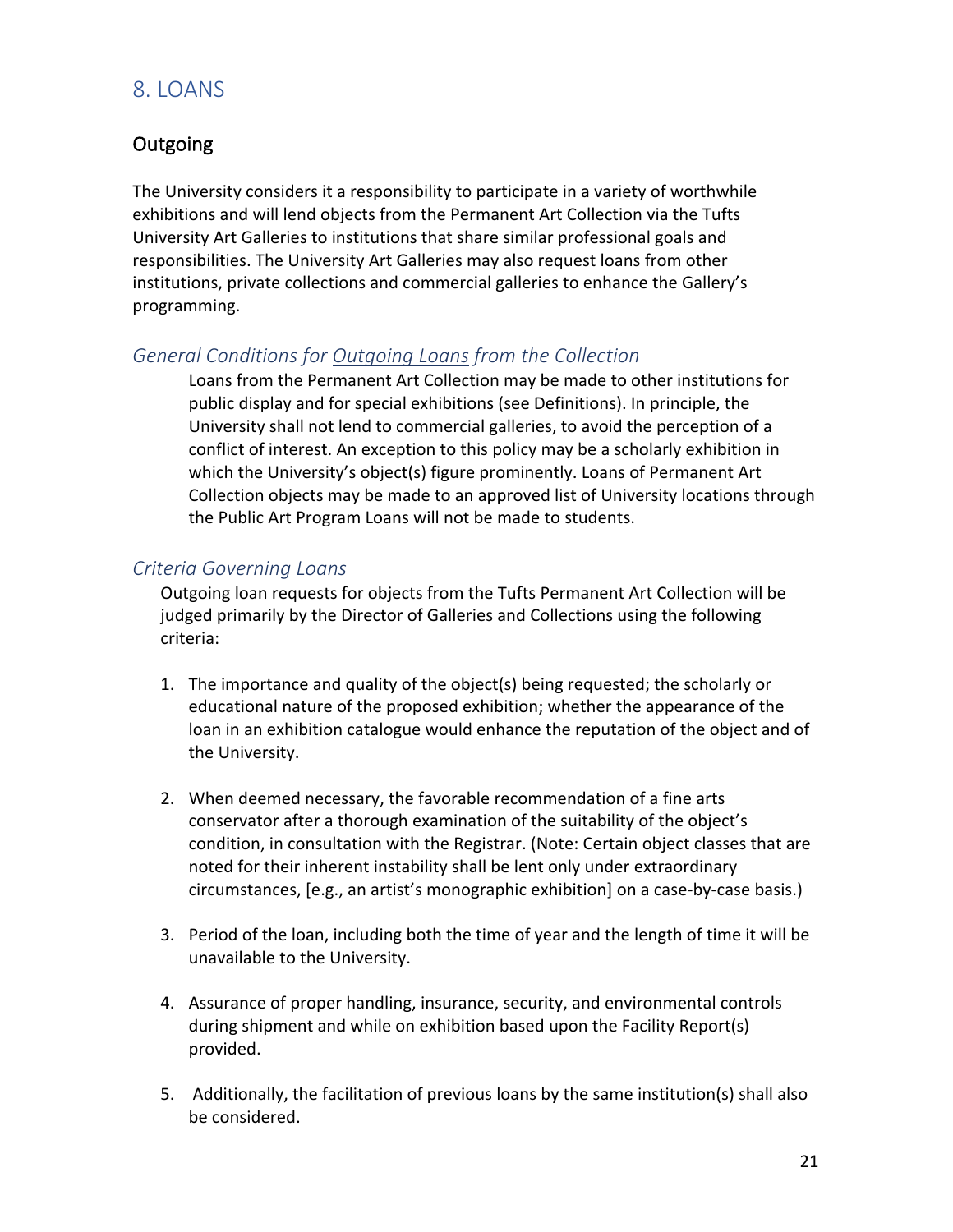### *Who Can Authorize Loans*

All loans from the Tufts Collection require the recommendation of the Registrar and the approval of the Director of Galleries and Collections. The Director of Galleries and Collections is responsible for signing loans under an individual value of \$250,000 and aggregate \$500,000. Individual objects valued in excess of \$250,000 require the signature of the Dean of Arts, Sciences and Engineering. Individual objects valued in excess of \$1,000,000 will require the approval and signature of the Executive Vice President.

### *Loan Expenses*

The borrowing institution(s) must bear all expenses associated with providing the loan. These may include, but are not limited to, the following related costs: administrative, preparation, conservation treatment, packing, crating, shipping, insurance, customs, and courier (see Definitions). The Tufts University Art Gallery assesses a loan fee to process the loan request; a minimum of \$100 per object is charged the Borrower; fees higher than \$100 are determined by the Director of Galleries and Collections, based on advice from the Registrar, and are prorated to cover additional staff time to negotiate, condition report, and process the loan request.

### *Documentation/Records*

Loan/Out Records shall be established for each loan and will include all basic documents relevant to the loan including, but not limited to, all original correspondence and memoranda, Loan Agreement(s), conservation or condition reports, reproduction contracts, packing or crating orders, insurance certificates, invoices, shipping and institutional receipts, publicity materials, bibliographic information, and other documents vital to an object's loan history. The Loan/Out Record shall be transferred into the appropriate file upon the termination of the loan(s).

### *Outgoing Loans Procedures*

- 1. **Written Request:** All loan requests must be in writing from the borrower(s) to the Director of Galleries and Collection who will alert the Dean of Arts and Sciences about the request. It is advisable that loan requests be considered with a minimum of six months' notice to allow for proper facilitation. However, requests made on short notice may be considered and approved if time allows.
- 2. **Facility Report + Review:** If the University has not previously lent to the borrower(s), the borrower(s) will be asked to send or complete a standardized Facility Report. An inspection of the installation site(s) by University personnel may also be required. If the loan is being requested for a touring exhibition, Facility Reports will be collected from each of the proposed venues. The University must have the complete itinerary for a touring exhibition before it shall consider approving a loan for the entire tour. The Registrar, in concert with the Director of Galleries and Collections, will make recommendations on the advisability of a loan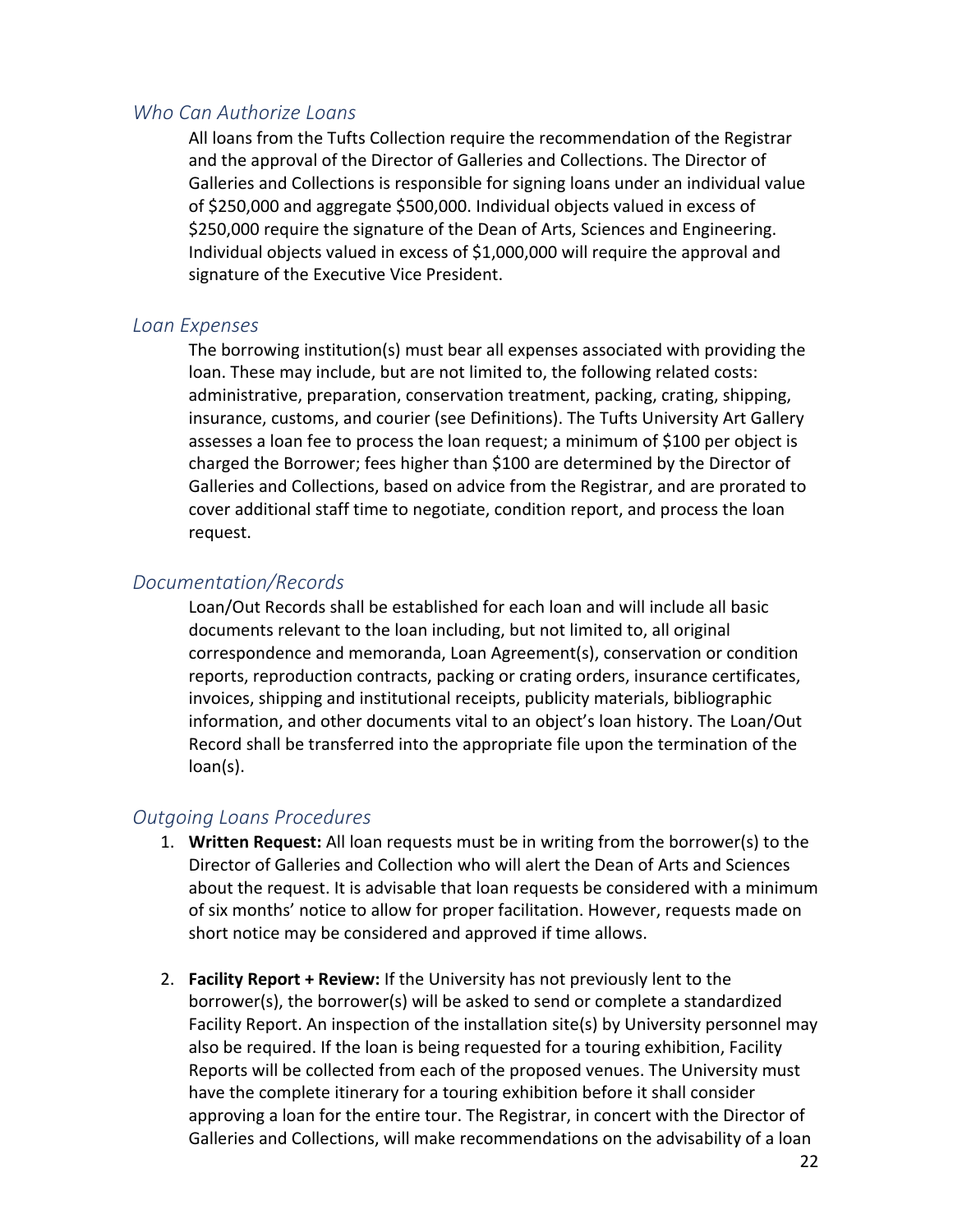based upon these reports and will note any special conditions or restrictions that should be placed on it. The University reserves the right to approve the loan of an object for only a portion of an exhibition tour.

- 3. **Acceptance/Refusal**: Decisions about loan requests must be made in a timely manner and all phases of the review and loan process shall be documented in writing and kept in the appropriate Object Record. In the case of an initial loan refusal, the Director of Galleries and Collections may suggest an alternate object that the requesting institution might be interested in. The Director of Galleries and Collections, in consultation with the Registrar, approve all loans, under an individual value of \$250,000 and aggregate \$500,000. Individual objects valued in excess of \$250,000 require the signature of the Dean of Arts, Sciences and Engineering. Individual objects valued in excess of \$1,000,000 will require the approval and signature of the Executive Vice President. The Registrar, on behalf of the University, shall officially notify the requesting institution as to the disapproval or approval of the loan(s) requested and shall sign Loan Agreements (see Definitions). The Registrar will facilitate approved loans.
- 4. **Duration**: All loans from the University shall be for a specified time in duration. The University may not make indefinite loans or "permanent" loans. At the end of the loan period, the loan may be reviewed and may then be renewed for another period not to exceed two years in total. Before this is approved, however, the condition of the object must be reexamined by the Registrar. The University reserves the right to recall loaned objects for any reason, given reasonable notice.
- 5. **Condition/Conservation**: Following loan approval and depending on the results of its previous condition examination by a fine arts conservator, the object may be sent out for treatment. Regardless of any treatment and before the loan period, the Registrar shall complete a condition report on the object, and a copy will be sent to the borrowing institution(s).
- 6. **Loan Agreement**: The Registrar, in facilitating a loan, shall: review and complete the Loan Agreement indicating any special conditions or restrictions; check for existing materials or schedule photography based upon the reproduction requests of the borrowing institution(s); issue a packing or crating order to a selected vendor indicating any specific instructions; coordinate the means of transportation and shipment date with the borrowing institution(s), including the stipulation of a courier; check the identification label on the reverse of the object; alert appropriate Gallery or University staff members of the collection date and issue an Outgoing Receipt; invoice the borrowing institution(s) for relevant expenses; and amend all appropriate Object Records.
- 7. **Insurance Value**: The Director of Galleries and Collections will stipulate the Insurance Value (see Definitions) to be indicated on the Loan Agreement. The University shall, however, reserve the right to increase this figure during the loan period if an object's value significantly rises. In general, wall-to-wall "all risk" fine arts insurance must be carried by the borrowing institution(s) for the duration of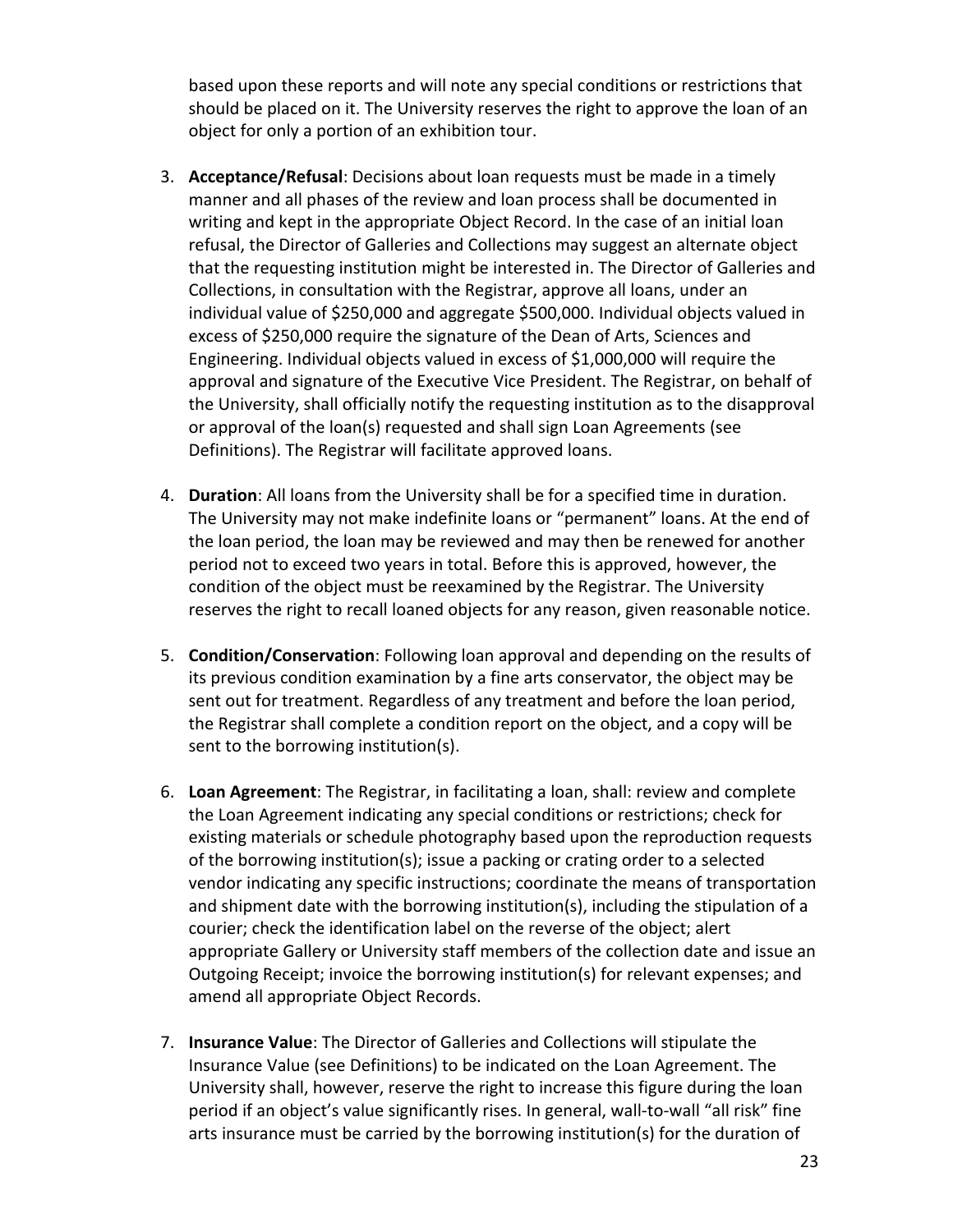the loan, unless specially waived at the University's option. Documentary evidence of the borrower's insurance (e.g., a copy of the policy or certificate of insurance) should be provided to the University before the loan's outgoing shipment. In certain cases, the University may insure objects under its own comprehensive, "all risk" policy, billing premiums to the borrower(s).

- 8. **Credit Line**: Borrowing institutions must agree to credit loans in exhibition labels, publicity, and accompanying publications in the manner stipulated by the Registrar.
- 9. **Photography Requests**: Requests for photographic materials to be used in publications must be forwarded to the Registrar and appropriate reproduction fees and contracts shall be assigned.
- 10. **Communication**: The Registrar shall be responsible for maintaining contact with the borrower(s) while the loan is in effect to ensure that all agreements will be adhered to. Upon the return of an object and once the Registrar has completed an incoming condition examination and determined that the object's physical condition has not changed, the borrowing institution(s) will be released from its/their loan responsibilities.
- 11. **Exemption**: Employees are not eligible to borrow works of art (whether accessioned or not) from Tufts University under any circumstances.

# Incoming Loans

Incoming loans are objects requested by or offered to the University or the Tufts University Art Galleries from other museums, private individuals, commercial galleries, and other public and private institutions. The University shall not accept loans for storage purposes only. All loans to the University are subject to the provisions of the "Conditions Governing Loans" as stated on the applicable Loan Agreement.

### *Temporary and Extended Loans*

All such objects, as property of others, must be recorded as either temporary loans (less than six months) or extended loans (more than six months but generally not to exceed two years).

### *Incoming Loan Procedures*

- 1. **Request**: In general, the Director of Galleries and Collections initiates incoming loans. Occasionally, an outside party will solicit a loan to the University. In either case, the Director of Galleries and Collections will report all incoming loans to the University Gifts of Art Committee.
- 2. **Loan Agreement**: All particulars of the loan, including the lender of the object, if different from the owner; the loan period; the object's catalogue information; the desired credit line; its value and insurer; photographic rights; method of shipment;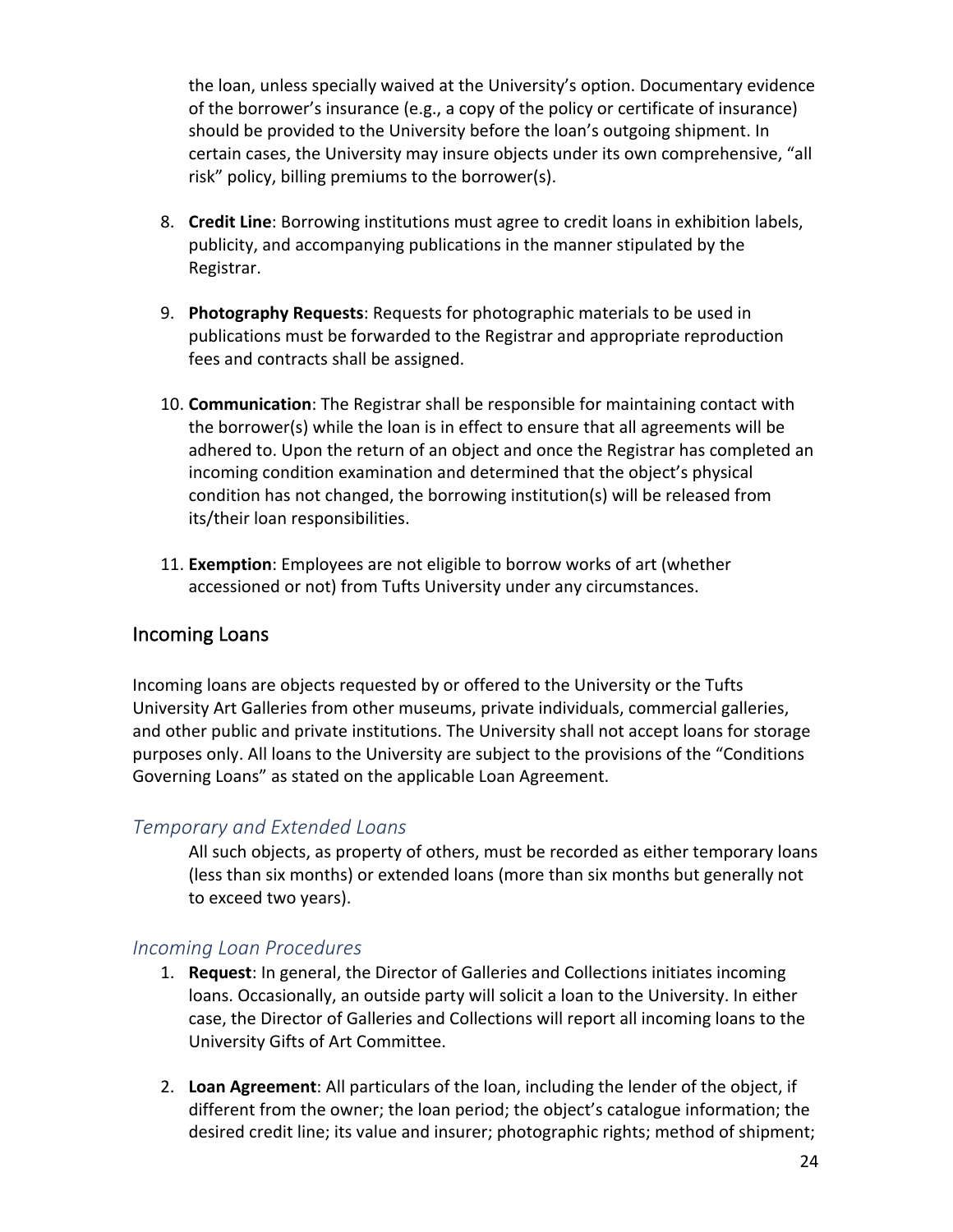and responsibility for expenses, must be agreed upon before the University may enter into a Loan Agreement.

- 3. **Transportation**: Except for those instances when a lender delivers an object to the University, the Exhibitions Registrar should make all arrangements for incoming loans to be delivered to the University, and, in most cases, the University shall assume the cost of necessary packing/crating and shipping and insurance. Loans will be returned at the request of either the lender or the Exhibitions Registrar.
- 4. **Documentation**: Upon arrival, the Exhibitions Registrar shall: make an entry in the Temporary Receipt Ledger assigning an identifying Temporary Receipt (TR) Number; issue an Incoming Receipt indicating the object is a loan; issue a certificate of insurance, if applicable, and if not previously sent; initiate a condition examination and report; arrange for an exhibition label and photography, if permitted; and establish an Active Lender File.
- 5. **Monitoring**: The Exhibitions Registrar shall monitor loans on a regular basis to ensure there has been no change in the object's condition. All loans shall receive a final condition examination before return. Upon the termination of a loan, the Active Lender File shall become an Inactive Lender File.
- 6. **Renewable:** If a loan is renewed, the lender will have the option to amend the object(s)'s Insurance Value(s). It will then be the responsibility of the Registrar to reissue a certificate of insurance for the object(s), verify its/their location(s) and reexamine its/their condition(s).
- 7. **Unclaimed Loans**: If the University, after making all reasonable efforts, and through no fault of its own, is unable to return the object(s) following the termination of a loan, then the University shall have the absolute right to: place the object(s) in storage; to charge the lender for regular storage fees and the cost of insurance; and to have and enforce a lien for such fees and cost for a maximum of two years. If, after two years, the object(s) have not been reclaimed, then, and in consideration for its maintenance and safeguarding during such period, the object(s) shall be deemed an unrestricted gift to the University to be treated as a Non-accessioned Object (Section V).

# *Documents/Records*

An Active Lender File shall be established for each lender and will include all basic documents relevant to the loan(s) made by that lender including, but not limited to: all original correspondence and memoranda, Loan Agreement(s), appraisals, conservation or condition reports, photographic materials, packing or crating orders, insurance certificates, invoices, shipping and institutional receipts, publicity materials, bibliographic information, original hardware (temporarily removed), and other documents vital to an object's loan history. This File, or portions thereof, shall become an Inactive Lender File upon the termination of the loan(s).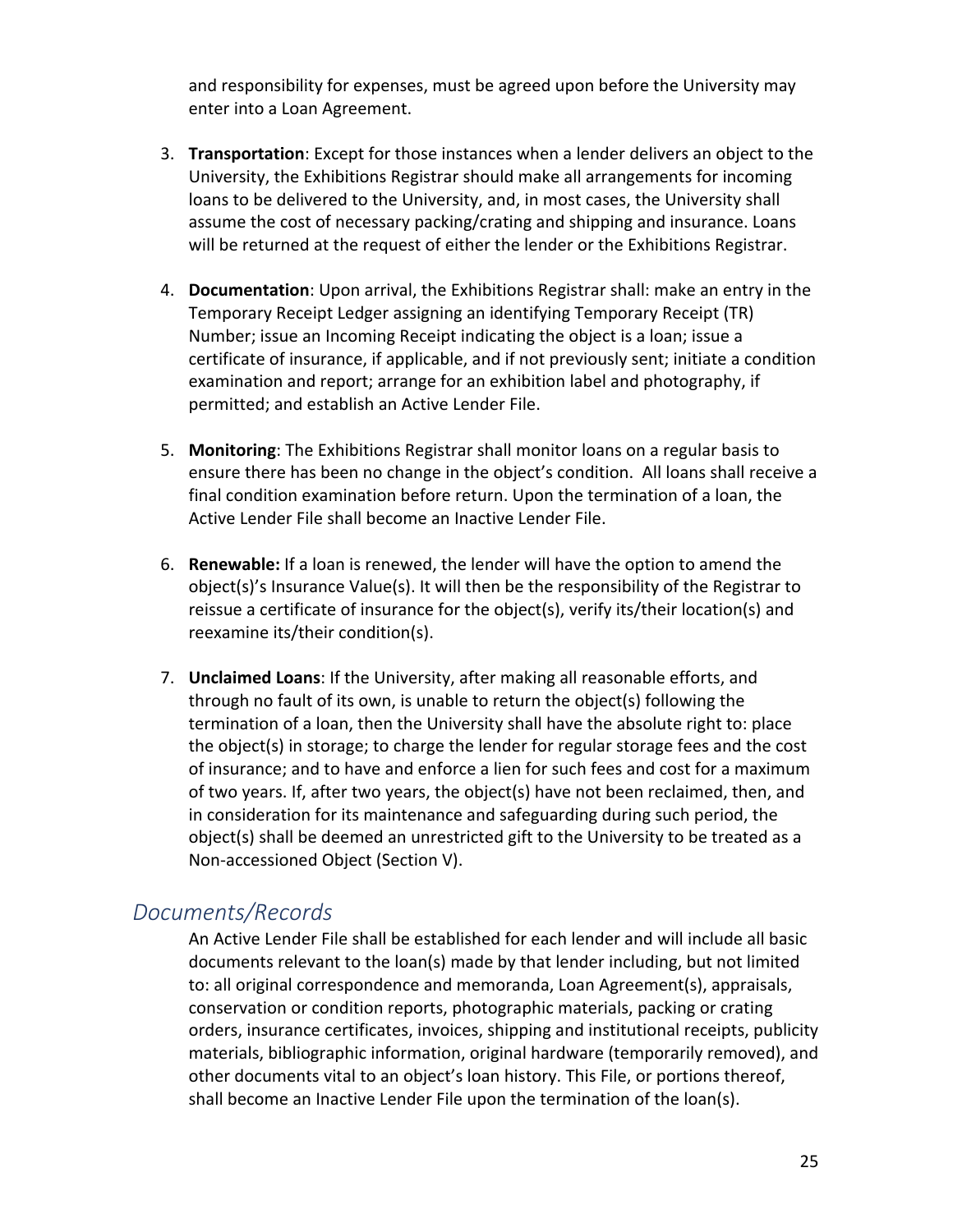# Loan of Exhibitions of the Tufts University Collection

From time to time, the Tufts University Art Galleries may elect to travel exhibitions it has organized that consist of objects in the University Collection, either entirely or in part along with loans from others. In general, the Director of Galleries and Collections initiates these Loan Exhibitions.

Loans from others for these exhibitions are treated in the same manner as Incoming Loans with the exception that the Loan Exhibition Lender File, a sub-component of the Loan Exhibition Files established and maintained by the Exhibitions Registrar, replaces the Active Lender File.

The Director of Galleries and Collections, in consultation with any guest or adjunct curator(s), shall make the final decision as to which institutions the exhibition will be offered. Upon agreement with colleagues in those institutions, exhibition contracts shall be executed between the applicable institution directors or their authorized officers.

The Director of Galleries and Collections, in concert with the guest or adjunct curator(s) and the Exhibitions Registrar, shall coordinate loan requests; consolidated crating and Shipping; installation design and requirements; catalogue production and other publications; condition examinations; customs supervision, if needed; insurance coverage; checklists and related materials; publicity; venue contracts; and invoicing.

In all instances, a Loan/Exhibition must travel accompanied by a condition notebook. It may also be specified that an Exhibitions Registrar or Curator accompany an exhibition to oversee its unpacking and installation or dismantling and packing at each venue on the tour.

# Objects Placed in the Custody of the University

The University considers any object placed in its custody for other than loan purposes, (e.g., for study, attribution, examination, photography, or for purposes of shipment transfer) to be a Temporary Deposit. Upon arrival, the Registrar shall make an entry in the Temporary Receipt Ledger assigning an identifying (TR) Number and issue an Incoming Receipt indicating the object is a Temporary Deposit. The Registrar shall conduct periodic reviews of such deposits to ensure expeditious handling.

If an object is received at, or unexpectedly left on, the University's premises, an attempt shall be made to contact the owner to determine the object's status. After discussion with the owner, and if the University does not want the object, it shall be returned to the owner. If the owner cannot be contacted or is unknown, the University may, after consultation with legal counsel, dispose of the object as it considers appropriate and in compliance with abandoned property legislation for the Commonwealth of Massachusetts.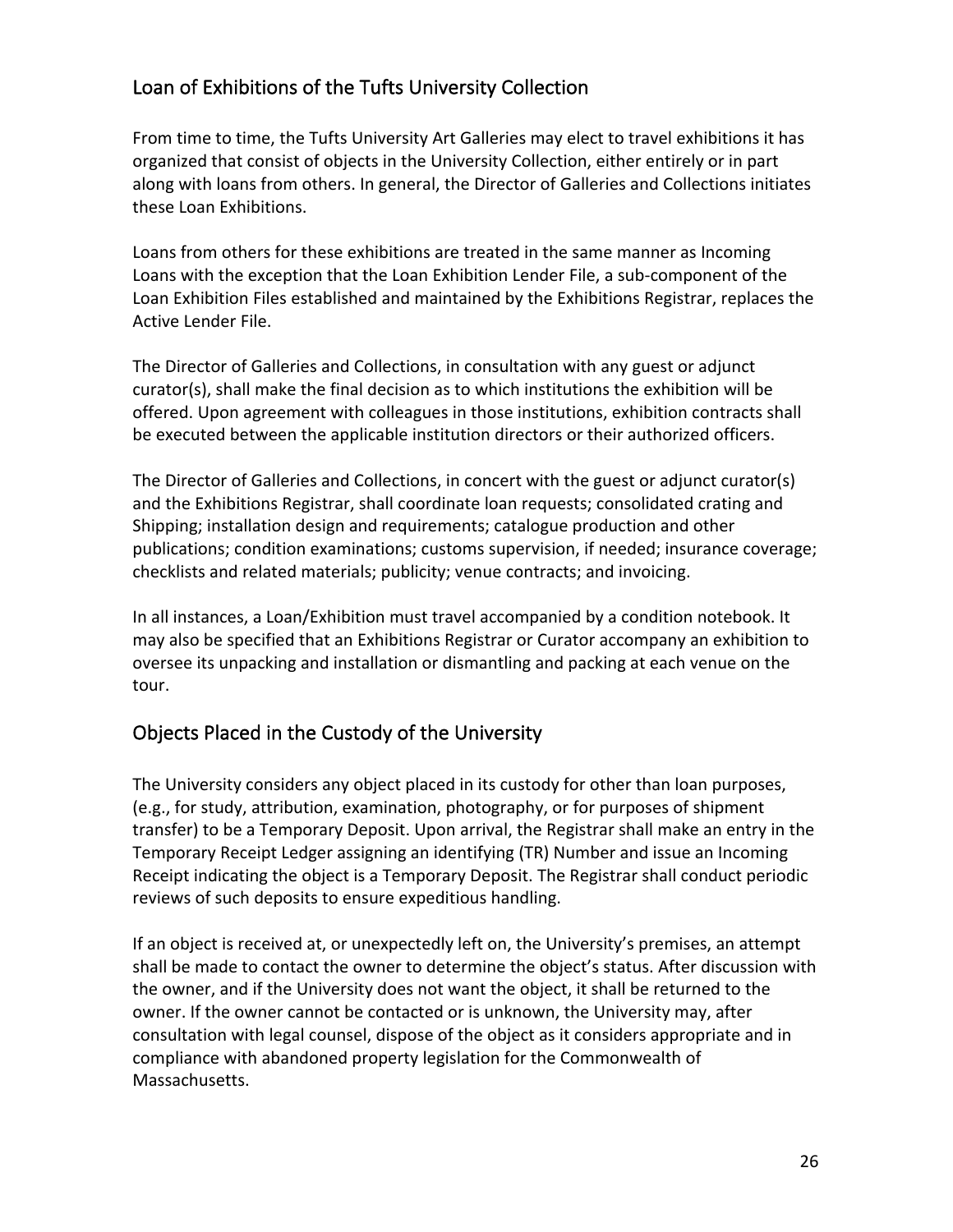# 9. CARE OF THE COLLECTIONS

The Tufts University Art Gallery considers the care of the University Art Collection to include the protection and preservation of its objects as well as that of its Object Records. Procedures to provide care of the collections according to this policy are developed by the Collections Management Committee, principally the Registrar and the Director of Galleries and Collections. The daily management of these responsibilities shall be centralized at the Tufts University Art Galleries; however, other University personnel will also share them when directly applicable. The Tufts Physical Plant staff shall also share responsibility for maintenance and care of certain publicly sited works, particularly those commissioned under the Campus Art Program.

The Tufts University Art Gallery is charged with caring for the Collection and providing for a safe and appropriate environment for it, both on view and off view. The Gallery follows the University's Emergency/Disaster Plan and applies it to its management of the Art Collection.

The University shall engage outside conservators on a case-by-case basis, as needed, to help preserve the Collection through conservation treatment. The Registrar shall maintain exact documentation on all examination and treatment work.

A long-term preventative conservation plan shall be developed pending the successful outcome of a funding request to a federally or privately sponsored conservation assessment program, which will outline a plan.

# Mechanical/Environmental

As much as is reasonably possible, given that a preponderance of the University Collection is dispersed throughout the Medford and the New England Medical Center campuses, the University shall take actions to ensure the Collection: will have adequate fire detection and suppression, and protection from other natural disasters; will have adequate security to protect against intrusion, theft, or vandalism; and will have adequate environmental conditions to maximize object preservation, whether the objects are on display or are being stored. The Registrar shall be responsible for establishing more restrictive security or environmental requirements for University objects pursuant to standard professional practices and for ensuring that all appropriate personnel are notified accordingly. It shall also be the responsibility of the Registrar to regularly monitor environmental conditions (temperature and relative humidity, light, pests/vermin, and air pollutants) pursuant to standard professional practices with the cooperation of the Tufts University Art Gallery staff.

Storage and display furnishings must be of such quality as to provide adequate object protection, preservation, and retrieval needs. The Tufts University Art Gallery staff shall be responsible for the purchase or construction of these furnishings to ensure that they meet the needs of the objects.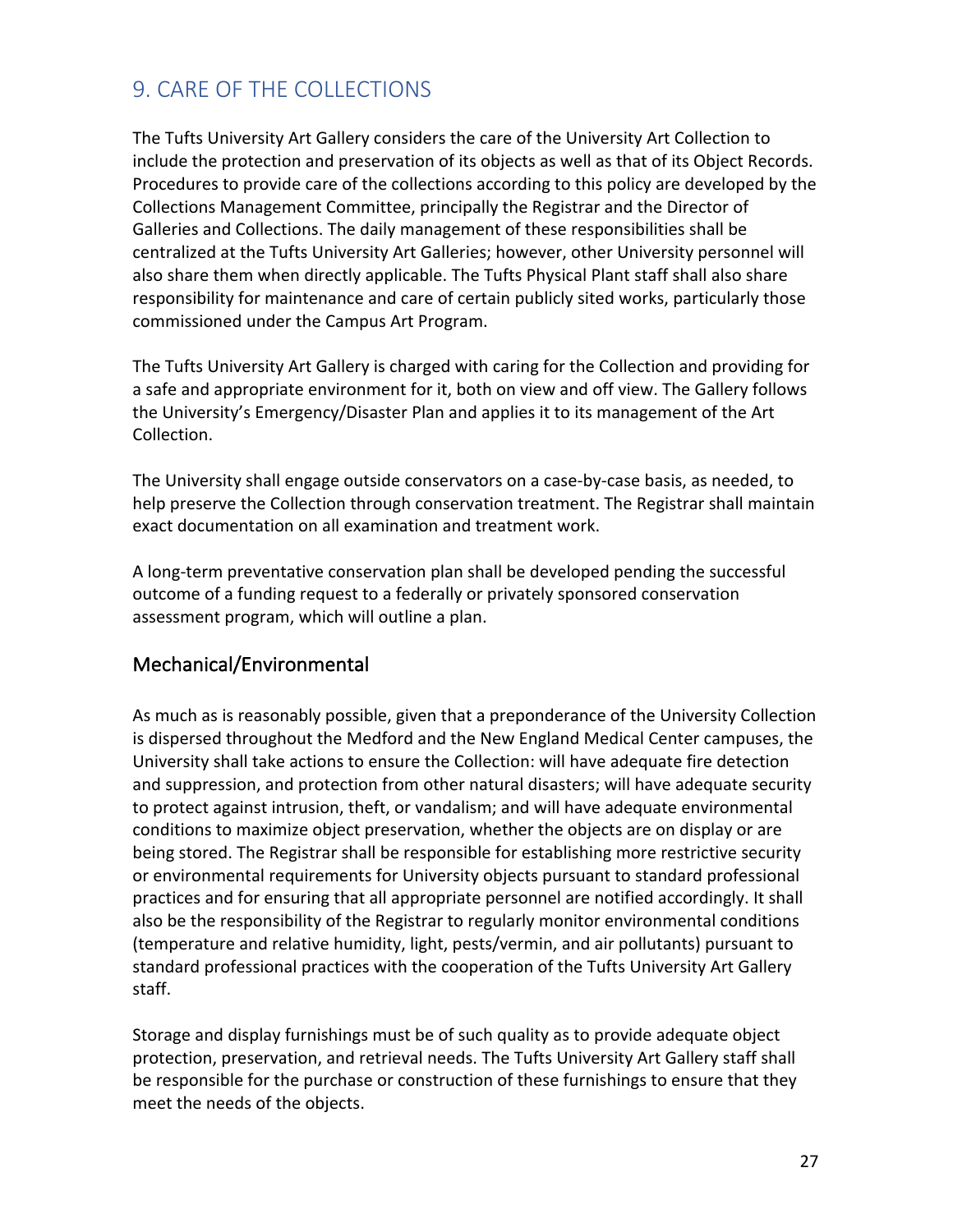# Inspection/Conservation

Works in the Tufts Collection that are dispersed on loan throughout the Tufts campus will receive at minimum an annual inspection and will receive a complete condition report every five years. The Registrar or Director of Galleries and Collections should be notified immediately of any situation that has, may, or is directly affecting an object, including a slightly altered appearance, loose hardware, presence of pests or food substances, extremes in temperature or relative humidity, visitor contact, vandalism, unauthorized photography, or theft. If damage occurs, the Registrar shall complete a Damage/Loss Report. If the situation occurs or is discovered during non-business hours, the Registrar shall, as necessary, go to the site to determine what remedial steps are to be taken.

It shall be the responsibility of Registrar, in consultation with the Director of Galleries and Collections and an appropriate conservator, to ensure that objects accessioned to the Collection receive proper and timely restoration. Priority must be given always to maintaining the integrity of the original object.

# Handling/Movement

One of the primary functions of the Registrar shall be to maintain accurate, clear, and archival records (manual and/or automated) on all objects in the care of the University. Therefore, movement of all objects shall be under the supervision of the Registrar. Objects shall be moved by qualified personnel designated by and with the advance consent of the Registrar. All University personnel who handle objects shall be made aware of their responsibilities to protect and preserve them, and professional art handling methods will be practiced at all times. When a move has been completed, the object(s)' change of location shall be noted by the Collections Registrar in the registration records. To avoid unnecessary risk or damage to objects in the care of the University, movement of any nature will be kept at a minimum. Special attention will be given to the packing and shipping of Tufts collection objects entering or leaving the University's premises, and the Registrar must record all such moves.

If there is building renovation/remodeling of areas containing University Collection objects, the Registrar, in concert with the Director of Galleries and Collections, shall develop a well-defined plan for the protection of the objects during the course of such work. The form and content of the plan shall be devised in close consultation with the applicable facilities and security staff.

No food or drink shall be allowed in areas where art is stored, prepared, or displayed without the express permission of the Director of Galleries and Collections or Exhibitions and/or Registrar.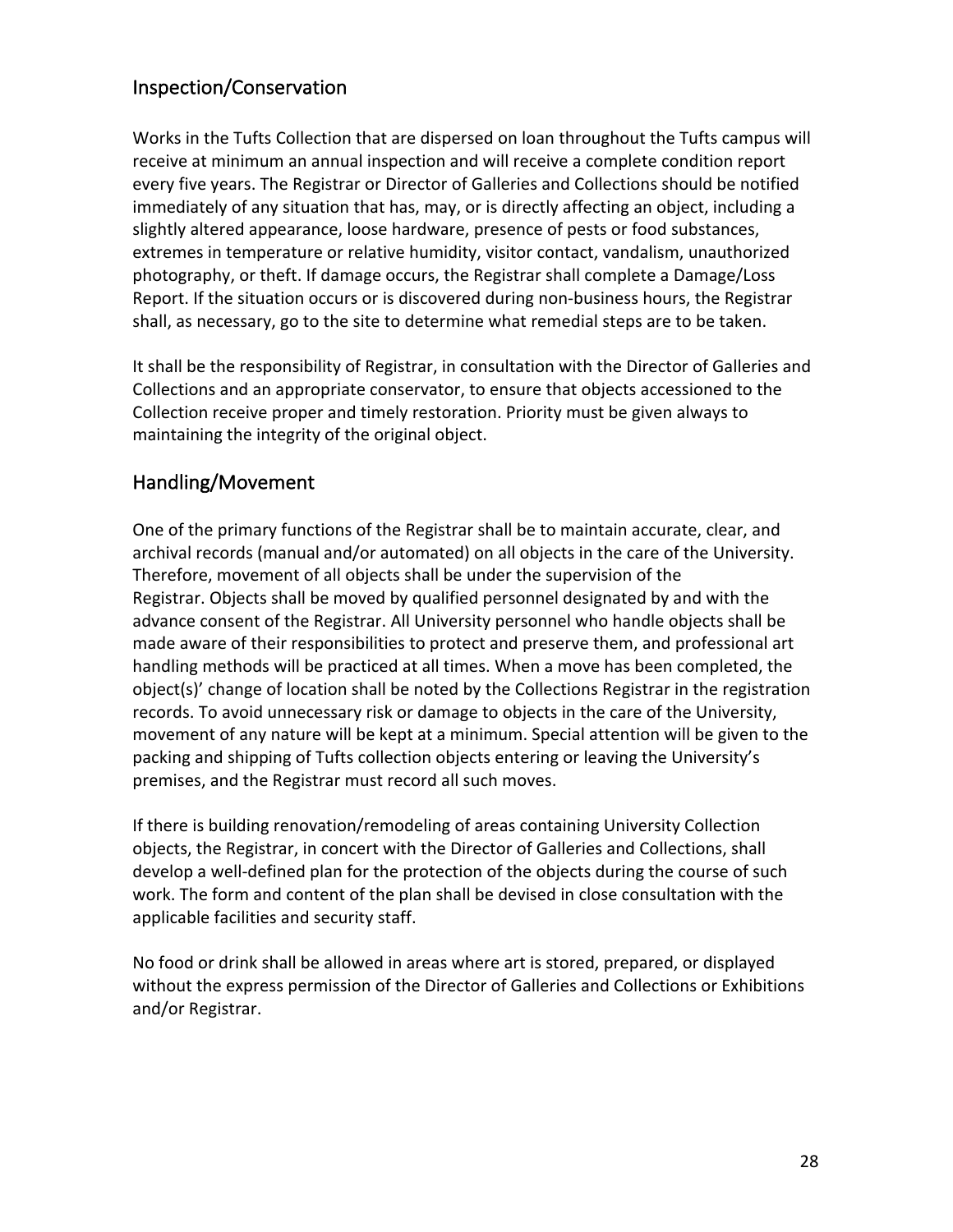# Off-Site Records

The Registrar shall make sure Tufts Collection records are properly safeguarded. Computerized records will be backed up no less than every three months, and these records shall be stored off site.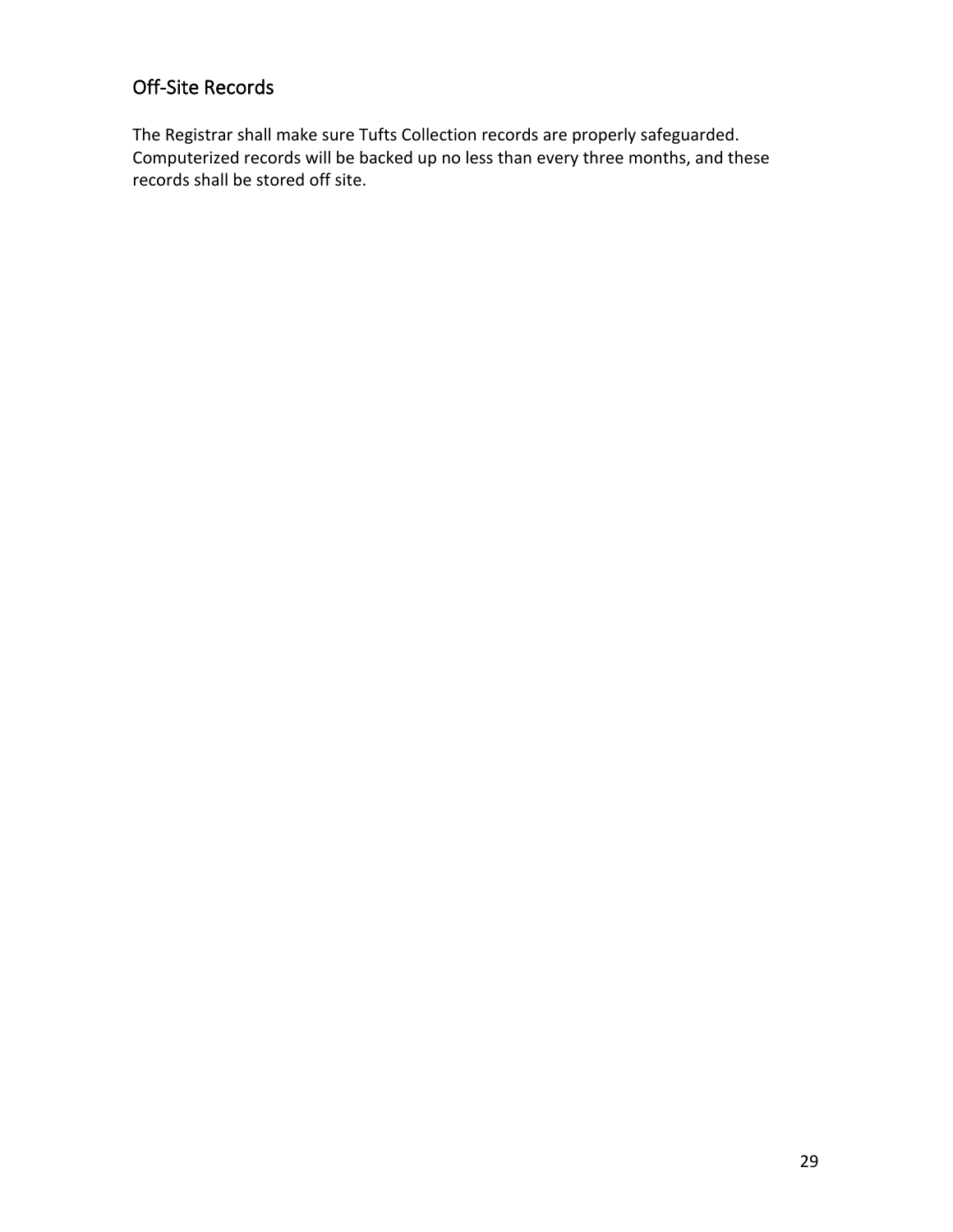# 10. INVENTORIES

The University considers an inventory (see Definitions), either in whole or in part of all objects in its care, to be an inherent responsibility. The Registrar shall be responsible for conducting inventories and for keeping current and accurate information on the location of all objects, whether on exhibition, in storage, on loan, at conservation or elsewhere. A complete inventory of the University Collection should occur at regular intervals, but no less than every five years. Whenever any object is found to be missing, the Registrar must notify the Director of Galleries and Collections, the Campus Chief of Security, the owner, the fine arts insurance provider and any applicable state or federal authorities. Due action must be taken.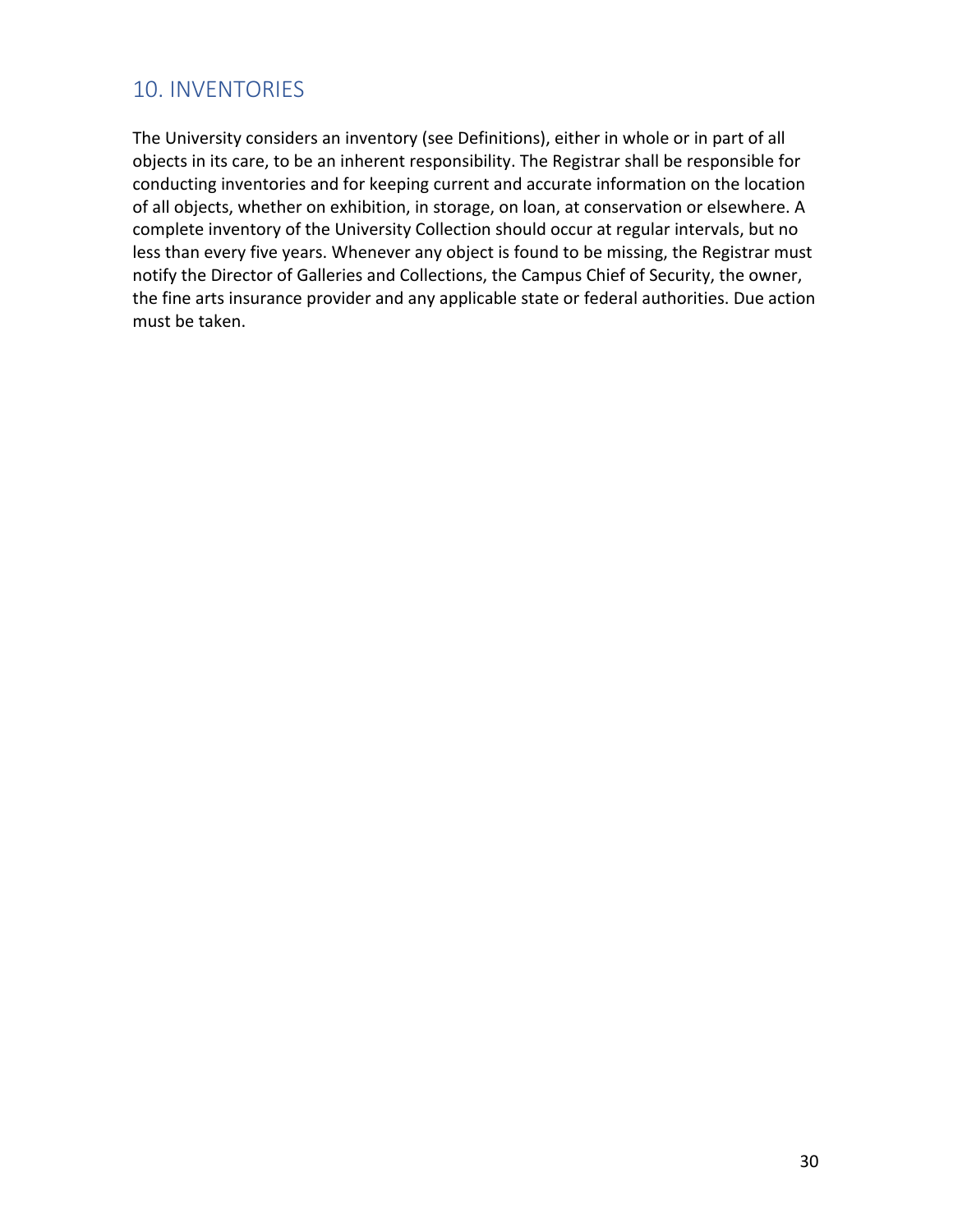# 11. FINE ARTS INSURANCE

The Director of Galleries and Collections, with the cooperation of the Director of Risk Management and the Registrar, shall determine an effective and cost-efficient method of insuring the Tufts collection. The proper University personnel shall review the fine arts insurance policy on an annual basis, or as needed. Payment of the annual fine arts insurance premium shall be the responsibility of the Office of Risk Management. The Tufts University Art Gallery or any sponsoring department may buy additional coverage for values over the limit of liability through endorsements, as programming warrants.

The University Art Collection shall be insured by a comprehensive Fine Arts Insurance Policy for a portion of its estimated value to protect against catastrophic loss. The Director of Galleries and Collections shall ensure that the current limits of liability under the prevailing fine arts insurance policy are at desirable levels. When artworks are requested for external loan, the Registrar shall arrange for a new appraisal to be conducted. In this manner, the monetary value of Collection objects shall be incrementally updated. When an object has no recorded value, the Collections Registrar may set an estimated value for purposes of insurance coverage. Said value is not to be considered an appraisal.

The University shall insure objects on loan or placed in its custody on a case-by-case basis. Objects left on the University's premises but not at the University's request shall not be insured. In general, objects from the University Collection borrowed by others shall be insured by the borrower, unless specifically waived at the University's option. A premium may be billed to a borrowing institution if the University decides to insure the object(s) under its own fine arts insurance policy. The University may prefer to maintain its own insurance on exhibitions it organizes that are sent to other domestic and foreign institutions.

All damage or losses must be reported promptly by the Registrar to the fine arts insurance carrier, and claims shall be settled through that provider according to the terms of the policy. If a loan is damaged, its owner shall be contacted for appropriate authorization before any restoration is initiated.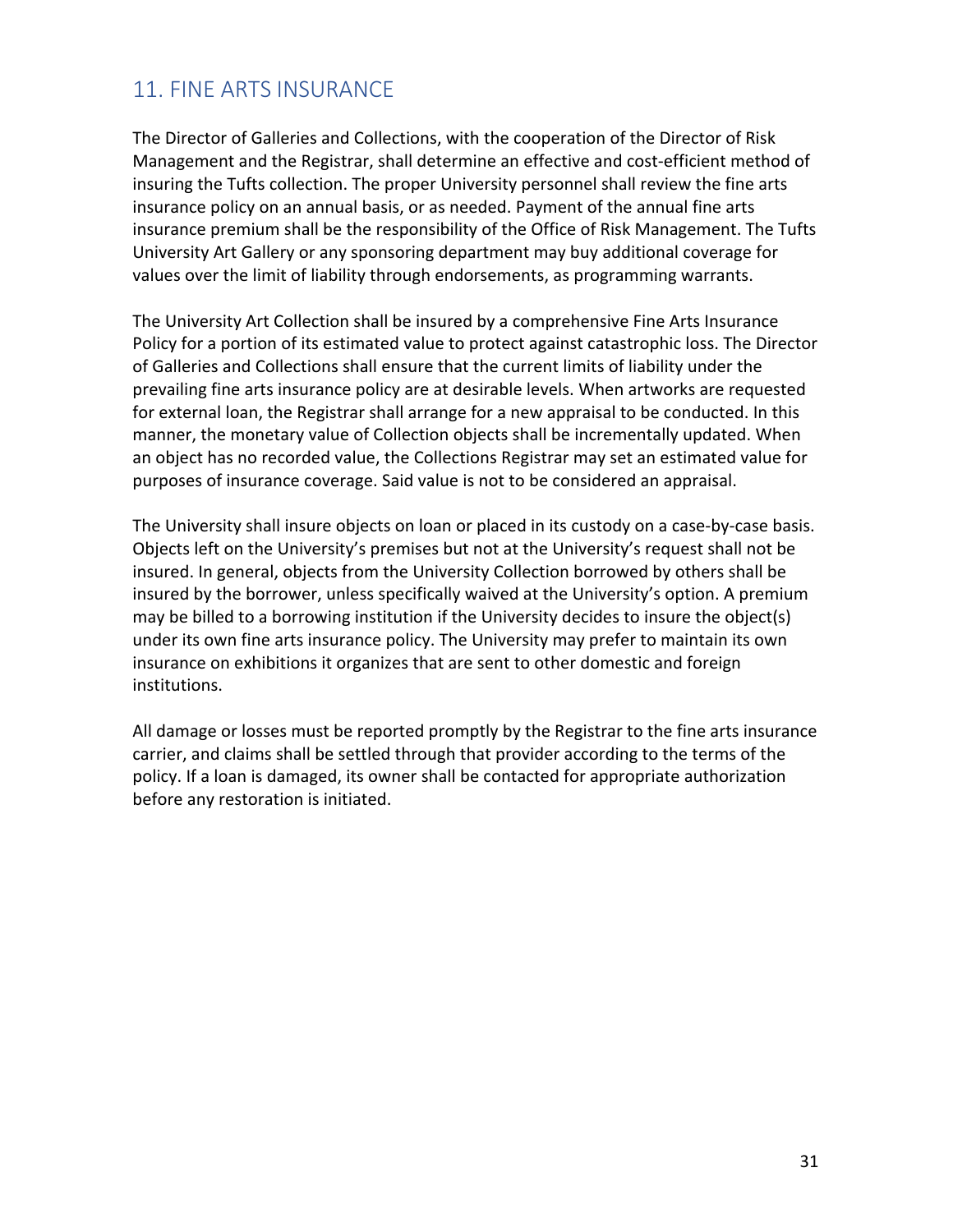# 12. ACCESS TO COLLECTION OBJECTS AND RECORDS IN STORAGE

Direct physical access to the University Collection in storage is limited to registration and curatorial personnel and their designees.

An searchable online database of artwork in the Tufts University Permanent Collection is available for viewing at https://artgalleries.tufts.edu/collection/about/.

# Visual/Physical

Requests for limited access to Tufts University Permanent Collection objects shall be evaluated on a case-by- case basis by the Registrar or Director of Galleries and Collections, who will also decide the level of access (visual and/or physical) to be granted, including the level of supervision. Every effort will be made to provide the greatest access possible, but the physical integrity and safety of the objects shall be the primary determining factor. Unknown researchers may be asked to supply the University with a character reference. Objects in the University Collection may never be taken off campus premises for study purposes except by other institutions under the loan provisions stated above.

Advance appointments will be required, and either registration or curatorial personnel must authorize the storage visit and be present. Access to an object in storage may not be available if conditions do not allow for visitors or viewing. The Collections Registrar and Director of Galleries and Collections hold the keys to the locked storage area and maintain access to off-site storage facilities. During normal business hours, entrance to storage may be gained only by contacting the Registrar or other authorized personnel. An authorized staff member shall oversee the access to this area in the absence of the Registrar but will notify the Registrar of all entries.

Each object shall be referred to by its unique identifying number to maximize the ease with which object information and the object itself can be retrieved.

### Photography/Reproduction

Photography or reproduction by any other means of the interior of the University and of Tufts University Art Gallery exhibitions is permitted only with the advance written consent of the Director of Galleries and Collections. Permission to photograph does not include permission to reproduce. Negatives and/or prints may not be made by outside companies or photographers for commercial purposes or individual monetary gain without the University's advance written consent.

Requests for photographic material must be received in writing. Reproduction is permitted only from materials supplied by the Registration office. Reproduction from any other source not supplied by the University must be approved in advance. The University in its sole discretion reserves the right to deny permission to any applicant whose product is not acceptable to the University for any reason. It may also refuse permission for further applications from a publisher if, in the University's opinion, acceptable standards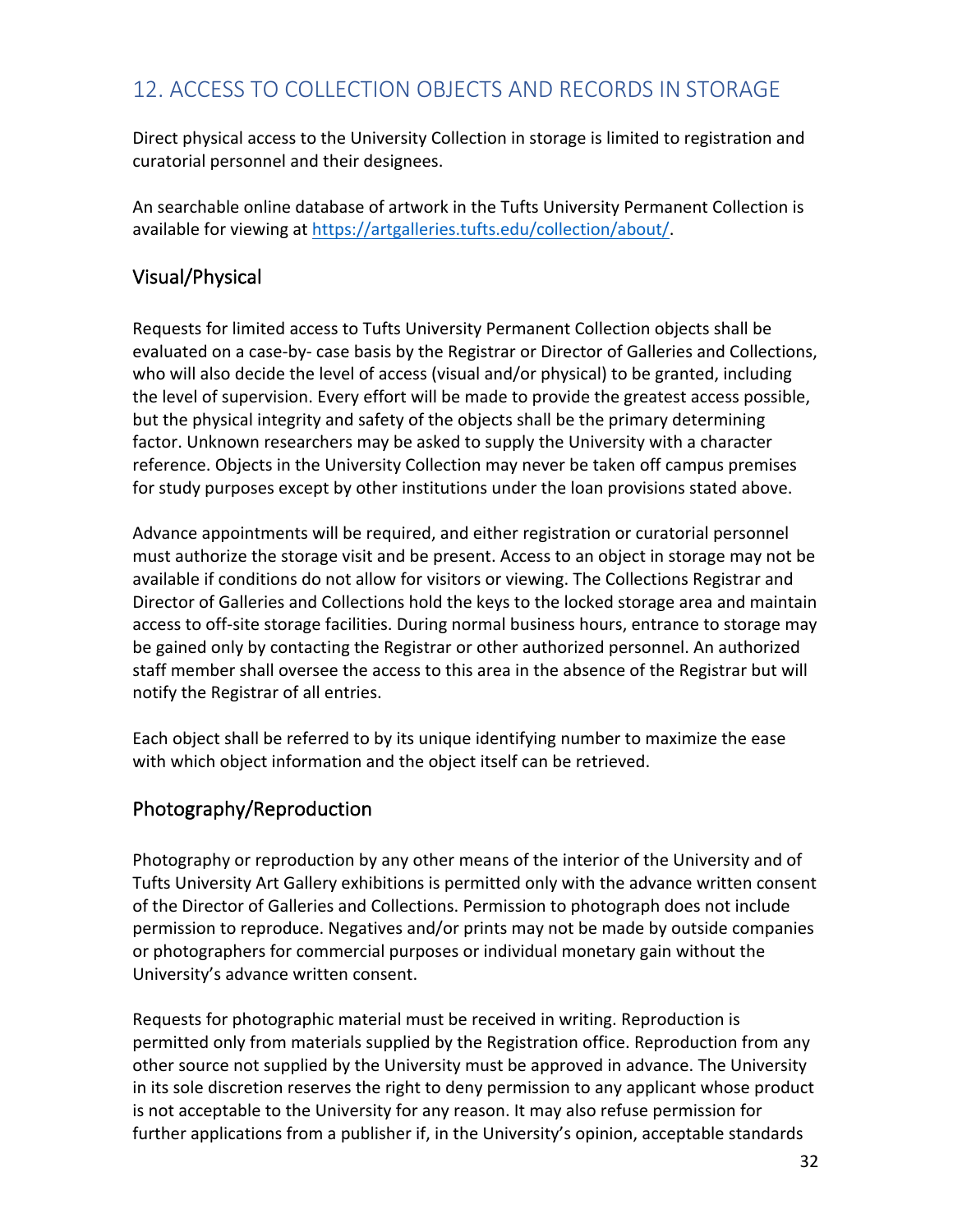of reproduction, care of materials, or professionalism have not been obtained. The University shall not grant exclusive reproduction rights for any object in the Tufts University Permanent Collection; nor shall the University assume any responsibility for duplication of subjects or reproductions by other applicants or persons not authorized to reproduce said object(s). Permission to reproduce is premised and conditioned upon payment of the fees involved before publication, unless a fee waiver has been given or an exchange has been agreed upon (e.g., certain number of publications in which the Collection object appears).

Failure to pay the required fees means permission has not been granted. When paid, the invoice, together with the executed reproduction contract, constitutes official permission for reproduction.

# Research Inquiries

The Object Records maintained in the Collection Registration office located at the Tufts University Art Gallery in the Aidekman Arts Center are for use by University personnel, scholars and researchers. Such records include those documenting the provenance, accessioning, deaccessioning, lending, borrowing, condition and conservation, insuring, storage and display of such objects. Although Tufts collection documentation is considered to be in the public domain, the Registrar shall be responsible for granting access to the Object Records and for responding to inquiries made in person and by mail and email. Object Records may also be reviewed by appointment but must not leave the Registrar's office.

Photocopies of existing documentation may be obtained through the Registrar, with an optional modest charge for the expenses of copying.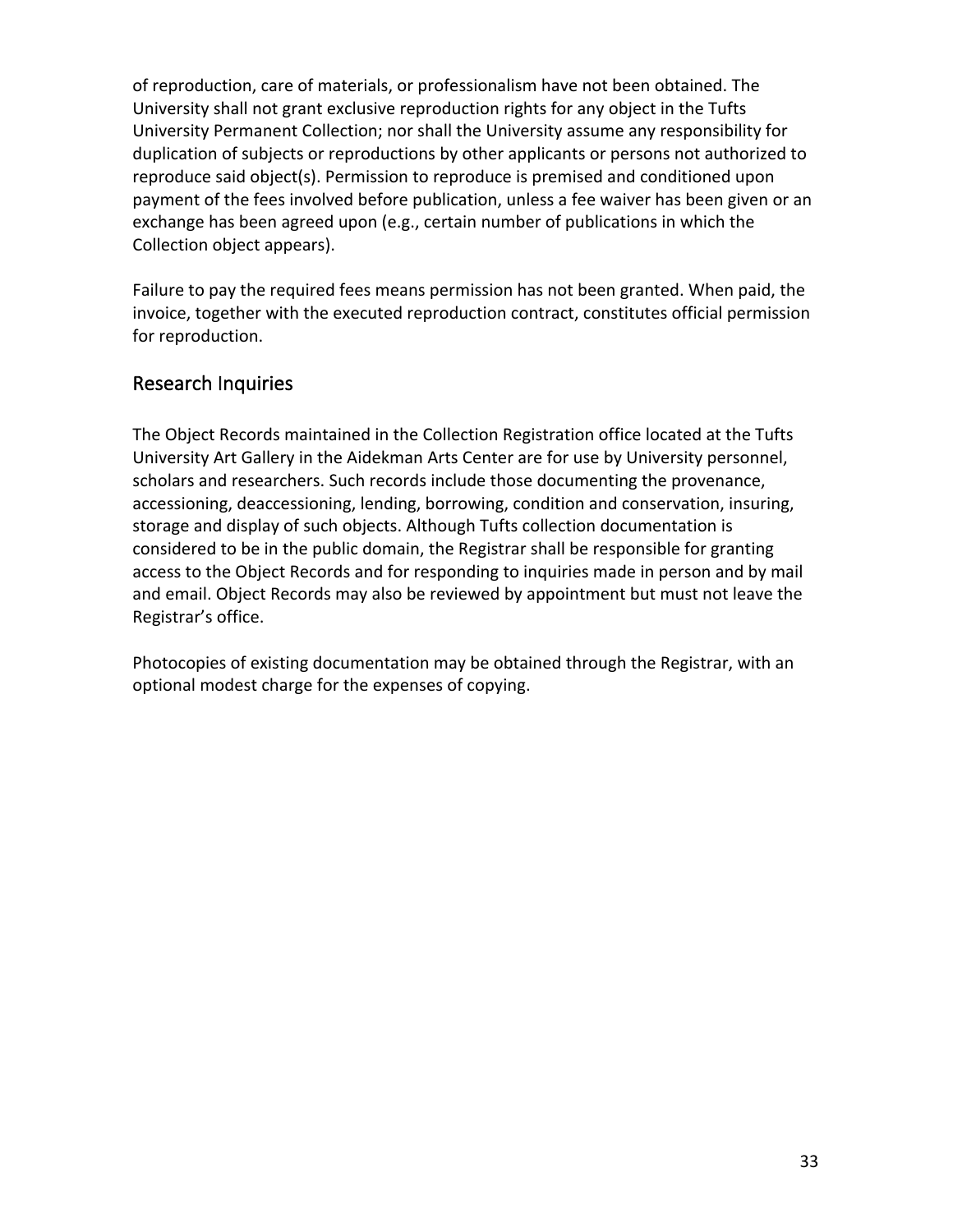# 13. COMPLIANCE, EVALUATION, AND CAVEATS

The Director of Galleries and Collections has primary responsibility for monitoring compliance with the provisions of this Collection Management Policy. Certain responsibilities may be delegated by the Director to the Registrar, Collections Management Committee or others, as deemed necessary and prudent.

This Policy shall be reviewed and updated every three years by the University Gifts of Art Committee or, if structurally changed, its successor, and recommendations made to the Dean of Arts and Sciences, or, if the reporting structure changes, to the Dean's successor.

As the current governing body for the fine art collection at Tufts University, the University Gifts of Art Committee, convened by the Director of Galleries and Collections, recognizes that, as of the date of its adoption, this Policy, in the main, addresses activities within the domain of the School of Arts, Sciences, and Engineering, and that a more allencompassing, University-wide policy needs to be developed.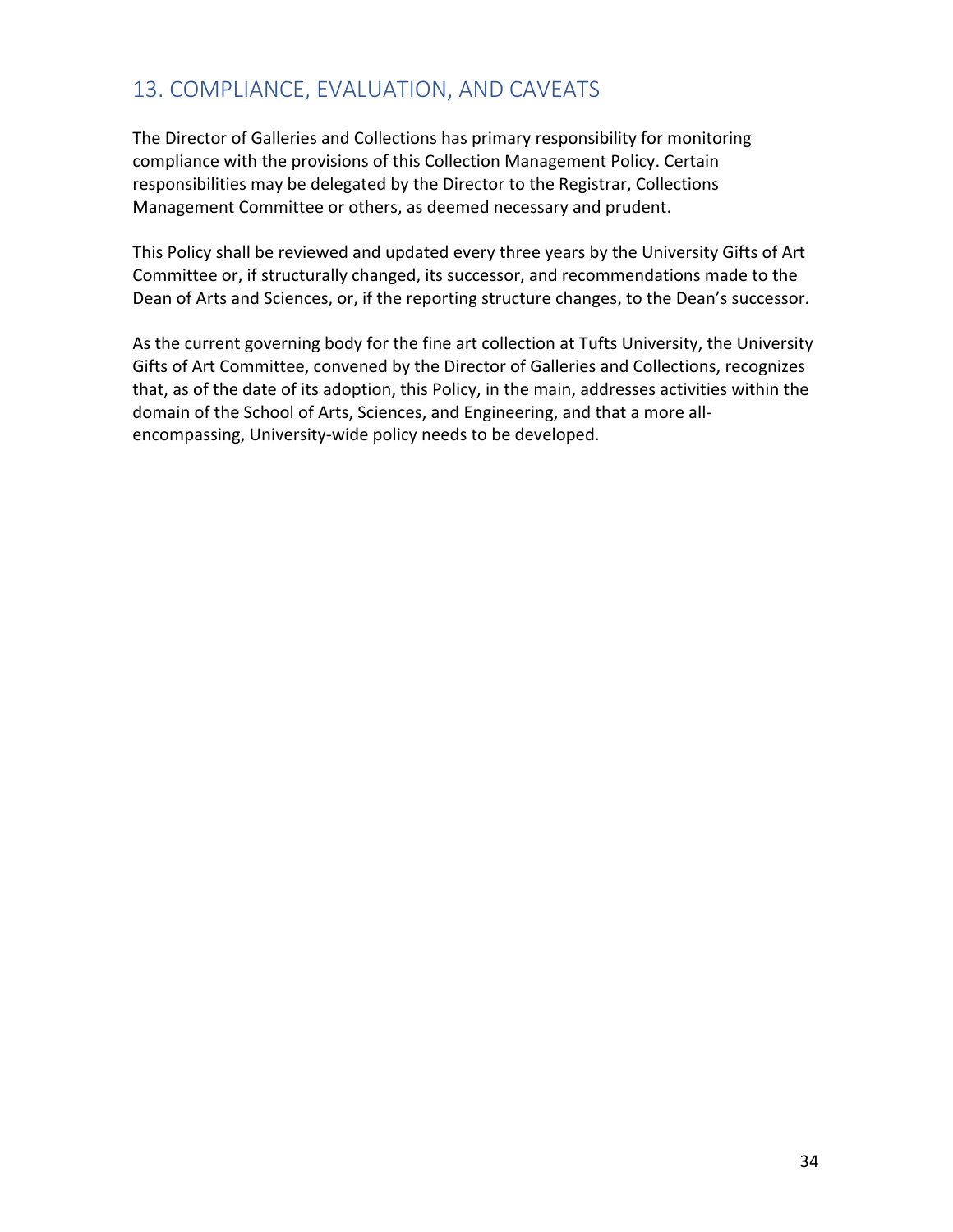# ADDENDUM NO. 1

# **DEFINITIONS**

*Accession*: (1) an object acquired by the University as part of its permanent art collection; or (2) the act of recording or processing an addition to the permanent art collection.

*American*: (1) a native, resident, or citizen of the United States or the American continents; (2) of or relating to the United States or its possessions or original territory; or (3) materials concerning or characteristic of the United States or the American continents, its/their civilization or its/their culture.

*Catalogue*: the act of classifying objects methodically, and usually with descriptive detail, often a curatorial responsibility.

*Class*: a number of objects that have been grouped together because of common characteristics.

*Collections Management*: the body of the University Gifts of Art Committee and Tufts University Art Gallery's practices and procedures that allow the prudent accession, documentation, interpretation, care, preservation, security, loan, disposal of and accountability for art objects.

*Collections Management Committee:* A subcommittee composed of the following staff and student members: the Director of Galleries and Collections, the Registrar, a representative from Digital Archives, a representative from the Advancement Division, a representative from Tufts Construction Management with supervisory authority, a representative from Tufts Public Safety, and a museum studies program student or intern, when available. This subcommittee is charged with implementing the conditions set out in the University Art Collection Management Policy and reports to the University Gifts of Art Committee.

*Condition*: (1) the physical state of an object; or (2) a contract provision or stipulation.

*Courie***r**: an individual, usually a representative of the owner of an object, who accompanies the object in transit to assure its safety and security.

*Credit Line*: the wording with which a lender or donor wishes acknowledgment to appear on a gallery label or in a publication.

*Deaccession*: (1) to permanently remove an object from the collection; (2) an object that has been removed permanently from the collection, usually through sale or exchange; or (3) the formal process of adjusting the records to reflect the removal of an object from the collection.

*Deed of Gift*: a contract that transfers ownership of an object or objects from a donor to the University. It should include all conditions of the gift.

*Examination*: the study and noting/recording of the physical characteristics of an object.

*Facility Report***:** a document used to provide information regarding building construction and accessibility, environmental controls, security provisions and staffing.

*Forgery*: an object that was intentionally made or sold for the purpose of defrauding buyers, or that has been altered in any way toward the same end.

*Identifying Number*: a number from the Accession, Temporary Deposit, or Loan Number series that is unique to a particular object in its relation to the University.

*Insurance Value*: for insurance purposes, the estimated replacement cost, or fair market value, of an object, usually established by the owner of the object and accepted by the insurer.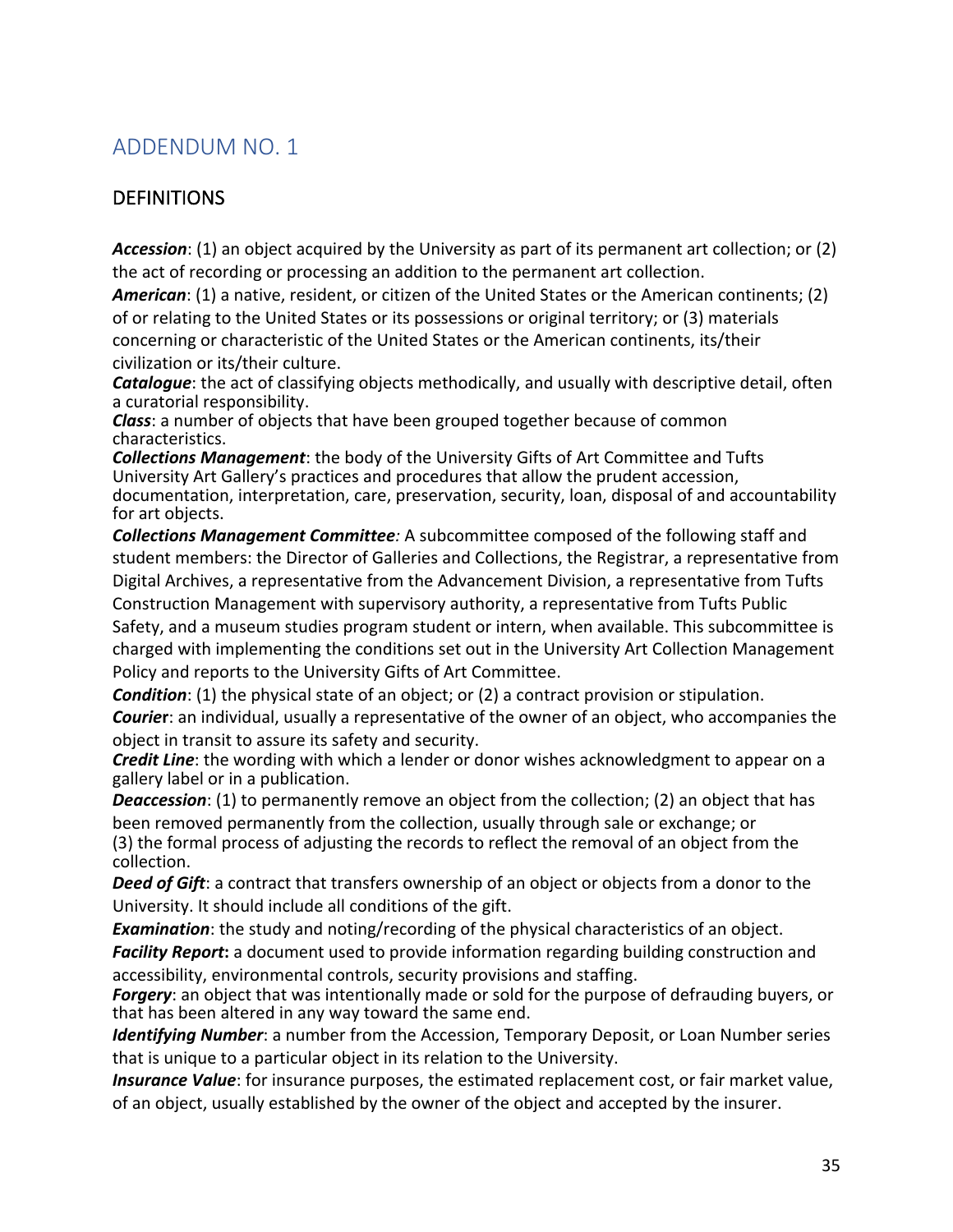*Inventory*: (1) an itemized listing of objects, usually of objects for which the University has assumed responsibility through either Accession or Loan; or (2) the act of physically locating all or a random selection of the items for which the University is responsible.

*Loan Agreement*: a contract between a lender and a borrower, specifying the object(s) and outlining the conditions of loan and the respective responsibilities of each party. *Provenance*: the history of an object, including information such as when and by whom the object was made and the history of the object's ownership, publication, exhibition, and restorations and conservations. "Complete provenance" provides an unbroken history of the object from the time it was made (or discovered) to the present. Works that do not have a complete provenance are said to have an incomplete or partial provenance. (See also "Unprovenanced.")

*Provenience*: the archeological find-spot of an object.

*Records*: (1) all documents or files pertaining to the accession, management, and disposition of a collection or a loan; or (2) the act of processing the entry of an object into the Collection. *Special Exhibition*: a gathering of objects, usually with a particular purpose or theme, for temporary public display.

*University Gifts of Art Committee*: A non-bylaw committee appointed by the Dean of Arts and Sciences and convened by the Director of Galleries and Collections. The responsibilities of this committee are: (1) to review accessions and deaccessions and advise the Director; (2) to ensure that accessions are free from conflict of interest, according to the conflict of interest guidelines appended herein; (3) to ensure compliance with the University's Art Collection Management Policy; (4) together with the Director of Galleries and Collections and University Advancement, the Committee identifies and discloses all potential conflicts of interest in their deliberations. All individuals will refrain from participating in discussions and decisions in which they have a personal or professional interest that may be in conflict with the University's or from which they may profit or benefit (monetarily or non-monetarily).

*Unprovenanced*: works of art for which there is no documented history (of discovery, ownership, etc.) prior to the object's appearance on the market.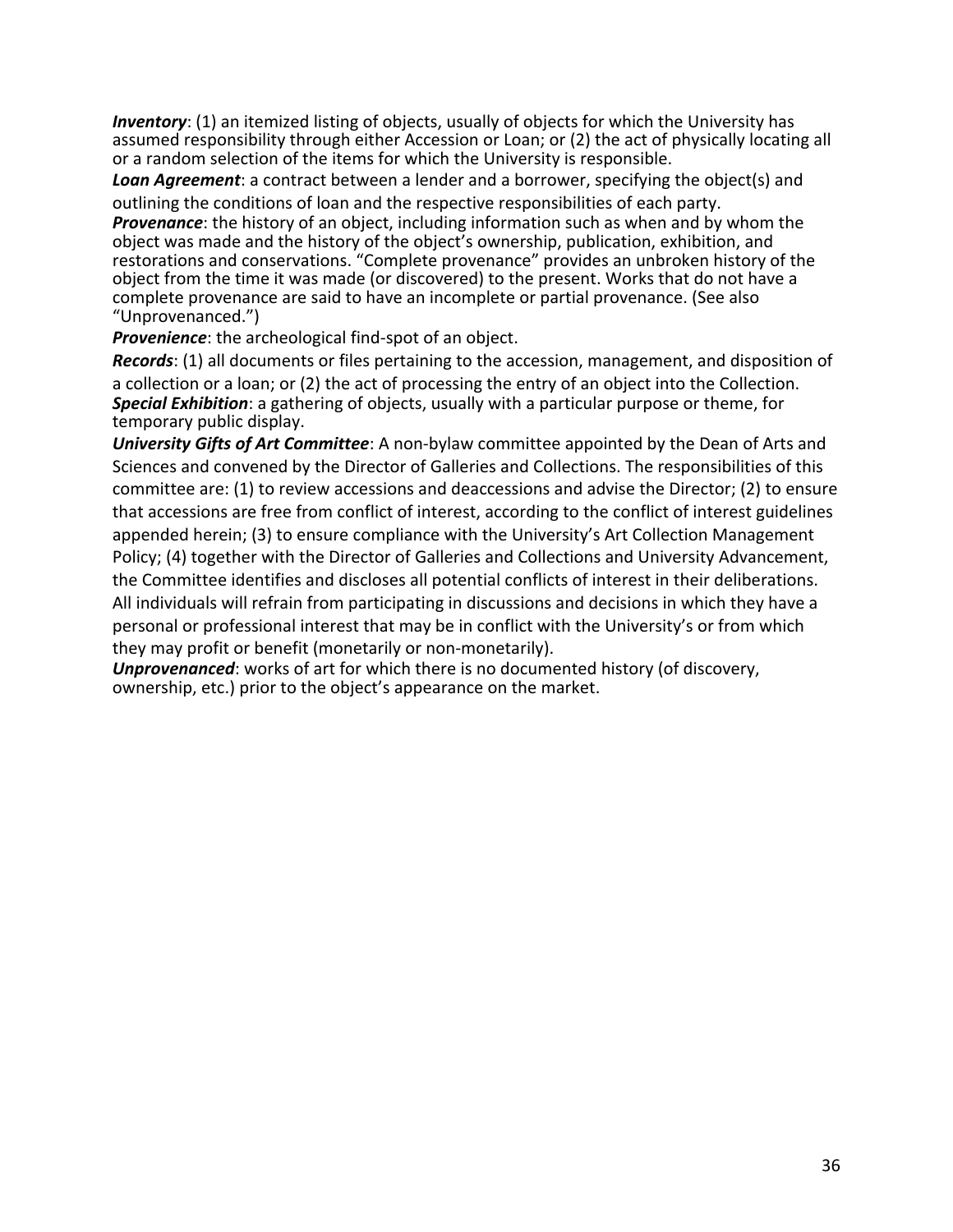# ADDENDUM NO. 2

# WORKSHEET FOR ACCESSION OF ART AND ANTIQUITIES

### **To be completed by prospective donors**

### **1. Basic Information on the Work of Art**

- a. Title or Description
- b. Artist (if known)
- c. Date
- d. Dimensions
- e. Price
- f. Country of origin
- g. Country imported from
- h. Seller

### **2. Provenance**

- i. Describe history of object ownership with as much specificity as possible
- j. List the countries in which the work of art has been located and when
- k. List the exhibition history of the work of art, if any
- l. List the publication history of the work of art, if any

### **3. US Import Status**

- m. Entry date in United States on Customs Form 7501 Line 4
- n. Importer of Record on Customs Form 7501 Line 11
- o. Country of Origin Declared on Customs Form 7501 Line 15
- p. Country of Origin as Listed on Pro Forma Invoice, if applicable
- q. Value Declared on Customs Form 7501 line 33
- r. Value Declared on Pro Forma invoice, if applicable
- s. If the Value Declared is not consistent with the price quoted on Pro Forma Invoice, is the Declared Value the same as the price paid by the importer?
- t. Is country of origin declared on US import consistent with the University's understanding?
- u. Does the country of origin have a current Memorandum of Understanding with the United States?

### **4. Export Status**

- v. Exporting Country Declared on Customs Form 7501 Line 13
- w. Copy of export license available?
- x. Description of work of art on export license, including country of origin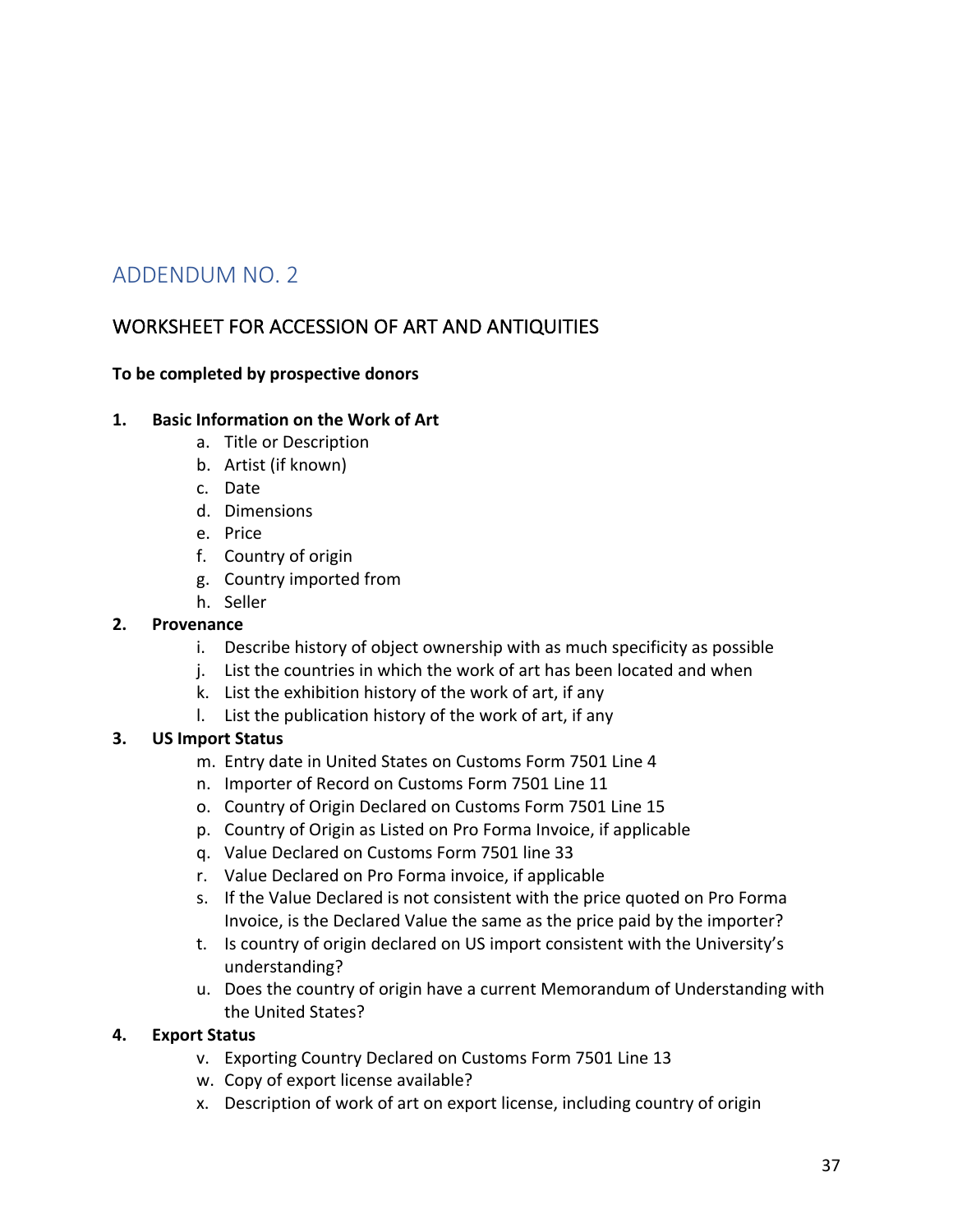- y. Value declared on export license
- z. Date of export
- aa. Is authorization to export clear?
- bb. How long in export country, if known?

### **5. Warranty and Indemnification:**

- cc. Is the work of art free from any liens, claims and encumbrances?
- dd. In event of a breach of warranty, the donor indemnifies the University for a full refund for the work of art; this also applies to certain purchases as appropriate in the judgment of the Director of Galleries and Collections and the General Counsel's office.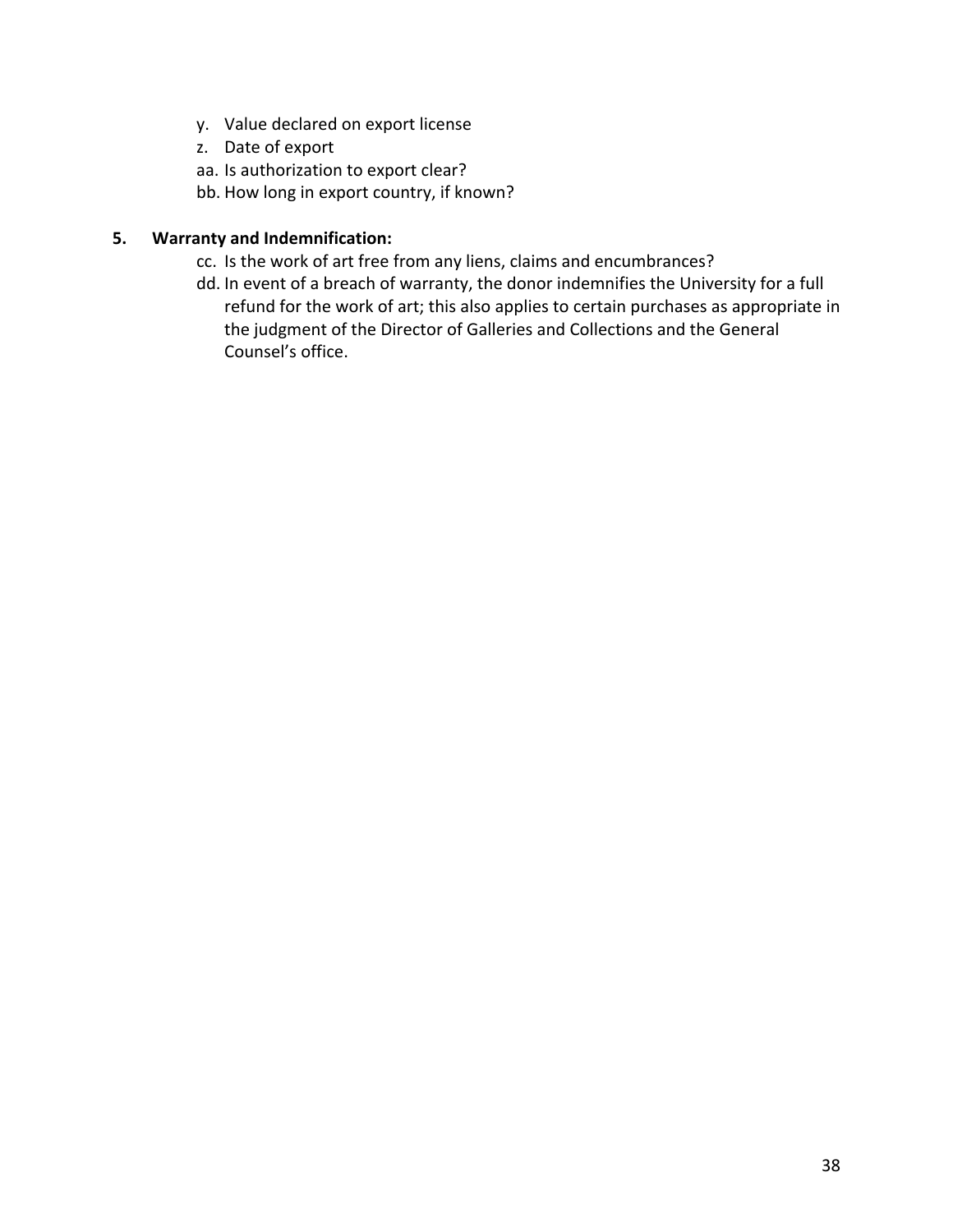# ADDENDUM NO. 3

# ART ON CAMPUS POLICIES

### OVERVIEW AND GUIDELINES

The Tufts University Art Galleries helps to augment, cares for, and maintains the University's permanent art collection, totaling approximately 2,400 works. The Tufts University Art Galleries administers a minimal **Art on Campus** program in which select works of art are available for loan to eligible departments, offices, and centers on Tufts' campuses, provided that the conditions for loan, described below, are met. The University's art collection grows through donations; there is no accession fund currently.

### REQUEST PROCESS

Requests for the loan of works of art should be made in writing (or email) to the Director of Galleries and Collections and should address the following conditions:

- 1. Kind of space (private office, semi-public office/department/suite), public access area (e.g., corridor, lobby)
- 2. "Live" Security level of that space during business hours (no live security; minimal or occasional live security; constant live security)
- 3. Business hours (when is space unlocked and locked?)
- 4. Is there an after-hours security system with keypad in the space?
- 5. Natural light level (number and location of windows in space) and ultraviolet window treatments (do they exist or not?)
- 6. Configuration of space (a diagram or sketch is needed of the walls or other spaces available for works of art; this should include notations on window, door, and furniture locations; width of each wall available; existence of chair rails; height of each wall (if chair rail exists, height from top edge of chair rail and/or height of furniture)
- 7. Type of artwork preferred (photographs, paintings, prints [lithographs, screen- printing, woodcuts, etchings, etc.], drawings, sculpture)
- 8. Aesthetic preferences (abstract, representational, experimental, conceptual, portraits, landscapes, genre/still life, other subject matter, etc.)

After the request is received, a member of the Gallery staff will share digital files of possible selections of available works through **the online database** that can be confirmed through a site visit.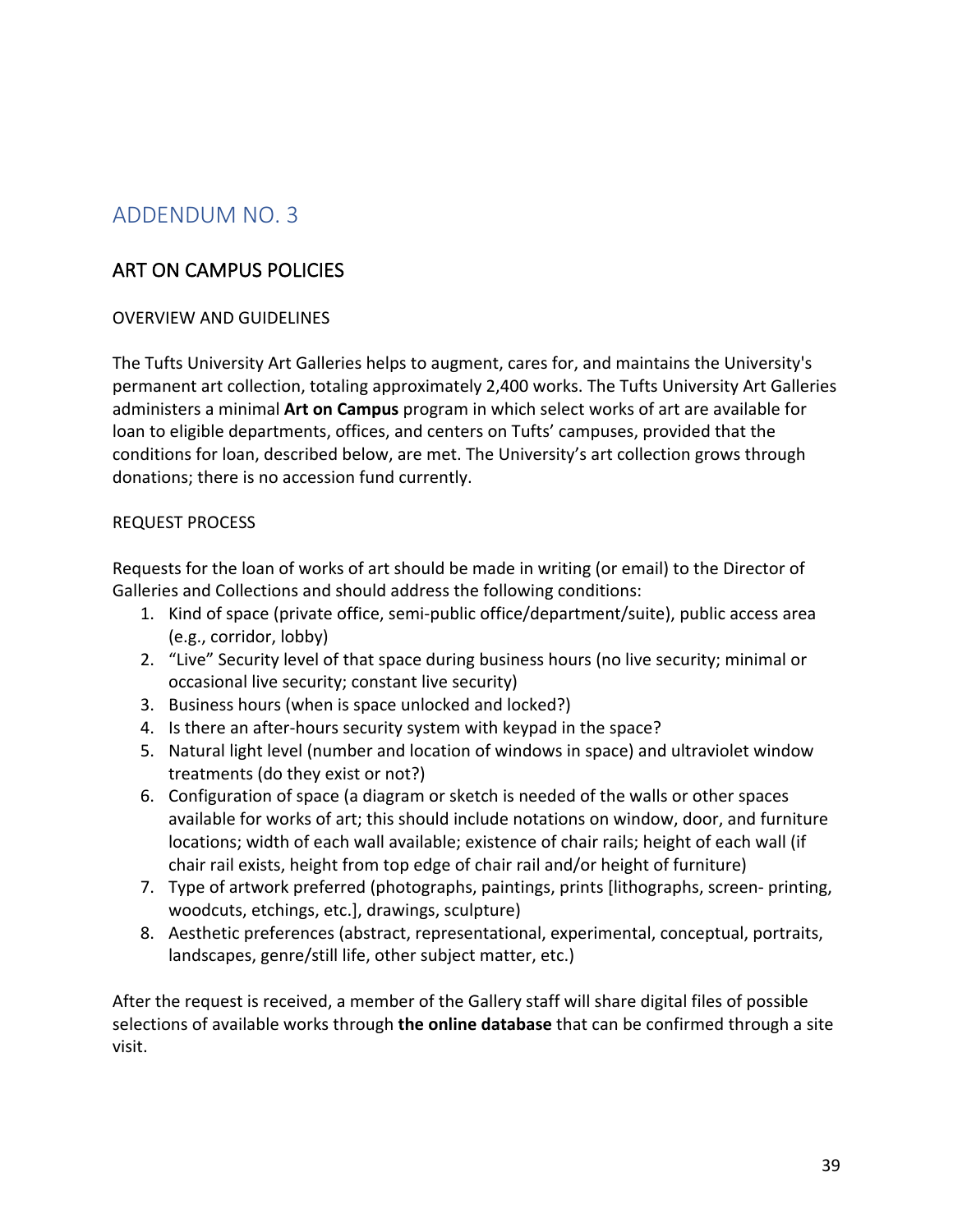By initiating the Request Process, potential Borrowers agree to comply with the additional conditions and eligibility requirements cited below.

### ELIGIBLE SPACES

Tisch Library conference rooms, reading areas, and the Library Tower Café; deans', provosts' and the president's offices; Gifford House; Cheryl A. Chase Center (Faculty Dining Room, attached to Carmichael Hall); Admissions Office (Bendetson Hall); directors' and department chairs' offices; department conference/seminar rooms and offices; suites and/or reception areas with live security, including department lounges and common areas, monitored by department staff.

### **Add in SMFA Campus?**

#### INELIGIBLE SPACES

Dormitories, classrooms, auditoria, unlocked and unmonitored department lounges/common areas, rehearsal rooms, dining halls, offices and conference rooms not frequented by students, shared faculty offices

#### REQUEST PERIOD

March 1–end of the spring semester (annually)

Exceptions will be made when an office is vacated, newly occupied, or moved and new or additional art that meets the aforementioned eligibility requirements is requested in writing.

#### DELIVERY AND INSTALLATION PERIOD

May 23 (after Commencement) to fourth week of August (before Freshman Orientation week). Delivery and installation will be scheduled and conducted by the Tufts University Art Galleries staff in the order in which requests are received, subject to framing needs and other preparation requirements of the loan.

Exceptions will be made when an office is vacated or moved and new or additional art that meets the aforementioned eligibility requirements is requested.

#### CONDITIONS OF LOANS

- 1. The Department to which the work(s) of art are loaned assumes responsibility for the care and the safety of the art. The Department cannot transfer responsibility to another Department. If damage (physical stress from sources such as sunlight or moisture, or vandalism) or loss is detected to any work of art on loan, the primary contact for the Borrowing Department will notify the Tufts University Art Galleries Director immediately.
- 2. The work(s) of art must be installed, moved, or removed only by Tufts University Art Galleries staff.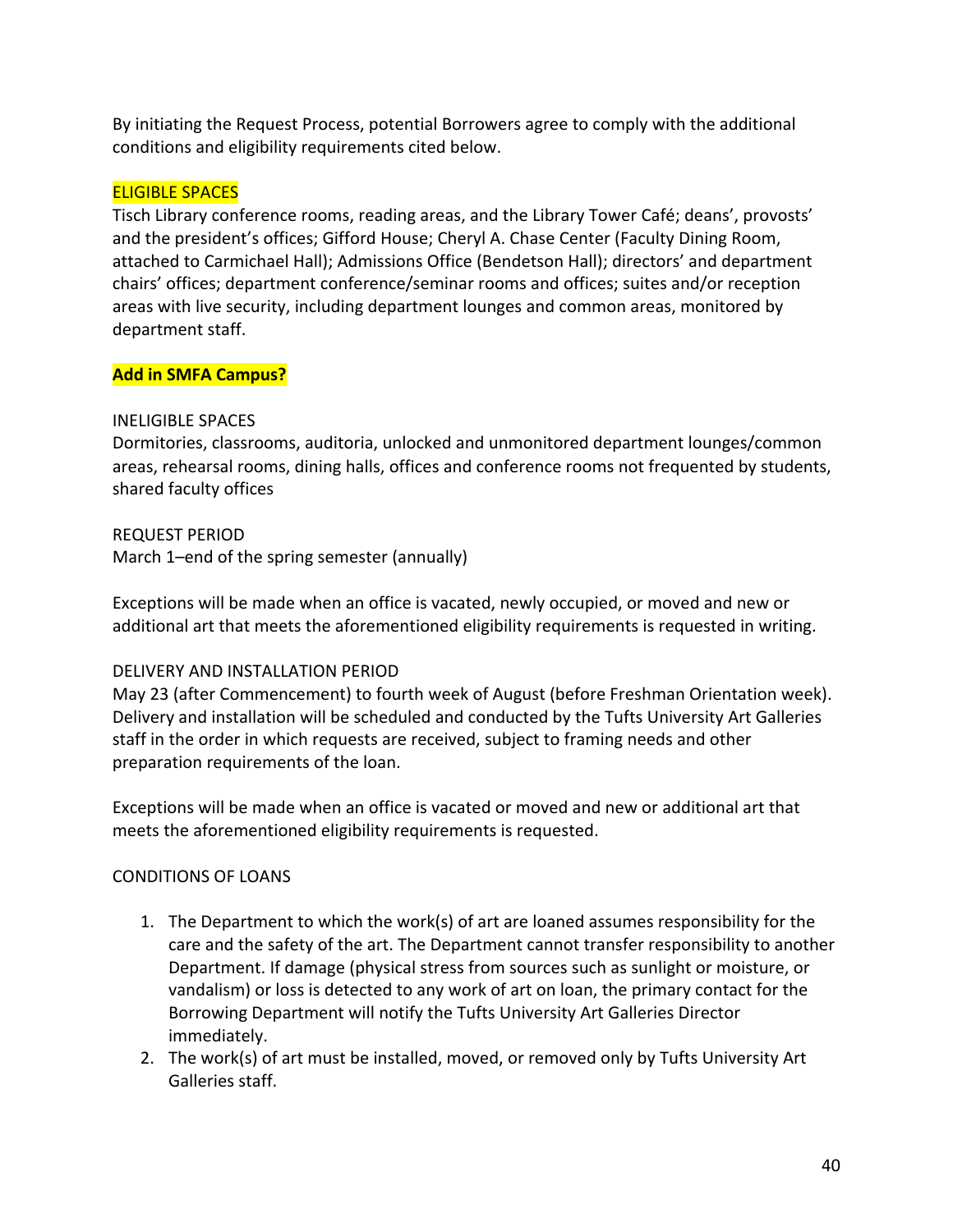- 3. The Tufts University Art Galleries may recall the work(s) of art at any time for purposes of conservation, research, exhibition or as deemed necessary.
- 4. The Tufts University Art Galleries must receive at least two weeks' notice to remove (a) work(s) of art, unless the cause for removal is damage.
- 5. Works of art lent to the Borrowing Department shall not be unframed or removed from mats, mounts or bases for any purpose whatsoever, or cleaned, repaired or transported in damaged condition except with the express permission of the Director of Galleries and Collections.
- 6. The duration of the loan should not exceed five years, except in cases where suitable replacements cannot be obtained for high-profile locations (such as Gifford House).
- 7. The Borrower agrees to pay a fee to prepare the loan, deliver and install the art work(s) of \$45/hour with a minimum of two (2) hours; payment will be handled by interdepartmental requisition (IDR).
- 8. The Borrower agrees to pay for museum-quality framing (arranged for by the Tufts University Art Gallery) if two-dimensional works of art selected are not currently framed; payment will be handled by IDR.
- 9. Failure to comply with any of these terms may result in the removal of artwork(s) from your custody.

### **RETROACTIVE ENFORCEMENT AND RECALL**

In addition to the aforementioned Conditions of Loan, The Tufts University Art Galleries reserves the right to retroactively enforce and recall works of art that it deems are in jeopardy, that no longer meet the eligibility requirements, or that have been on view more than five years, particularly in the case of works of art on paper located in proximity to natural light or windows without UV treatment.

### **ALTERNATIVES TO ORIGINAL WORKS OF ART**

If no appropriate or desirable work is available for loan at the time of your request, you could consider purchasing museum reproductions (essentially high-quality posters, not original works of art). Many vendors exist, and many museums have online gift shops where poster reproductions may be purchased.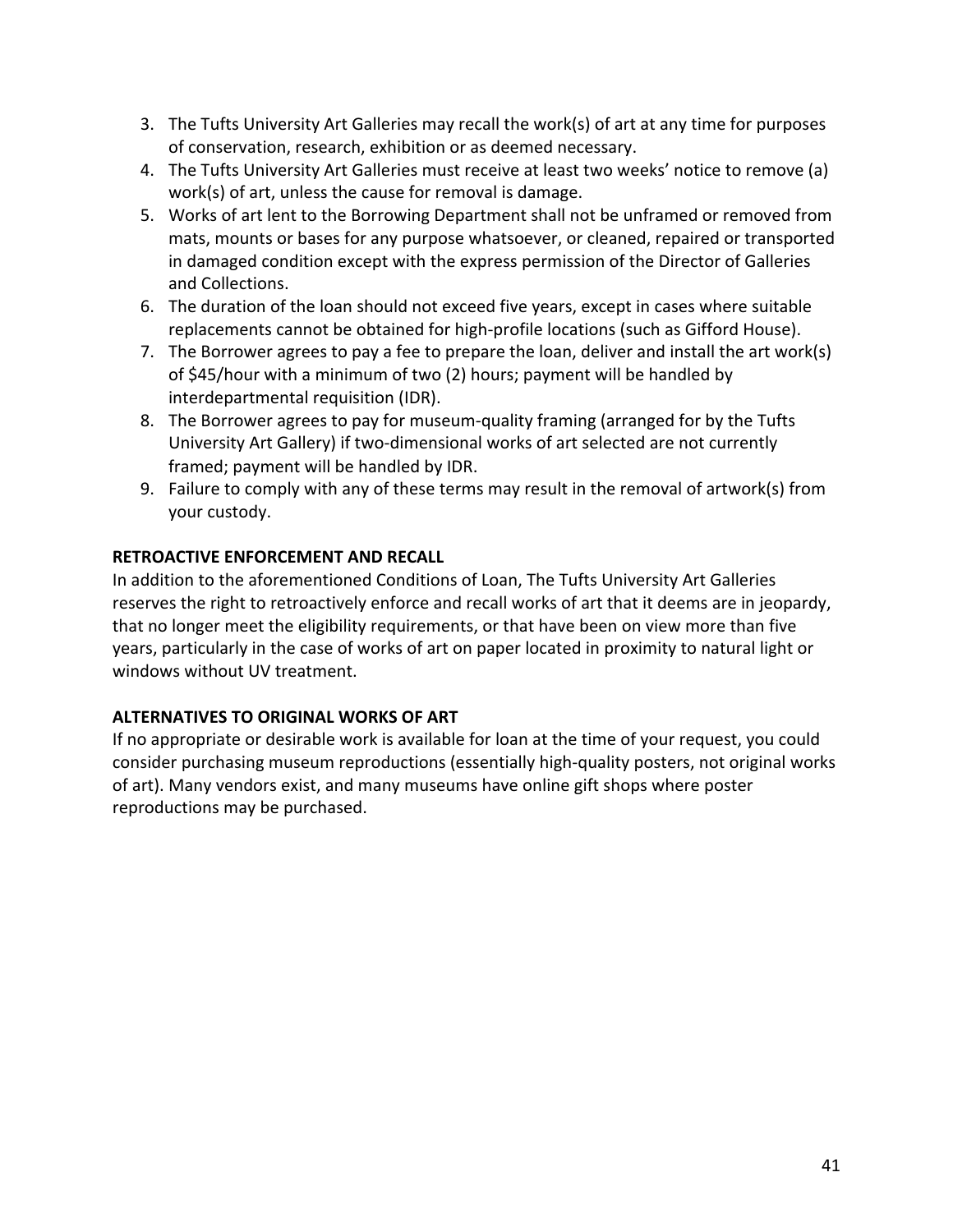# ADDENDUM NO. 4

# CONFLICT OF INTEREST GUIDELINES

### **Conflict of Interest Definitions and Procedures**

#### **Definitions**

1. Conflict of Interest

The existence of a personal or private interest that gives rise to a clash of principle in a work situation, thus restricting, or having the appearance of restricting, the objectivity of decision making.

#### 2. Interested Person

Any director, principal officer, employee, or member of a committee with governing board delegated powers, who has a direct or indirect financial interest, as defined below, is an interested person.

#### 3. Financial Interest

A person has a financial interest if the person has, directly or indirectly, through business, investment or family:

- Ownership or investment interest in any entity with which the Gallery has a transaction or arrangement,
- A compensation arrangement with the Gallery or with any entity or individual with which the Gallery has a transaction or arrangement, or
- Potential ownership or investment interest in, or compensation arrangement with, any entity or individual with which the Gallery is negotiating a transaction or arrangement. (Compensation includes direct and indirect remuneration as well as gifts or favors that are not insubstantial.)

A person who has a financial interest may have a conflict of interest only if the committee decides that a conflict of interest exists.

#### Procedures

1. Duty to Disclose

In connection with any actual or possible conflict of interest, an interested person must disclose the existence of the financial interest and be given the opportunity to disclose all material facts to the Gallery Director and members of the committee considering the proposed transaction or arrangement.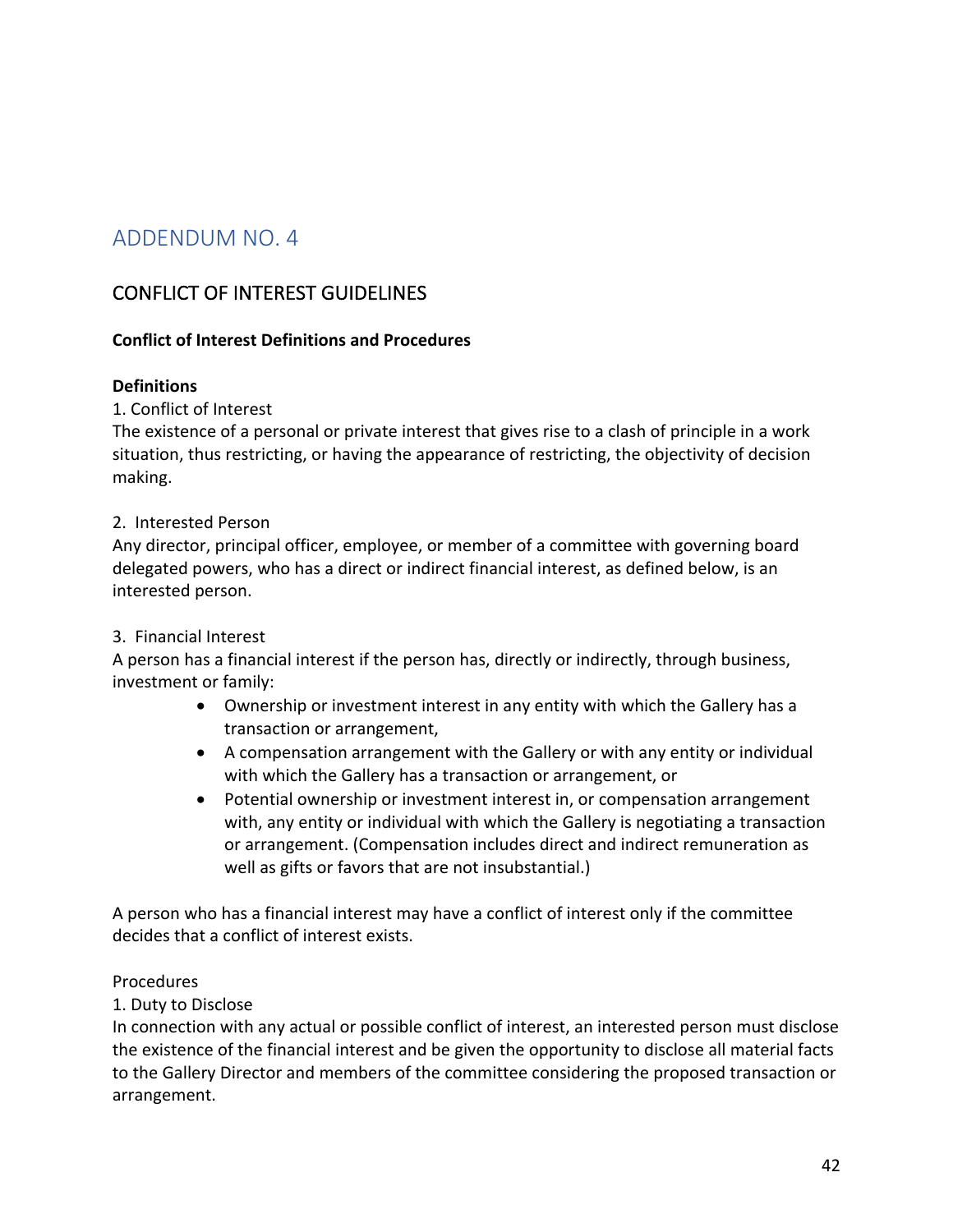### 2. Determine Whether a Conflict of Interest Exists

After disclosure of the financial interest and all material facts, and after any discussion with the interested person, he/she shall leave the governing board or committee meeting while the determination of a conflict of interest is discussed and voted upon. The committee members shall decide if a conflict of interest exists.

- 3. Procedures for Addressing the Conflict of Interest
	- An interested person may make a presentation at the committee meeting, but after the presentation, he/she shall leave the meeting during the discussion of, and the vote on, the transaction or arrangement involving the possible conflict of interest.
	- The Gallery Director or chairperson of the committee shall, if appropriate, appoint a special committee to investigate alternatives to the proposed transaction or arrangement. The special committee shall be composed entirely of nonmembers of the committee.
	- After exercising due diligence, the special committee shall determine whether it can obtain with reasonable efforts a more advantageous transaction or arrangement from a person or entity that would not give rise to a conflict of interest.
	- If a more advantageous transaction or arrangement is not reasonably possible under circumstances not producing a conflict of interest, the special committee shall determine whether the transaction or arrangement is in the Gallery's best interest, for its own benefit, and whether it is fair and reasonable. In conformity with the above determination, it shall make its decision as to whether to enter into the transaction or arrangement.
- 4. Violations of the Conflicts of Interest Policy
	- If the committee has reasonable cause to believe a member has failed to disclose actual or possible conflicts of interest, it shall inform the member of the basis for such belief and afford the member an opportunity to explain the alleged failure to disclose.
	- If, after hearing the member's response and after making further investigation as warranted by the circumstances, the committee determines the member has failed to disclose an actual or possible conflict of interest, it shall take appropriate disciplinary and corrective action.
- 5. Records of Proceeding
- The minutes of the committee shall contain:
	- The names of the persons who disclosed or otherwise were found to have a financial interest in connection with an actual or possible conflict of interest, the nature of the financial interest, any action taken to determine whether a conflict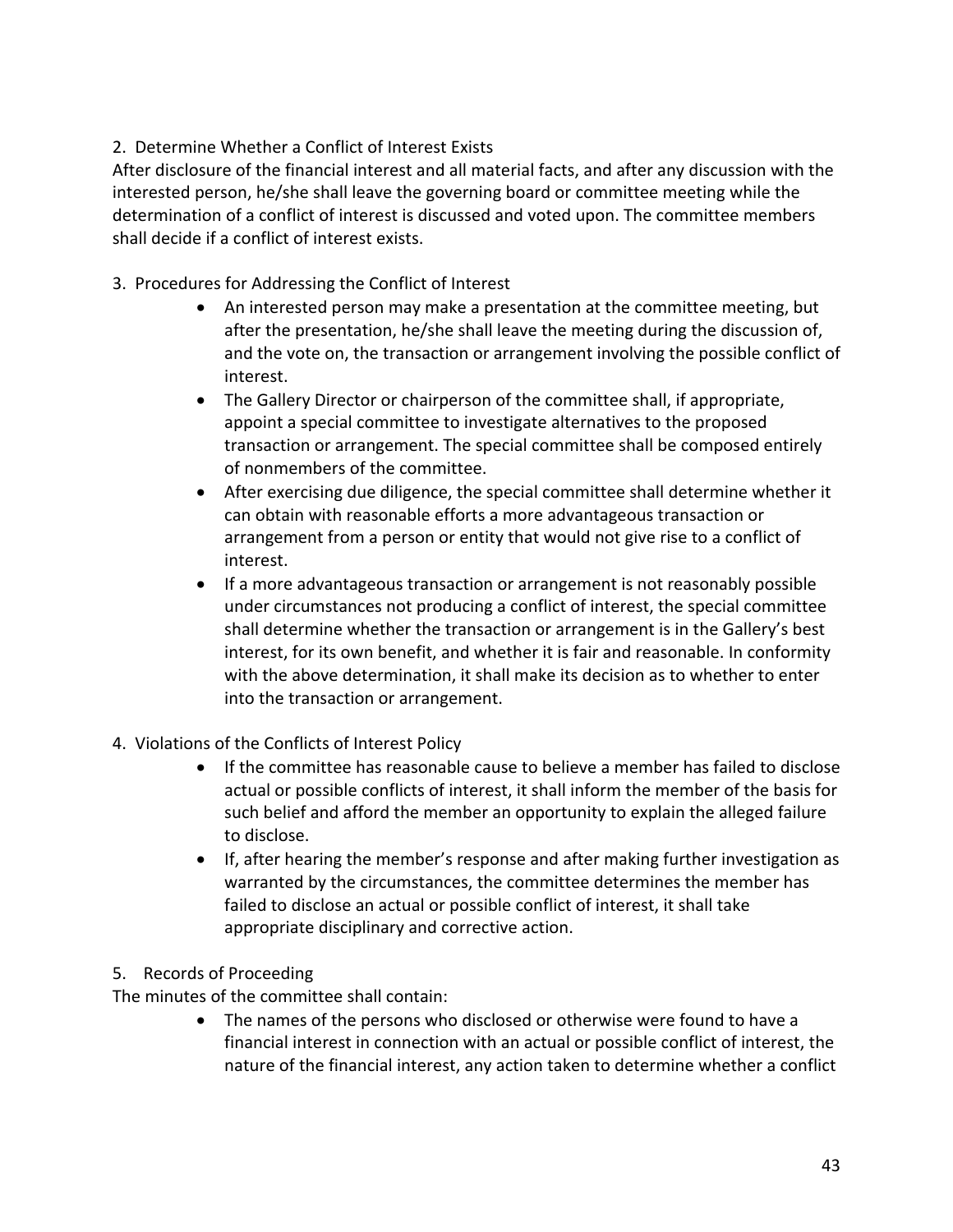of interest was present, and the committee's decision as to whether a conflict of interest in fact existed.

• The names of the persons who were present for discussions and votes relating to the transaction or arrangement, the content of the discussion, including any alternatives to the proposed transaction or arrangement, and a record of any votes taken in connection with the proceedings.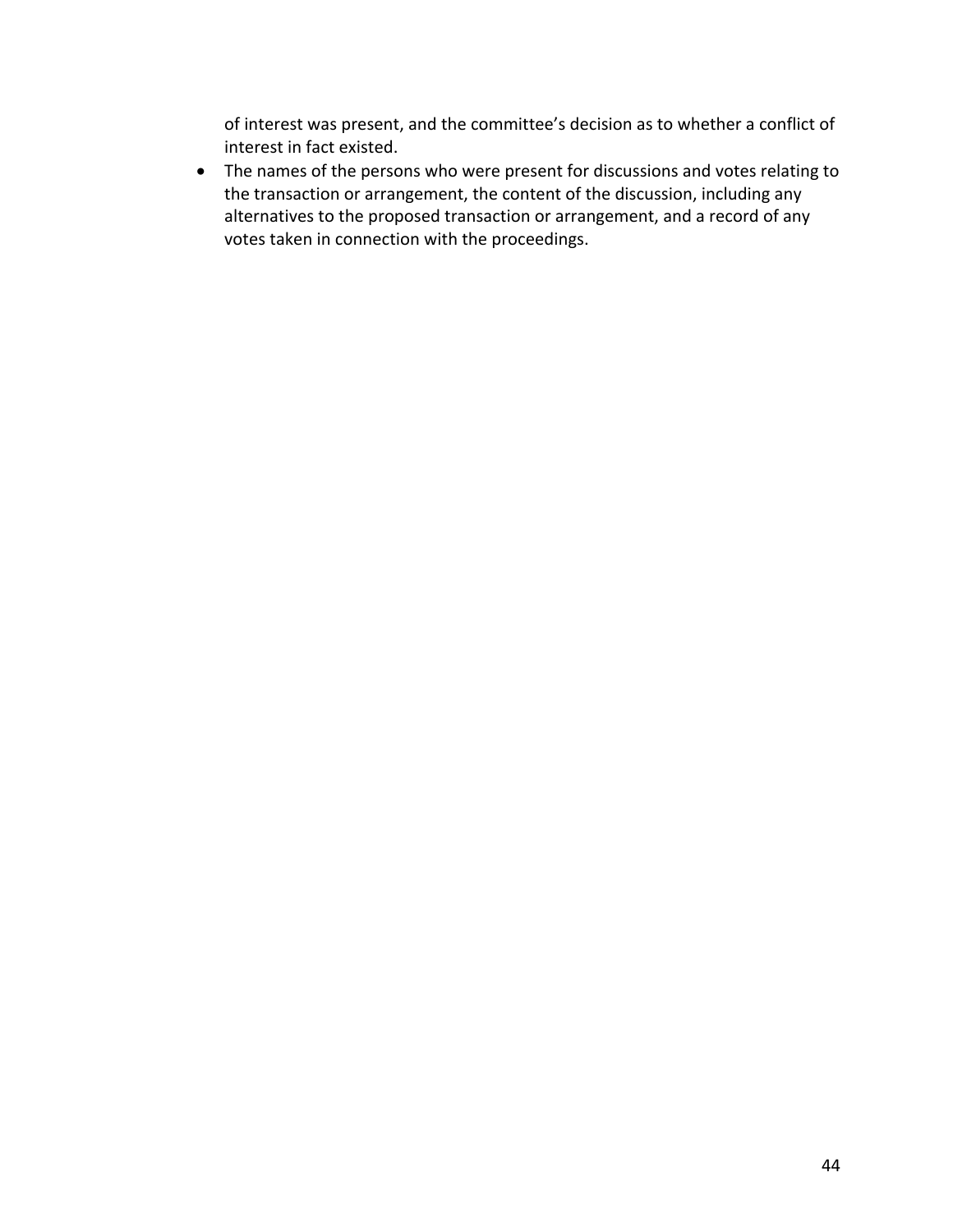# ADDENDUM NO. 5

# GIFTS OF ART COMMITTEE MEMBERS

The University Gifts of Art Committee provides oversight and periodic review of the Tufts University Permanent Art Collection Policy and Circulating Art Program, to review and vote on proposed accessioning to and de-accessioning of art works and artifacts in the Permanent Art Collection, to develop criteria to guide university officials in addressing proposed unrestricted gifts of art to the university, and to advise the university president on recommendations to deaccession art works.

### Gifts of Art Committee 2021-2022

Chair: Dina Deitsch, Director and Chief Curator, University Art Galleries

Dean of the School of the Museum of Fine Arts at Tufts Marie-Claire Beaulieu, Associate Professor, Classical Studies Silvia Bottinelli, Lecturer, SMFA at Tufts Chris Helmuth, Executive Administrative Dean, A&S Nancy Mahler, Senior Director of Development, A&S Christina Maranci, Professor, History of Art and Architecture Laura McDonald, Manager of Collections, University Art Galleries Marty Ray, Chief of Staff, President's Office Eric Rosenberg, Associate Professor, History of Art & Architecture Student Representative, TCU Senate Tanya Crane, Professor of the Practice in Metals, SMFA at Tufts Kareem Khubchandani, Mellon Assistant Professor, Director of Grad Studies, Dept of Theatre, Dance, and Performance Studies Sophie Fienstein, Undergraduate Student

**https://artgalleries.tufts.edu/collection/gifts-of-art/ https://asefaculty.tufts.edu/faculty-governance/faculty-committees/gifts-art-committee**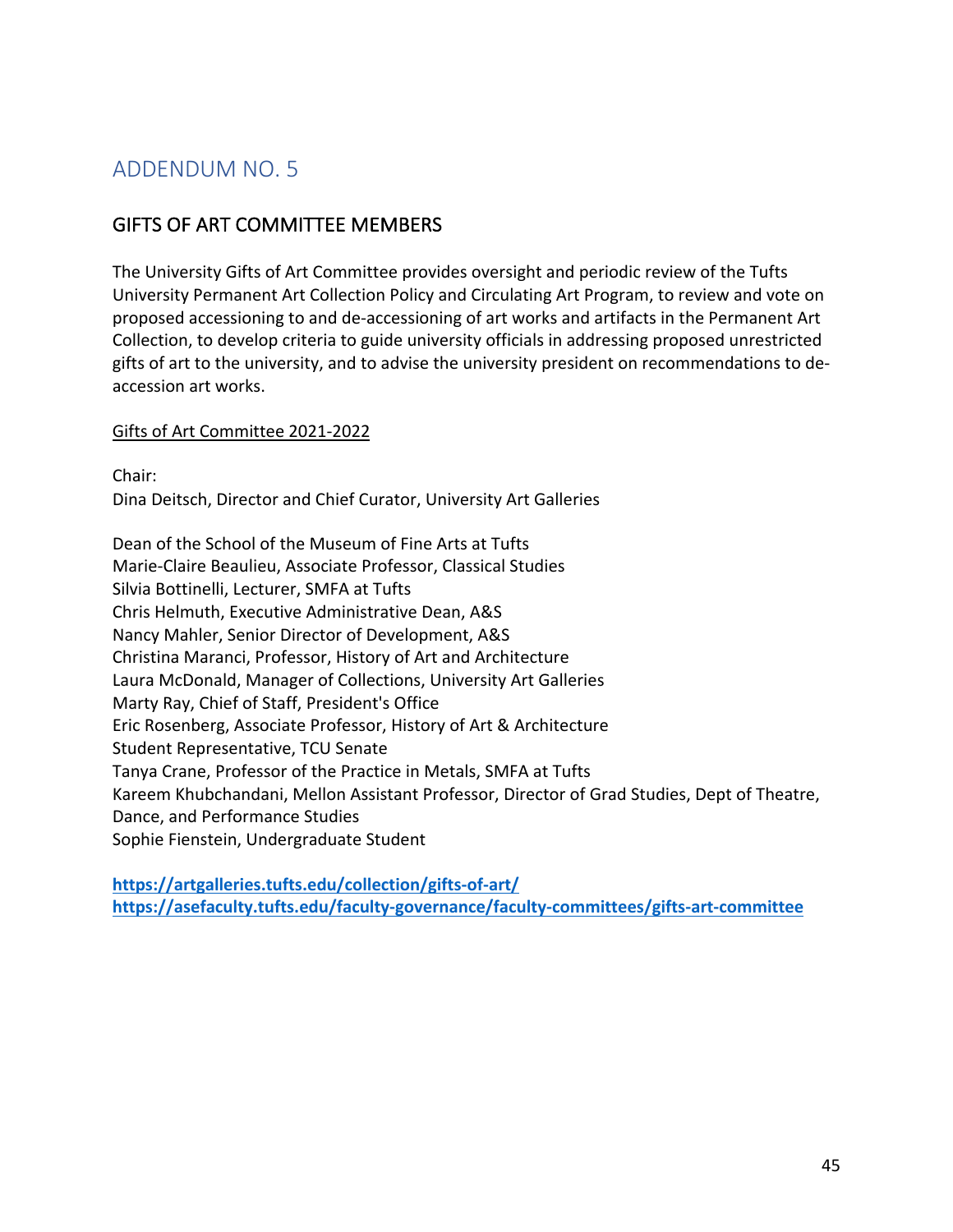# ADDENDUM NO. 6

# PUBLIC ART PROGRAM COMMITTEE

The Tufts University Public Art Committee is affiliated with the Gifts of Art Committee and also chaired by the Tufts University Art Galleries and develops and implements formal public art policies and guidelines for the entire university. The Committee provides oversight for the care and maintenance of existing public artworks, including organizing and executing annual waxing of outdoor bronze sculptures and plaques.

On an as-needed basis, the University Public Art Committee convenes special selection committees for new artwork commissions to ensure community involvement from all affiliated constituents. The Committee is dedicated to developing an active, dynamic, and transparent public art program across Tufts' four campuses that reflects the diversity of Tufts' communities.

Committee Membership 2021-2022

Chair

Dina Deitsch, Director and Chief Curator, Tufts University Art Galleries

Sara Allred, Scholars Program Administrator, Tisch College Nancy Bauer, Dean of the School of the Museum of Fine Arts at Tufts; Academic Dean Abbie Connors, Associate Director of Stewardship and Donor Relations David Cruz, Professor of the Practice, SMFA at Tufts Amin Fahimi Moghadam, Graduate Student Maren Greathouse, Associate Director of Diversity and Inclusion Education Daniel Jay, Dean of the Graduate School of Biomedical Sciences Olivia Mann, Graduate Student Fellow, Tufts University Art Galleries Diana Martinez, Assistant Professor Director of Architectural Studies, Department of Art and Art History Alonso Nichols, Chief of Photography Marty Ray, Chief of Staff, Office of the President Dan Santamaria, Director of Digital Collections and Archives Jared Smith, Associate Director of the FIRST Resource Center Barbara Stein, Vice President for Operations Kimberly Theidon, Henry J. Leir Professor of International Humanitarian Studies, The Fletcher School Isaac Zerkle, Graduate Student Fellow, University Art Galleries Abigail Satinsky, Curator, University Art Galleries Laura McDonald, Manager and Registrar of the Permanent Collection, University Art Galleries

Visit the Tufts University Committees page for more information.